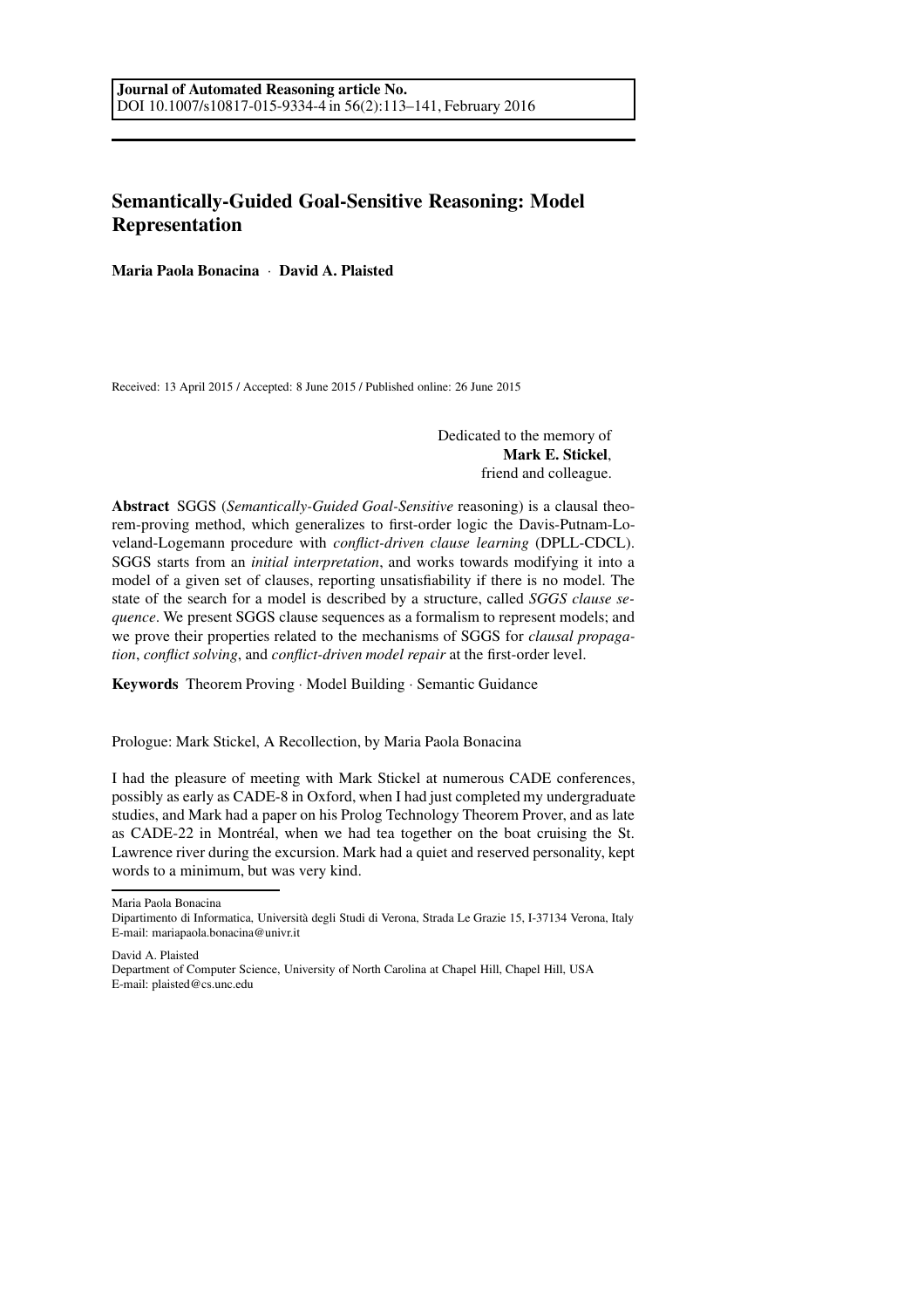Mark and I got to know each other better when I was on research assignment from The University of Iowa, and I visited the Artificial Intelligence Center of SRI International, where Mark was a Principal Scientist. Mark and I discussed theorem proving and artificial intelligence every day: it was a great time, and a true learning experience. After that visit, I went back to The University of Iowa full of enthusiasm, and wrote right away my successful NSF CAREER award proposal.

Herbrand Award nominations are confidential, but now that Mark, sadly, has left us prematurely, I suppose I can write that I had the pleasure and honor of nominating him for the Herbrand Award. I was proud and happy when my nomination of Mark went through right away at the first attempt, undoubtedly a sign of how much Mark deserved the award in the eyes of all colleagues involved.

When Bill McCune unexpectedly passed away, and I had the idea of a volume to honor his memory, I immediately thought of Mark Stickel as co-editor. I was delighted that Mark accepted. Although he liked to minimize it, his contribution was precious. He found some excellent reviewers, and he was especially keen on encouraging papers about applications of automated reasoning to mathematics, knowing how much Bill cared for that topic. While being already terminally ill, Mark had the patience of reading again all final versions of the papers, and let me know of any error that we could fix. The letter with which Mark informed me that he had only a few more months to live was admirable for calm, quiet rationality, and matter-of-fact style. I admired his dignity, while being immensely sad upon reading it. Mark would have loved to see the book in Bill's memory before passing. I was told that his copy of the book arrived a couple of days later. It is just one more reason for contributing to a volume in his memory, that may help to keep his intellectual legacy alive.

## 1 Introduction

Mark Stickel received the Herbrand Award at the Eighteenth International Conference on Automated Deduction (CADE), held during the Federated Logic Conference (FLoC) of 2002. During that FLoC, Natarajan Shankar gave a brilliant invited talk on "little engines of proof" [83], meaning decision procedures for satisfiability in decidable fragments of first-order theories, to be embedded in proof assistants or verification tools. In his memorable Herbrand Award acceptance speech, Mark Stickel upheld resolution, and in general "big engines of proof," meaning semi-decision procedures for validity in first-order logic, and suggested the importance of combining their strengths with those of reasoning at the propositional, or ground, level.

Several of Mark Stickel's outstanding contributions to automated reasoning can be seen retrospectively as pioneering steps of this kind. For instance, his work on *AC-unification* [86,75] and *theory resolution* [88] was about building theories into engines for first-order theorem proving. He developed the first-order theorem provers SNARK, based on resolution and paramodulation, and PTTP (Prolog Technology Theorem Prover) [87,89,90], based on model elimination, but also an implementation of the Davis-Putnam-Loveland-Logemann (DPLL) procedure [30,29], named LDPP (List-based Davis-Putnam Prover), which was one of the early milestones of the DPLL renaissance for propositional satisfiability.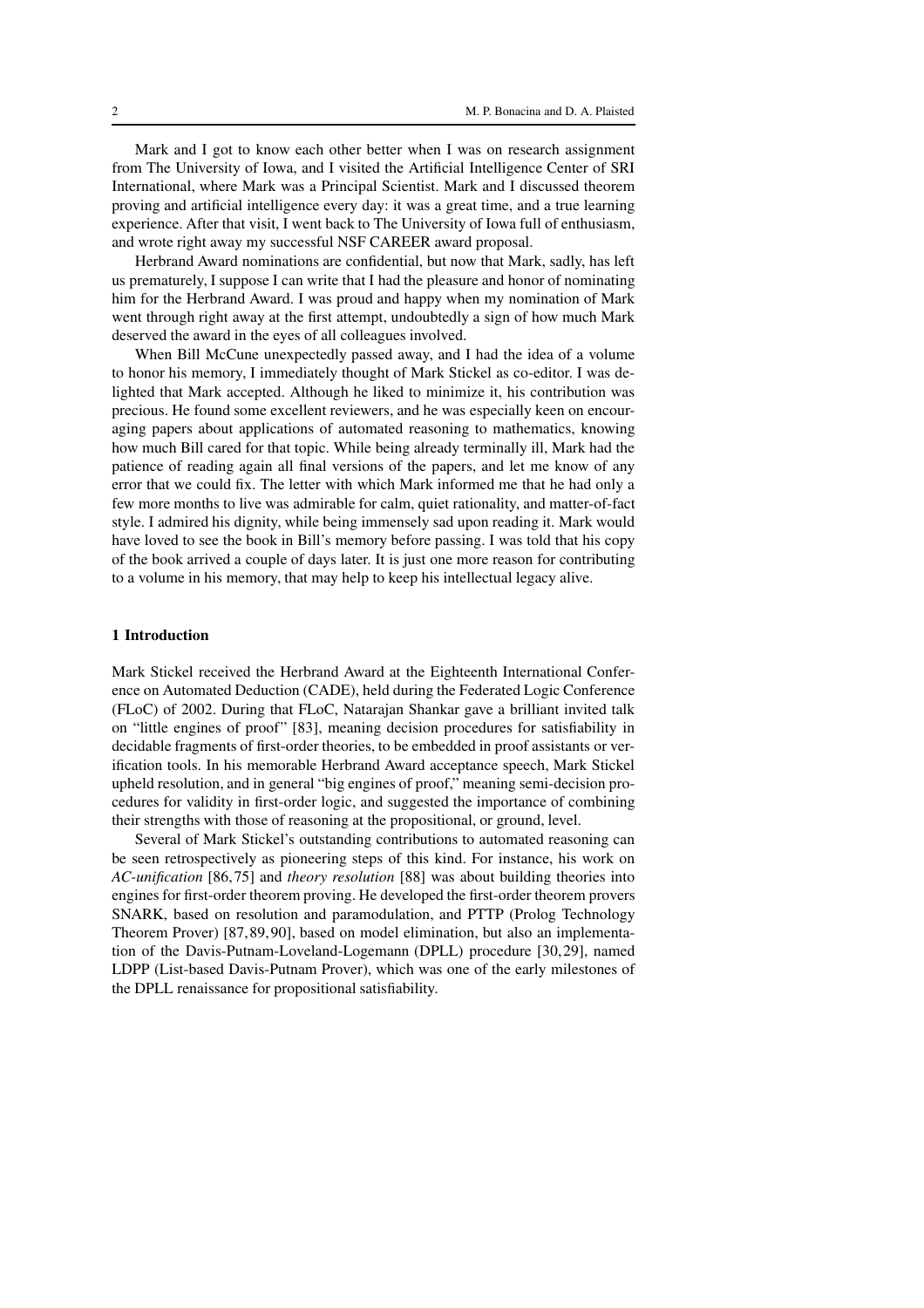Because they apply in domains where satisfiability is decidable, decision procedures search for a *model*, rather than a proof, and produce a proof if they find that no model exists. Because in first-order logic theorem proving is semi-decidable, and model finding is not, theorem-proving strategies search for a *proof*. The dichotomy between decision procedures and semi-decision procedures is also a dichotomy between *solving* and *proving*, or between models and proofs. However, also in firstorder logic there is interest in finding models (cf. [23] for a systematic treatment), in using interpretations for *semantic guidance* (e.g., [81,94,84,70] and Section 2.6 of [14] for a survey), and there are theorem-proving methods based on *model elimination* (cf. [68] for the original formulation with chains of literals and [63,8,65] for surveys of the formulation with tableaux), or on *model evolution* [10], that find refutations by excluding all models, which requires ways to represent them.

SGGS, from *Semantically-Guided Goal-Sensitive* reasoning, is a new theoremproving method, which brings to the first-order level the *model-based* style of DPLL with *conflict-driven clause learning* (DPLL-CDCL) [49,72,96,69]. SGGS is based on an approach to the *representation of first-order models*, which is the topic of this article, and whose basic ideas we outline here starting from DPLL-CDCL.

In DPLL-CDCL the current partial candidate model is represented by a sequence of propositional literals, called *trail*, meaning that the literals in the sequence are true in the model. A literal *L* in the trail can be either *decided*, as the procedure decided to make it true by a mere guess, or *implied*, as making it true is the only way to satisfy a clause whose other literals are all false, because their complements are in the trail: such a clause is called the *justification* of the implied literal. A clause whose literals are all false, because their complements are in the trail, is a *conflict clause*. Detecting implied literals and conflict clauses is the objective of *clausal* or *Boolean constraint propagation*, which is a main activity of the procedure, that resorts to a decision only when no propagation is possible. The principle of propagation is that if literal *L* is in the trail, all occurrences of  $\neg L$  are false. Propagation of truth values is simple in propositional logic, because truth and falsity are *symmetric*: if *L* is true,  $\neg L$  is false, and vice versa. In first-order clausal logic the (implicit) presence of quantifiers destroys the symmetry: if *L* is true, all its ground instances are true, all ground instances of  $\neg L$  are false, and  $\neg L$  is false; but if  $\neg L$  is false, all we know is that there exists a ground instance  $L'$  of  $L$  such that  $\neg L'$  is false and  $L'$  is true. SGGS *restores the symmetry* by introducing the notion of *uniform falsity*: a literal is *uniformly false* in an interpretation, if all its ground instances are false in that interpretation. Then, if *L* is true,  $\neg L$  is uniformly false, and vice versa.

SGGS works with a set *S* of first-order clauses to be refuted, and a given initial interpretation *I* for semantic guidance. The trail of literals of DPLL-CDCL is replaced by a sequence of *constrained clauses* with *selected literals*, called *SGGS clause sequence*: every literal in an SGGS clause sequence is required to be either true in *I* or uniformly false in *I*, so that its occurrence in the sequence tells the truth value in *I* of *all* its ground instances that satisfy its constraints. SGGS then specifies how an SGGS clause sequence <sup>Γ</sup> *induces an interpretation I*[<sup>Γ</sup> ] different from *I*. First-order propagation is represented by an *assignment function*, which maps a selected literal *M* to a selected literal *L* in  $\Gamma$ , if *M* is uniformly false in  $I[\Gamma]$  due to the occurrence of *L* in <sup>Γ</sup> , so that *M* stands to *L*, like ¬*L* stands to *L* at the propositional level. With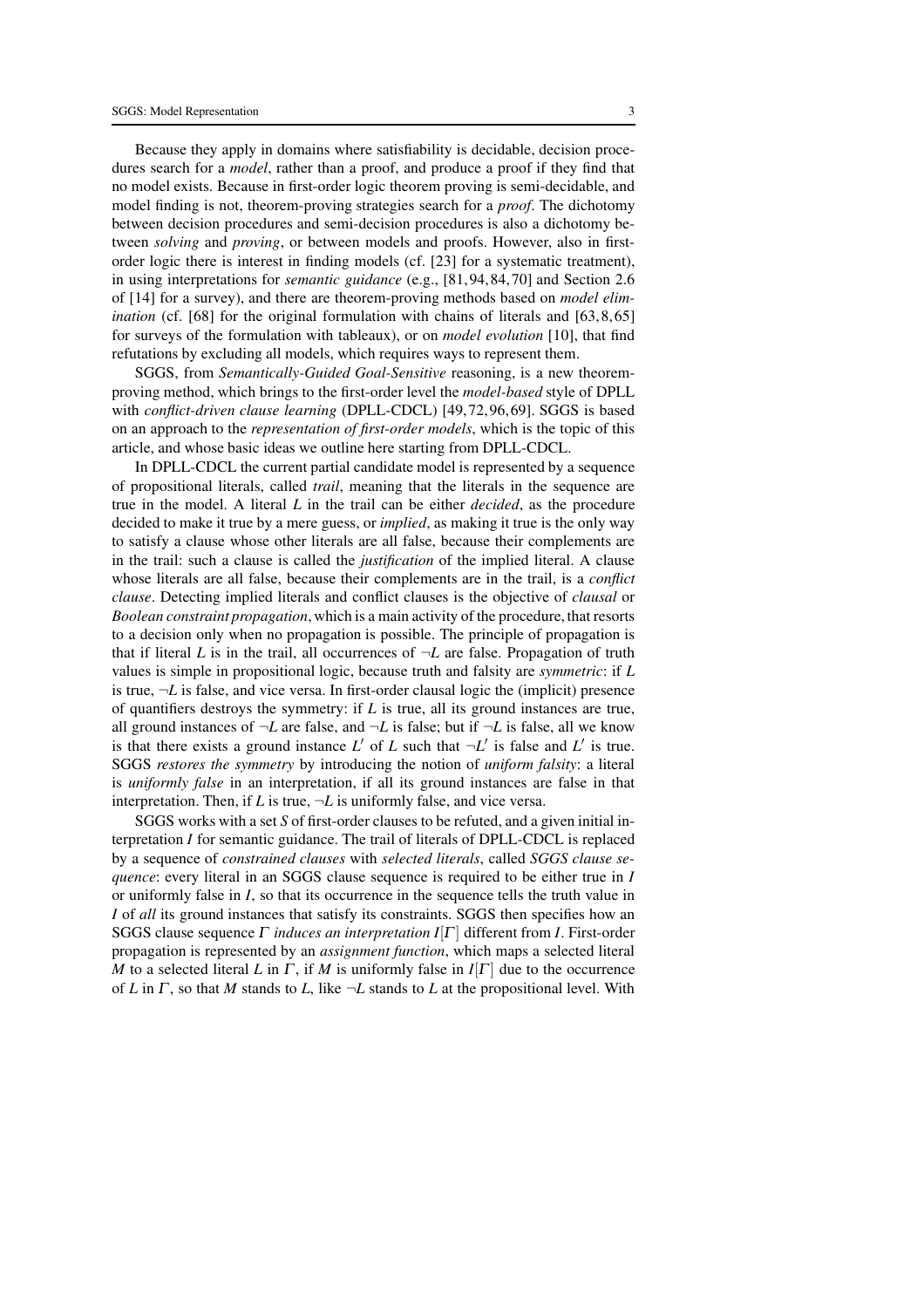uniform falsity and first-order propagation, we can generalize to the first-order level the propositional notions of *conflict clause*, *implied literal*, and *justification*: a clause is in conflict with  $I[\Gamma]$ , if all its literals are uniformly false in  $I[\Gamma]$ ; a literal is *implied*, if all other literals in its clause are uniformly false in *I*[Γ], and the clause is its *justification*. Upon this basis, the SGGS inference system uses *instance generation* to build SGGS clause sequences, *resolution* to *explain conflicts*, and a mechanism `a la CDCL to *solve conflicts*, by modifying  $\Gamma$  so that  $I[\Gamma]$  satisfies the conflict clause, except when the conflict clause is empty, which signals the discovery of a refutation. The SGGS inference system is the topic of a twin article [21], where we prove its *refutational completeness* and *goal sensitivity*.

This article is organized as follows. Section 2 surveys recent developments of the idea of integrating *search* of a model and *inference* towards a proof, a main source of inspiration for SGGS. Section 3 introduces *constrained clauses*, *uniform falsity*, *SGGS clause sequences*, and *SGGS-derivations*. Section 4 describes how an SGGS clause sequence <sup>Γ</sup> induces an interpretation *I*[<sup>Γ</sup> ]. Section 5 defines *first-order propagation* and *assignment functions*. Sections 6 and 7 show how clauses in an SGGS clause sequence <sup>Γ</sup> can be *conflict clauses*, *justifications* of *implied literals*, or clauses that make *I*[Γ] different from *I*; and how Γ entails a formula encoding *I*[Γ] and other interpretations yet to be considered. To make this article self-contained with respect to [21], we intersperse descriptions of SGGS inference mechanisms with the presentation of model representation features, illustrating their connections. A comparison with related work and a discussion close the article. An exposition of SGGS and its constraint solving part appeared in preliminary form in [20] and [19], respectively.

#### 2 Proofs and Models, Inference and Search

Proofs and models are the mainstay of automated reasoning. Traditionally, proofs have taken center stage, for several reasons, both historical and technical. The centrality of the concept of proof dates back to Hilbert's program at the dawn of the XX century, and has affected the development of mathematics, logic, and computer science since then [28]. The completeness and expressivity of first-order logic have made it the logic of choice for much of automated reasoning and artificial intelligence. However, in first-order logic, theorem proving, or proof finding, is semi-decidable, while model finding is not, and therefore the focus on first-order logic has reinforced the emphasis on proofs over models.

The growth of algorithmic reasoning and of its applications to software has changed the balance, because models are useful for applications and intuitive for users. An assignment to program variables, which describes a possible state of a program's execution, is a model from a logical point of view. Thus, for instance, models become "moles" to exercise program paths in testing or examples for example-driven synthesis, and a reasoner that generates models supports automated test generation and program synthesis (e.g., [33,62] and [16] for a survey and more references).

Algorithmic reasoning applies when satisfiability is decidable, and one can get an algorithm, a decision procedure, to decide it (e.g., [39,22,58] for general sources). The archetype for algorithmic reasoning is propositional logic and its satisfiability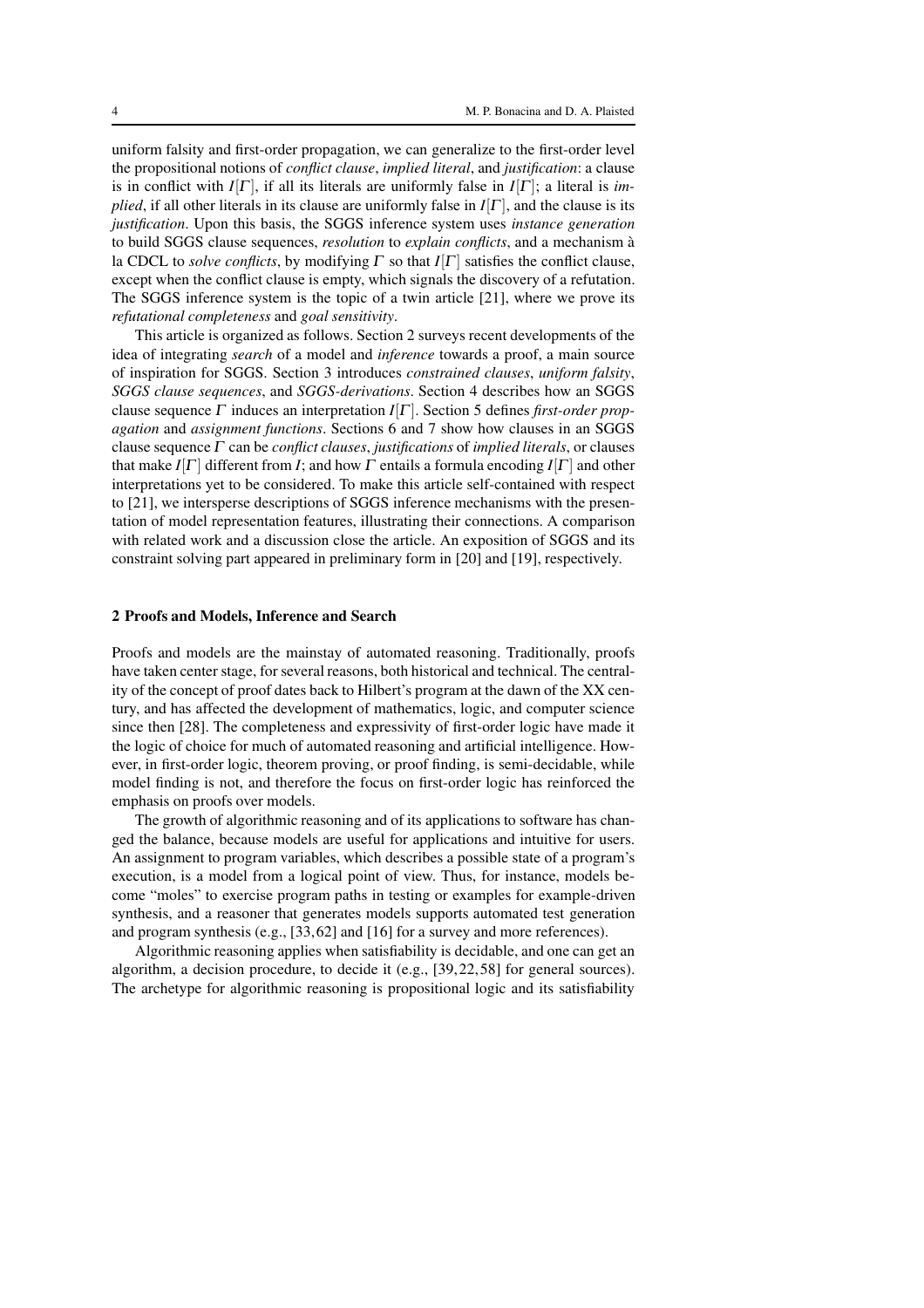problem, known as SAT. Contemporary SAT-solvers are based on the DPLL-CDCL procedure. The original Davis-Putnam (DP) procedure [30] featured propositional resolution, which incurs duplication of literals across clauses (cf. the analysis in [78]), and is unnecessarily non-deterministic for propositional logic. The DPLL procedure [29] replaced propositional resolution with *splitting*, understood first as breaking disjunctions apart by *case analysis*, and then as *guessing*, or *deciding*, the truth value of a propositional variable, in order to build a model of the given set of clauses.

This replacement made the fortune of the DPLL procedure for propositional logic, because it avoids the growth of clauses and the non-determinism of resolution. It opened the way to the study of efficient techniques for *clausal* or *Boolean constraint propagation* (e.g., [95,96,37,36,48]), where Mark Stickel was a pioneer, and to the reading of DPLL as a *model-based* procedure, which *searches* for a model, with all its operations centered around the candidate partial model.

It was perceived early on [91] that a better balance between *guessing* and *reasoning*, or *search* and *inference*, was to be sought. This led to DPLL-CDCL [49,72], where propositional resolution comes back as a mechanism to generate *lemmas*. The model-based character of the procedure becomes even more pronounced: when the current candidate model falsifies a clause, this *conflict* is *explained* by a heuristically controlled series of resolution steps, a resolvent is added as lemma, and the candidate model is repaired in such a way to remove the conflict, satisfy the lemma, and backjump as far away as possible from the conflict. An early forerunner of DPLL-CDCL was the *semantic tree method with lemma generation* (cf. pages 284–288 of [76]). Nowadays, DPLL-CDCL is considered a different procedure from DPLL.

The same trend emerges in *satisfiability modulo theories* (SMT) (cf. [2,34] for surveys). A basic paradigm for SMT is given by the DPLL( $\mathscr{T}$ ) procedure [74], which integrates in DPLL a decision procedure for satisfiability in the quantifier-free fragment of a first-order theory  $\mathscr{T}$ . However, the CDCL mechanism in DPLL( $\mathscr{T}$ ) is still by propositional resolution. A current frontier in research on decision procedures and SMT-solving is to find ways to do for first-order theories what resolution does for propositional logic, that is, *explain* why a theory conflict occurred, and deduce theory lemmas in an efficient conflict-driven fashion. This problem was studied in several existential fragments of arithmetic [71,56,27,51,52,44]. A paradigm that generalizes CDCL to any theory that can be equipped with clausal inference rules to explain conflicts was presented in [35,50], under the name of *MC-sat*, for *model-constructing satisfiability procedures*. The crux is that in order to explain conflicts in a first-order theory the procedure needs to generate new atoms, unlike in the propositional case, where all explanations are built from input atoms. Thus, in order to preserve termination, it is necessary to show that all atoms come from a *finite basis*.

Generalizing features of DPLL is an objective also in first-order theorem proving. Resolution and superposition behave very well on Horn problems, but perform less well with very long non-Horn clauses, including the ground ones that may arise in applications, and that SMT-solvers handle by splitting. One line of research investigated ways of *splitting* first-order clauses into disjunctions that do not share variables (e.g., [92,80,41,45,40]). These approaches capture the view of DPLL splitting as a way to decompose clauses, rather than as a guess of an assignment to a literal, in keeping with the fact that resolution and superposition do not work on an explicit representa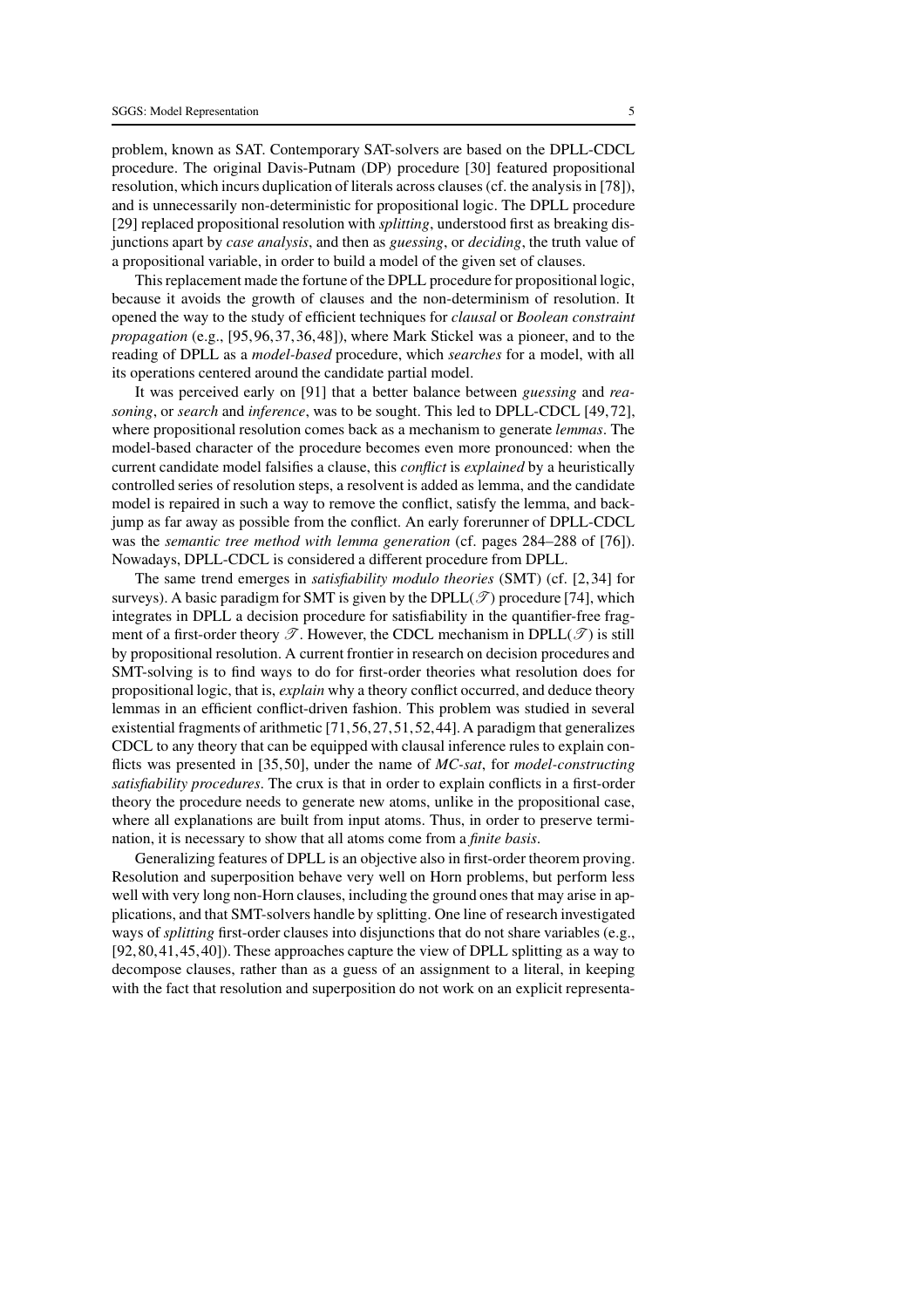tion of a model. In these inference systems models remain implicit, and come to the forefront only in their proofs of refutational completeness, using *transfinite semantic trees* to survey models and show that the inference system excludes them all [46], or the *rewrite model* to show that a set saturated by the inference system has a model if it does not contain the empty clause [1]. Another line of research proposed a *modular* integration of  $DPLL(\mathcal{T})$  and superposition, where the SMT-solver deals with ground clauses and *interpreted*, or *defined*, symbols, and the superposition-based engine with non-ground clauses and *uninterpreted*, or *free*, symbols [32,17,18]. This approach is *model-based* and coherent with the view of DPLL splitting as a guess of an assignment, because it lets superposition use literals in the trail of  $DPLL(\mathcal{T})$  as premises. However, the CDCL mechanism remains propositional as in DPLL( $\mathcal{T}$ ).

*Instance-based* first-order theorem-proving methods are connected with propositional, or ground, satisfiability testing, since their origin from the Herbrand theorem (e.g., [24]), which states that for all unsatisfiable sets *S* of clauses there exists a finite unsatisfiable set *S* ′ of ground instances of clauses in *S*. Instance-based methods search for *S* ′ , by generating sets of ground instances of clauses in *S*, and testing them for satisfiability. The first such procedure was *Gilmore method*, which used enumeration of ground instances for instance generation and the multiplication method for propositional satisfiability (e.g., [24]). Since both were inefficient, the idea was abandoned until *hyperlinking* [59–61], which used DPLL for SAT testing and hyperlinks for instance generation (e.g., it applies the most general unifier of a hyperresolution step to generate instances of the parents rather than the hyperresolvent).

Early instance-based methods had a generate-and-test flavor, which was replaced over time by the notion of *model-driven* instance generation: the procedure starts with a candidate model of *S*, generates ground instances to exclude it, updates it to satisfy them, and continues until either a model is found, or unsatisfiability is proved. The origin of this shift of perspective may be traced back to the first successor of hyperlinking CLINS-S [25,26], the *disconnection calculus* [13,64,66,67], *ordered semantic hyperlinking* (OSHL) [79,77], and neighbor tableaux-based methods such as *hypertableaux* [3,12] (cf. Section 7.3 of [15] for a discussion of methods that hybridize instantiation and tableaux). The drive to generalize features of DPLL to instance-based methods gave rise to FDPLL [4], for *First-order DPLL*, its successor the *model-evolution calculus* (MEC) [10,5,6,11,9], and the *Inst-Gen method* [42, 43,55,54]. Theorem provers embodying the instance generation principle perform especially well in *effectively propositional logic* [31,73,38].

In [47,53] these methods were classified as *saturation-based* methods, such as hyperlinking and Inst-Gen, where the interleaving of instance generation and ground reasoning is *coarse-grained*, or *tableaux-based* methods, such as disconnection and model-evolution calculi, where the interleaving is *fine-grained*. Coarse-grained interleaving facilitates the integration of SAT or SMT-solvers taken "off the shelf." The model is built by the solver and communicated to the first-order part. For example, Inst-Gen employs *literal selection* to restrict instance generation rules similar to hyperlinking, and information on which ground literals are in the trail of the solver is relevant for literal selection [54].

Fine-grained interleaving leads to methods that are model-based at the first-order level. For example, the model evolution calculus (MEC) lifts splitting to first-order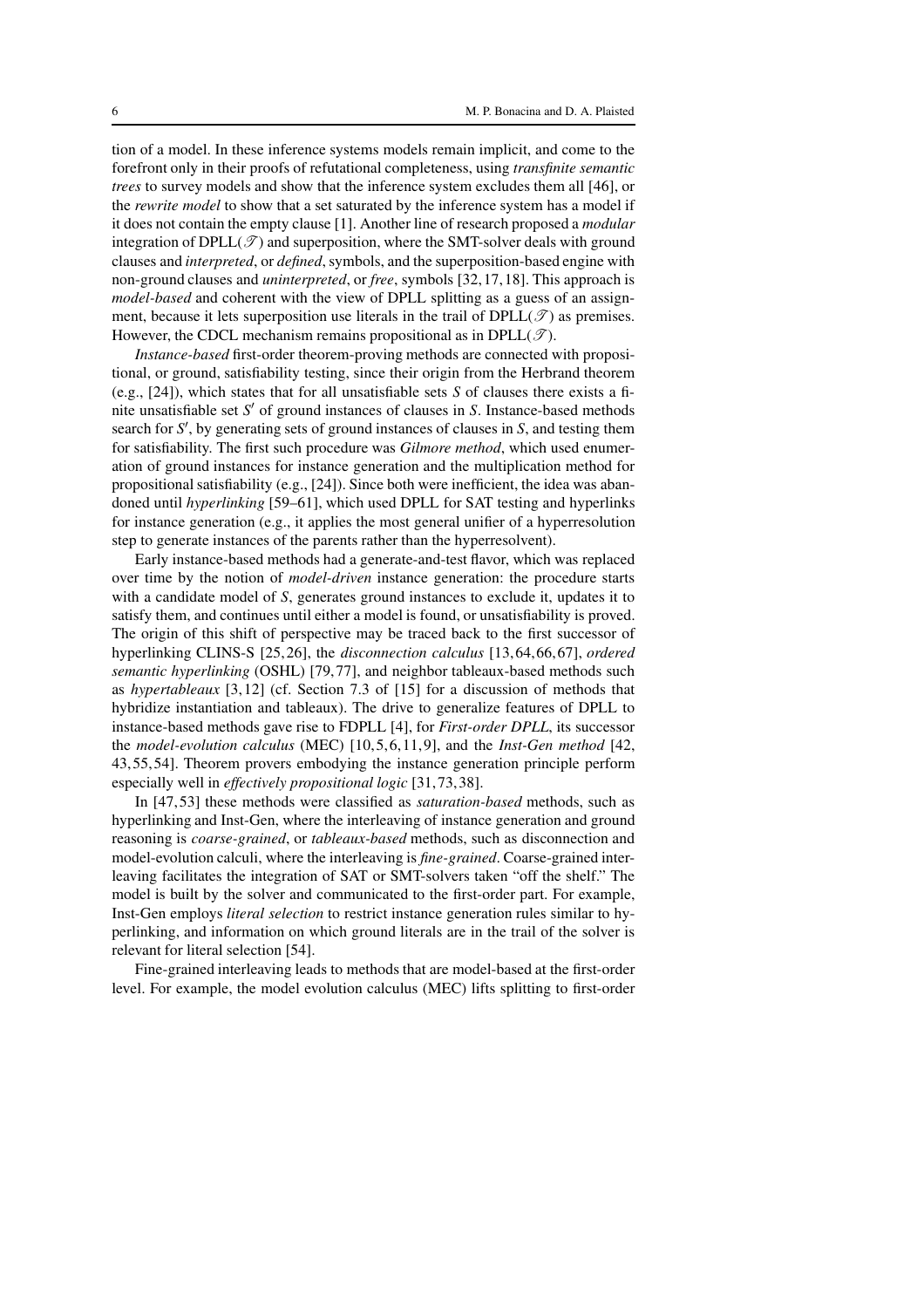logic: in DPLL, splitting assigns *true* to a propositional variable *A* on one branch, and *false* on the other; MEC asserts for instance  $A(x)$ , meaning  $\forall x A(x)$ , on one branch, and  $\neg A(c)$ , the Skolemized form of  $\neg \forall x A(x) \equiv \exists x \ \neg A(x)$ , on the other. Since Skolemization changes the signature, and Skolem constants, being new, do not unify with other non-variable terms, MEC employs *parameters*, rather than Skolem constants, in a way reminiscent of the  $\delta$ -rule to eliminate existential quantifiers in tableaux (cf. [85]). Asserted literals are stored in a *context* <sup>Λ</sup>, which represents a Herbrand interpretation  $I_A$ , seen as a candidate partial model of the input set of clauses *S*: MEC determines whether  $I_A \models L$ , for *L* an atom in the Herbrand base of *S*, by considering the most specific literal in  $\Lambda$  that subsumes  $L$ , picking  $L$  with positive sign in case of a tie. If  $I_A$  is not a model of *S*, MEC unifies input clauses against  $\Lambda$  to find potentially falsified instances, that are subject to splitting, to modify  $\Lambda$  and repair  $I_\Lambda$ . Otherwise, the system recognizes that <sup>Λ</sup> cannot be fixed and declares *S* unsatisfiable.

This excursus shows how intertwining *search* for a model and *inference* towards either fixing the model or finding a refutation is a main trend at the frontier of reasoning research. SGGS advances this quest, by *lifting DPLL-CDCL to first-order logic*, somewhat like MC-sat does for decidable fragments of first-order theories. If MEC emphasizes splitting, SGGS emphasizes *propagation*, and *explanation* and *solution of conflicts*. In the following we develop the SGGS approach to model representation that makes this possible.

## 3 SGGS Clause Sequences

We assume standard notions and notations in logic and reasoning, including those about terms, atoms, literals, clauses, substitutions, and instances. The symbol  $\equiv$  is syntactic identity, and  $top(t)$  denotes the top symbol of term *t*. If *L* is a literal,  $at(L)$  is its atom, and if *T* is a set of literals,  $at(T) = \{at(L): L \in T\}$ . The *Herbrand universe* of a set *S* of clauses is the set of ground terms made of function and constant symbols from *S*, with a new constant symbol added if *S* has none. A *Herbrand interpretation I over S* has the Herbrand universe of *S* as domain, and interprets constant and function symbols so that  $t^I = t$  for all ground terms *t*, where  $t^I$  is the interpretation of *t* in *I*. A *Herbrand substitution* over *S* for a formula *C* replaces all variables in *C* by elements of the Herbrand universe of *S*. The set of Herbrand substitutions over *S* for *C* is written  $H_S(C)$ . The notation  $\models H_S X$  means that for all Herbrand interpretations *I* over *S*,  $I \models X$ . Since in clausal theorem proving it suffices to consider Herbrand interpretations, we omit the subscripts *S* and *H*, and write  $\models$  for  $\models$  *H*, *S*.

In propositional logic a model of a set of clauses, or a partial model if not all literals are specified, can be represented by a sequence of literals. For first-order logic SGGS uses a sequence of *clauses with constraints* and *selected literals*. In this section we define these sequences and their ingredients. We begin with constraints:

Definition 1 (Constraint) An *atomic constraint* is either *true* or *false* or an expression of the form  $t \equiv u$  or  $top(t) = f$ , where *t* and *u* are terms, and *f* is a function symbol. An atomic constraint is a constraint, the negation, conjunction, or disjunction of constraints is a constraint, and nothing else is a constraint.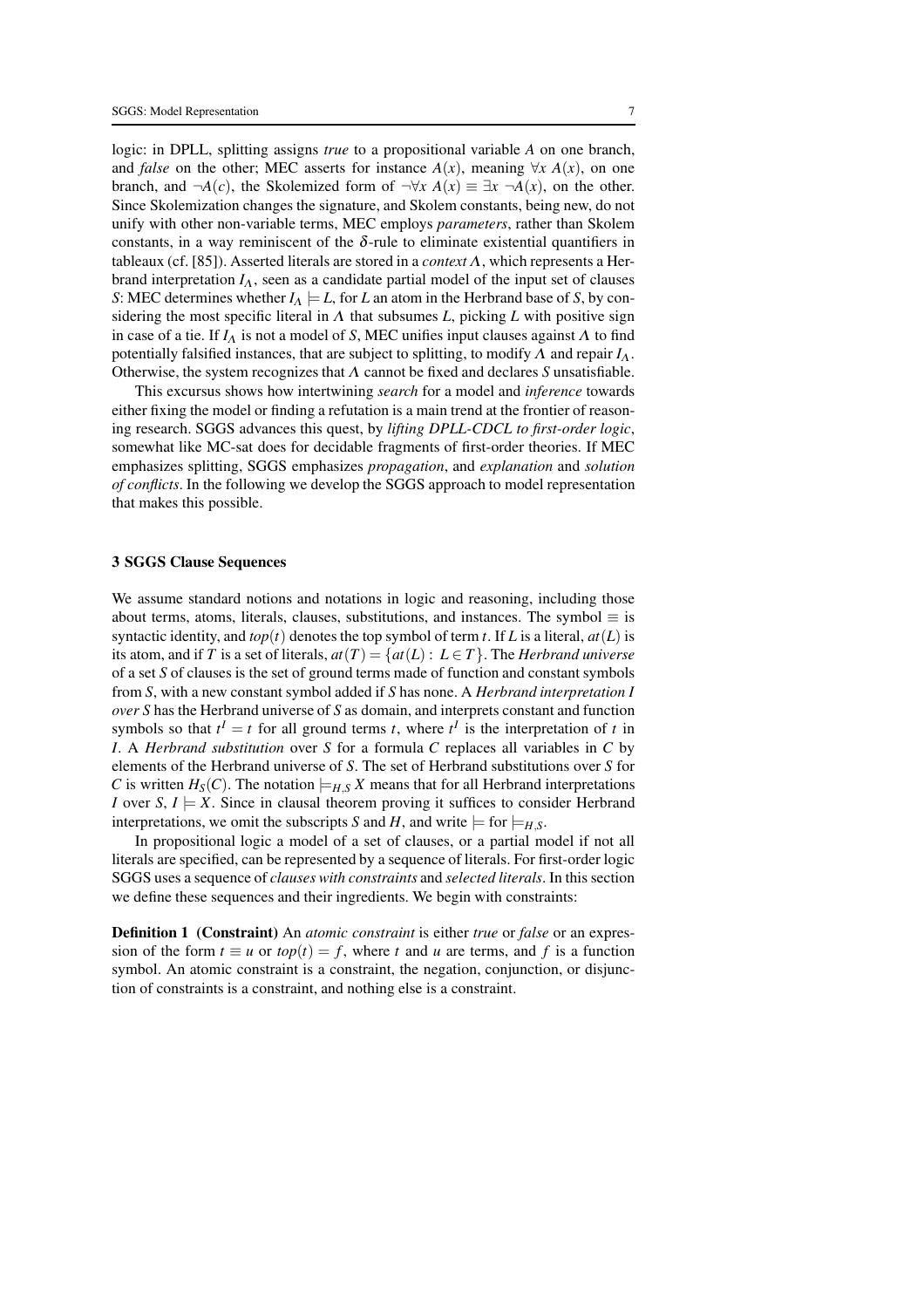Constraints are only meaningful for Herbrand interpretations:  $\models t \equiv u$  for ground terms *t* and *u* if and only if *t* and *u* are the same element of the Herbrand universe of *S*, and  $\models top(t) = f$  if the top symbol of ground term *t* is *f*. Thus, either  $\models A\vartheta$  or  $\models \neg A \vartheta$  for constraint *A* and  $\vartheta \in H_S(A)$ .

A constraint is in *standard form*, if it is either *true* or *false* or a conjunction of distinct atomic constraints of the form  $x \neq y$  and  $top(x) \neq f$ , where *x* and *y* are variables. A constraint  $top(x) \neq f$  says that *x* cannot be replaced by a term whose top function symbol is *f*, while a constraint  $x \neq y$  specifies that *x* and *y* may not be replaced by identical terms. In this article all constraints are in standard form: standardization is covered in [19].

**Definition 2** (Constrained clause) A *constrained clause* is a formula  $A \triangleright C$ , read "*C* under *A*" or "*C* if *A*," where *A* is a constraint and *C* is a clause. Any variable that appears in *A* and not in *C* is implicitly existentially quantified.

We write  $A \triangleright C[L]$  to say that literal *L* is *selected* in *C*; we call  $A \triangleright L$  a *constrained literal*; and if *L* is the selected literal of *C*,  $L\vartheta$  is the selected literal of  $C\vartheta$ . Constraint and selected literal may be omitted when clear from context, and  $true \triangleright C$  is usually abbreviated as *C*.

Just like a clause represents its ground instances, a constrained clause  $A \triangleright C$  represents its *constrained ground instances*, that are the ground instances of *C* that satisfy the constraint *A*:

Definition 3 (Constrained ground instances) Given a set *S* of clauses, the set of *constrained ground instances* (cgi) of  $A \triangleright C$  is  $Gr(A \triangleright C) = \{C \vartheta : \models A \vartheta, \vartheta \in C \}$ *H*<sub>S</sub>(*C*)}. If *L* is the selected literal of *C*, then  $Gr(A \triangleright L) = \{L \vartheta : C \vartheta \in Gr(A \triangleright C)\},\$ and  $\neg Gr(A \triangleright L)$  is  $Gr(A \triangleright \neg L)$ .

Note how  $Gr(true \triangleright C)$  contains all ground instances of *C*, while  $Gr(false \triangleright C)$  = 0. If the constraint is understood,  $Gr(A \triangleright C)$  and  $Gr(A \triangleright L)$  can be written  $Gr(C)$  and *Gr*(*L*), respectively.

*Example 1* For a clause  $x \not\equiv y \triangleright P(x, y)$ ,  $P(a, b) \in Gr(x \not\equiv y \triangleright P(x, y))$ , but  $P(b, b) \not\in$  $Gr(x \not\equiv y \triangleright P(x, y)).$ 

We consider next the satisfaction of constrained clauses and literals. Let *J* be an interpretation. We have  $J \models Gr(A \triangleright L)$ , if  $J \models M$  for all  $M \in Gr(A \triangleright L)$ ;  $J \models$  $\neg Gr(A \triangleright L)$ , if  $J \models M$  for all  $M \in \neg Gr(A \triangleright L)$ ; and  $J \models Gr(A \triangleright C)$ , if  $J \models D$  for all  $D \in Gr(A \triangleright C)$ . Since variables in clauses, and their literals, are implicitly universally quantified,  $J \models A \triangleright L$ , if  $J \models Gr(A \triangleright L)$ ; and  $J \models A \triangleright C$ , if  $J \models Gr(A \triangleright C)$ .

A key point in the SGGS approach to model representation is to reproduce at the first-order level the symmetry between truth and falsity. That is, we want a notion of falsity that holds for a literal *L*, when  $\neg L$  is true. This leads us to say that *L* is *uniformly false* in *J*, if all its ground instances are false in *J*, which is indeed equivalent to ¬*L* being true in *J*. Similarly, for clauses, we say that a clause *C* is *uniformly false* in *J*, if all its literals are, which means all ground instances of *C* are false in *J*, and  $\neg C$  is true in *J*. In symbols, and for constrained clauses, we have: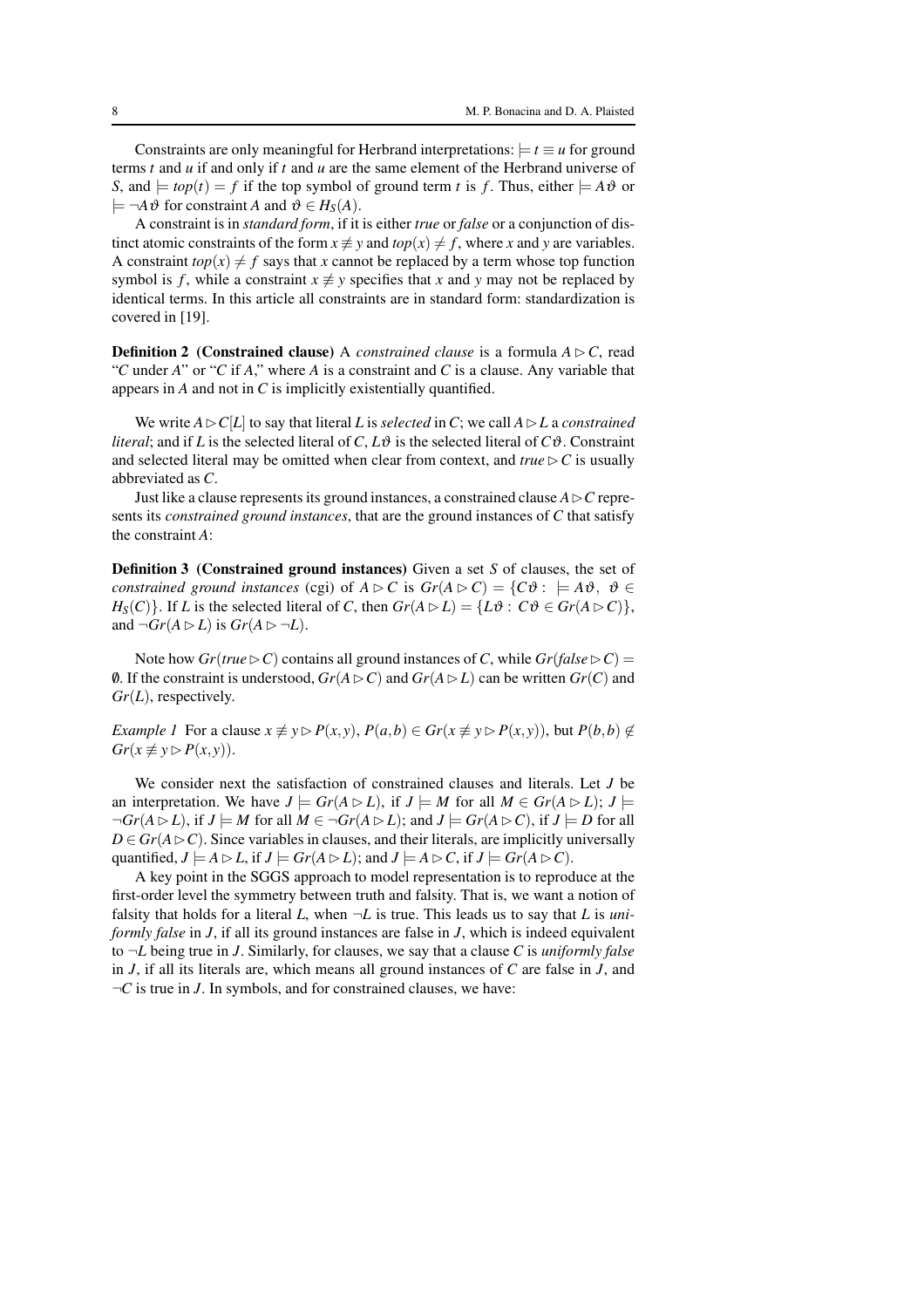**Definition 4** (Uniform falsity) Given interpretation *J* and clause  $A \triangleright C$ , a literal *L* of *A*  $\triangleright$  *C* is *uniformly false* in *J*, if  $J \models \neg Gr(A \triangleright L)$ ; and  $A \triangleright C$  is *uniformly false* in *J*, if  $J \models \neg Gr(A \triangleright L)$  for all literals *L* of *C*.

Uniform falsity is stronger than falsity, because in order to falsify a literal or clause, it suffices to falsify one ground instance, whereas uniform falsity says that *all* ground instances are false. If  $A \triangleright C$  is uniformly false in *J*, we say that  $A \triangleright C$  is a *conflict clause* with respect to *J*, or  $A \triangleright C$  is *in conflict* with *J*.

For *semantic guidance*, SGGS assumes a fixed *initial interpretation I*. By applying uniform falsity to *I*, we say that a constrained literal  $A \triangleright L$  is *I-false*, if it is uniformly false in *I*. Note that being *I*-false is stronger than being false in *I*. In order to make the terminology symmetric, we also say that  $A \triangleright L$  is *I-true*, if it is true in *I*, that is, if  $I \models A \triangleright L$ . Of course, a constrained literal can be neither *I*-true nor *I*-false. Given a constrained clause *C*, its sets of *I*-true and *I*-false literals are denoted *tlits*(*C*) and  $flits(C)$ , respectively.

For clauses,  $A \triangleright C$  is *I-all-true*, if all its literals are *I*-true, and *I-all-false* if all its literals are *I*-false. Being *I*-all-true is stronger than being true in *I*: for  $A \triangleright C$  to be true in *I* it suffices that for all its constrained ground instances  $C\vartheta \in Gr(A \triangleright C)$ there is a literal  $L\vartheta$  of  $C\vartheta$  that is true in *I*; whereas being *I*-all-true means that for all its constrained ground instances  $C\vartheta \in Gr(A \triangleright C)$  all literals  $L\vartheta$  of  $C\vartheta$  are true in *I*. Similarly, being *I*-all-false is stronger than being false in *I*: for  $A \triangleright C$  to be false in *I* it suffices that there is a constrained ground instance  $C\vartheta \in Gr(A \triangleright C)$  such that all literals  $L\vartheta$  of  $C\vartheta$  are false in *I*; whereas being *I*-all-false means that for all its constrained ground instances  $C\vartheta \in Gr(A \triangleright C)$  all literals  $L\vartheta$  of  $C\vartheta$  are false in *I*. Being *I*-all-false is the same as being in conflict with *I*. We tolerate this redundancy in the terminology for the sake of symmetry. *I*-all-true and *I*-all-false are used only for the given fixed initial interpretation *I*. We have all the elements to define *SGGS clause sequences*:

Definition 5 (SGGS clause sequence) An *SGGS clause sequence* is a possibly empty, finite sequence of constrained clauses  $\Gamma = A_1 \triangleright C_1[L_1], \ldots, A_n \triangleright C_n[L_n]$  ( $n \ge 0$ ) such that for all  $j, 1 \leq j \leq n$ :

1.  $C_j = flits(C_j) ⊎tlits(C_j)$ : every literal is either *I*-true or *I*-false;

2. If  $flits(C_i) \neq \emptyset$ , then  $L_i \in flits(C_i)$ : if a clause has *I*-false literals, one is selected. The length of  $\Gamma$  is  $|\Gamma| = n$ . For all  $j, 1 \le j \le |\Gamma|$ , clause  $A_j \triangleright C_j[L_j]$  has *index*  $j$  in  $\Gamma$ , and  $\Gamma|_j = A_1 \triangleright C_1[L_1], \ldots, A_j \triangleright C_j[L_j]$  is the *prefix* of  $\Gamma$  of length *j*.

The empty sequence is denoted by  $\varepsilon$ ; and by convention  $\Gamma|_0 = \varepsilon$ . The requirement that every literal is either *I*-true or *I*-false ensures that every literal in the sequence tells the truth value in *I* of all its constrained ground instances. Since *I*-false literals are preferred for selection, an *I*-true literal is selected only in an *I*-all-true clause.

Given a set *S* of first-order clauses to be refuted and the initial interpretation *I*, an *SGGS-derivation* is a series  $\Gamma_0 \vdash \Gamma_1 \vdash \ldots \Gamma_j \vdash \ldots$  of SGGS clause sequences, where  $\Gamma_0 = \varepsilon$ , and each  $\Gamma_i$  with  $j > 0$  is generated from  $\Gamma_{i-1}$ , *S*, and *I*, by an SGGS inference rule. For example, the main inference rule, *SGGS-extension*, adds to the sequence an instance (not necessarily ground) of an input clause. Whenever an SGGS inference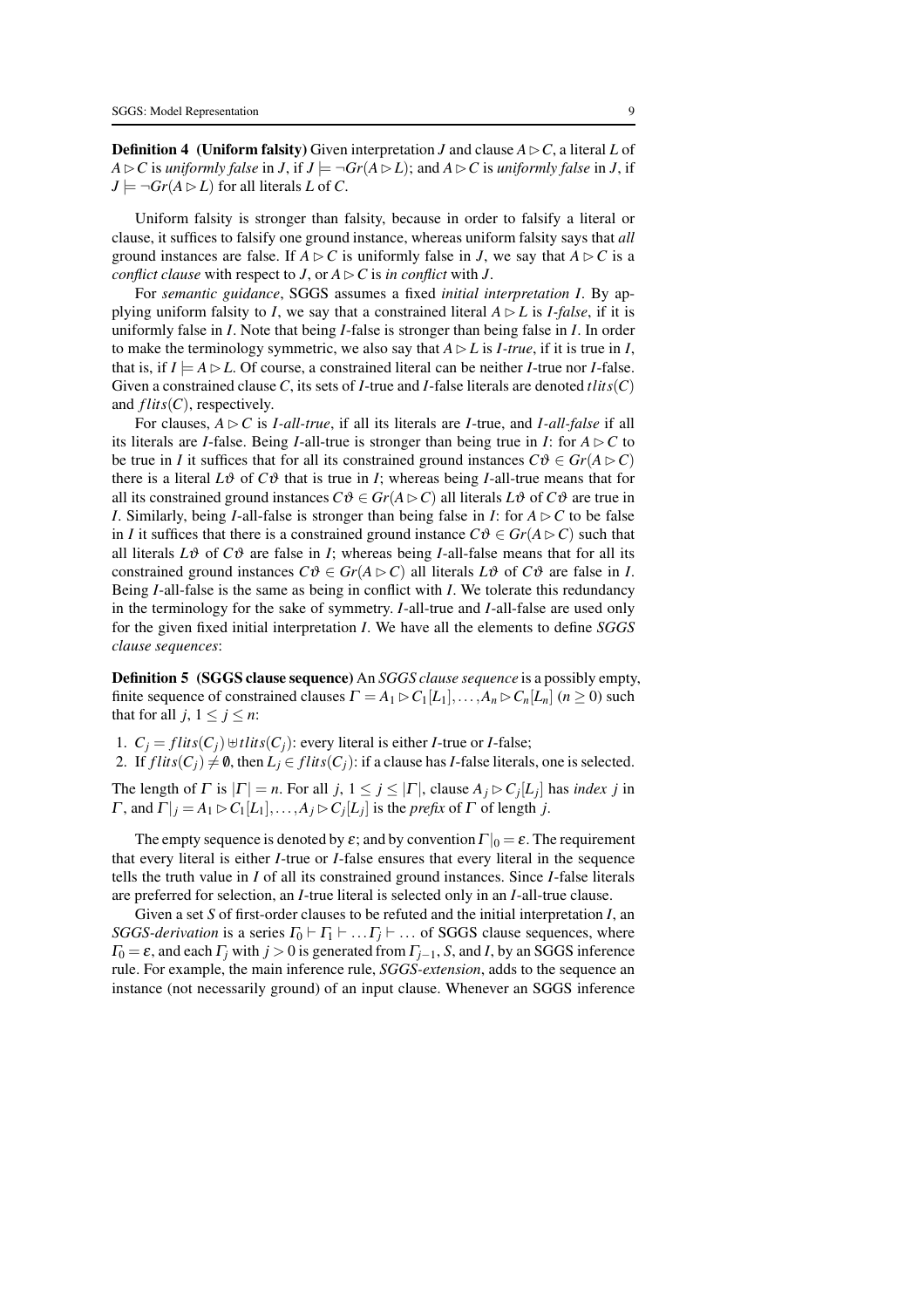adds clauses to a sequence, the new clauses are added to the rightmost end of the sequence or to the left of some other clause, but never to the leftmost end of the sequence. Thus, SGGS clause sequences basically grow from left to right.

An SGGS-derivation represents a search for a model of *S*, and it is a *refutation* if there is a  $j > 0$ , such that  $\Gamma_j$  contains the empty clause, written  $\bot$ , which signals that no model can be found. SGGS searches for a model distinct from *I*, because  $I \not\models S$ (otherwise, the problem is trivially solved upfront). This is the reason why *I*-false literals are preferred for selection: selected literals play a major rôle in determining the interpretation *I*[Γ] induced by Γ, and selecting *I*-false literals makes *I*[Γ] different from *I*, as we see in the next section.

## 4 Interpretations Induced by SGGS Clause Sequences

In this section we learn how SGGS clause sequences represent interpretations. We begin with three key concepts: the *partial interpretation*  $I^p(\Gamma)$  induced by an SGGS clause sequence <sup>Γ</sup> , the *proper constrained ground instances*, and the *complementary constrained ground instances* of a selected literal in Γ. The former are those that the literal contributes to  $I^p(\Gamma)$ , while the latter are those that cannot be added to  $I^p(\Gamma)$ , because otherwise it would become inconsistent. A clause in  $\Gamma$  whose selected literal has neither proper nor complementary constrained ground instances is *disposable*: such a clause is satisfied by the partial interpretation induced by the clauses of smaller index in the sequence, so that it does not add anything and can be removed. By resorting to the initial interpretation *I* to determine the truth of ground literals left unspecified by  $I^p(\Gamma)$ , we define the interpretation  $I[\Gamma]$  induced by  $\Gamma$ .

The *partial interpretation induced* by  $\Gamma = A_1 \triangleright C_1[L_1], \ldots, A_n \triangleright C_n[L_n]$  is defined inductively over the length of the sequence:  $I^p(\Gamma)$  will be given by  $I^p(\Gamma|_{n-1})$  plus those constrained ground instances of  $A_n \triangleright L_n$  that can be added to satisfy ground instances of  $A_n \triangleright C_n[L_n]$  not satisfied by  $I^p(\Gamma|_{n-1})$ . These constrained ground instances are called *proper*. Thus, partial interpretations and proper constrained ground instances are mutually defined as follows:

Definition 6 (Induced partial interpretation) The *partial interpretation induced* by  $\Gamma = A_1 \triangleright C_1[L_1], \ldots, A_n \triangleright C_n[L_n]$ , denoted  $I^p(\Gamma)$ , is defined inductively as follows:

- If  $\Gamma = \varepsilon$ , then  $I^p(\Gamma) = \emptyset$ ;
- − Otherwise,  $I^p(\Gamma) = I^p(\Gamma|_{n-1}) \cup pcgi(A_n \triangleright L_n, \Gamma)$ .

A constrained ground instance  $C[L]$  of  $A_j \triangleright C_j[L_j]$  is *proper* if it is not satisfied by  $I^p(\Gamma|_{j-1})$ , and its selected literal *L* does not appear negated in  $I^p(\Gamma|_{j-1})$ , so that *L* can be added to  $I^p(\Gamma|_{j-1})$  to form  $I^p(\Gamma|_j)$  and satisfy *C*[*L*]:

**Definition 7** (Proper constrained ground instances) For  $\Gamma = A_1 \triangleright C_1[L_1], \ldots, A_n \triangleright$  $C_n[L_n]$ , for all *j*,  $1 \le j \le n$ , the set of *proper constrained ground instances (pcgi)* of clause  $A_j \triangleright C_j[L_j]$ , and of its selected literal  $A_j \triangleright L_j$ , is defined as follows:

 $- p c g i (A_j \triangleright C_j[L_j], \Gamma) = \{ C[L] \in Gr(A_j \triangleright C_j[L_j]) : I^p(\Gamma|_{j-1}) \cap C[L] = \emptyset \wedge \neg L \not\in$  $I^p(\Gamma|_{j-1})$ : *C*[*L*] is not satisfied by  $I^p(\Gamma|_{j-1})$ , because none of its literals is in  $I^p(\Gamma|_{j-1})$ , and can be satisfied by adding *L*, because  $\neg L$  is not in  $I^p(\Gamma|_{j-1})$ ;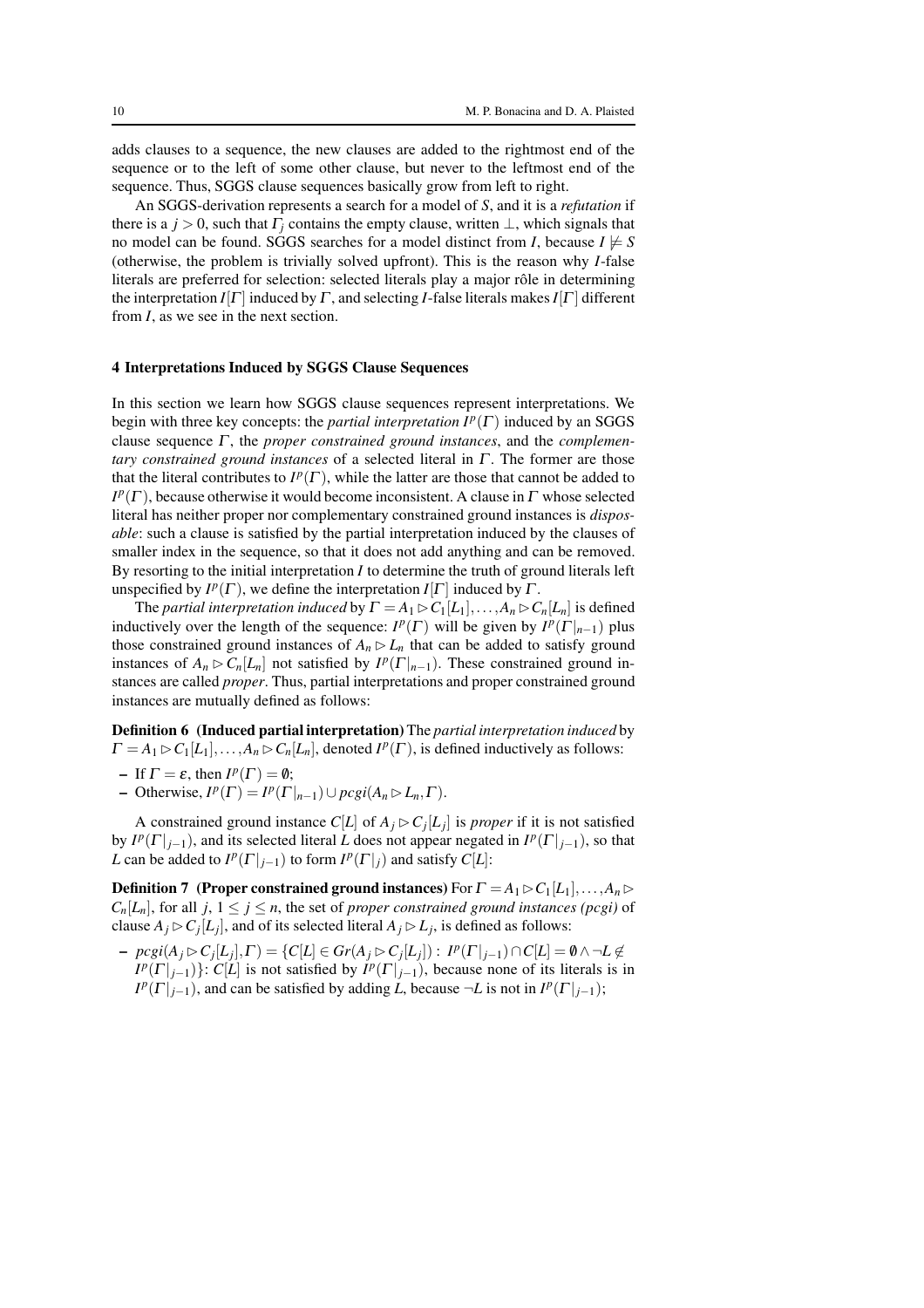$- p c g i (A_j \triangleright L_j, \Gamma) = \{ L : C[L] \in p c g i (A_j \triangleright C_j [L_j], \Gamma) \}$ : that is, the selected literals from the *pcgi*'s of the clause.

Then we can define the set of proper constrained ground instances of  $\Gamma$  itself as  $\text{proj}(F) = \bigcup_{j=1}^{n} \text{proj}(A_j \triangleright L_j, F)$  so that  $\text{proj}(F) = I^p(F)$ .

*Example 2* If  $\Gamma$  is the sequence of unit clauses  $P(a,x)$ ,  $P(b,y)$ ,  $\neg P(z,z)$ ,  $P(u,y)$ , then: all ground instances of  $P(a,x)$  are proper; all ground instances of  $P(b,y)$  are proper; all ground instances of  $\neg P(z, z)$  are proper, except  $\neg P(a, a)$  and  $\neg P(b, b)$ ; all ground instances of  $P(u, v)$  are proper, except those of the form  $P(a, t)$ ,  $P(b, t)$ , and  $P(t, t)$  for any ground term *t*.

An SGGS clause sequence will typically grow by SGGS-extension inferences. SGGS-extension looks for instances of clauses in *S* that are not satisfied by  $I^p(\Gamma)$ ; if it finds any, it appends it to  $\Gamma$  to obtain a  $\Gamma'$ , such that  $I^p(\Gamma')$  satisfies it. Thus, intuitively,  $\Gamma$  will have at index *j* a clause  $A_j \rhd C_j[L_j]$  with some constrained ground instance *C* such that  $I^p(\Gamma|_{j-1}) \cap C = \emptyset$ : clause  $A_j \triangleright C_j[L_j]$  was added precisely to satisfy such instances, and this is why they are deemed *proper*.

A constrained ground instance of the clause at index *j* in <sup>Γ</sup> is *complementary*, if it is not satisfied by  $I^p(\Gamma|_{j-1})$  and cannot be satisfied by adding its selected literal, because its selected literal appears negated in  $I^p(\Gamma|_{j-1})$ :

**Definition 8** (Complementary constrained ground instances) For  $\Gamma = A_1 \triangleright C_1[L_1]$ ,  $..., A_n \triangleright C_n[L_n]$ , for all  $j, 1 \leq j \leq n$ , the set of *complementary constrained ground instances (ccgi)* of clause  $A_j \triangleright C_j[L_j]$  and of its selected literal  $A_j \triangleright L_j$  is defined as follows:

- 
$$
ccsj(A_j \rhd C_j[L_j], \Gamma) = \{C[L] \in Gr(A_j \rhd C_j[L_j]) : I^p(\Gamma|_{j-1}) \cap C[L] = \emptyset,
$$
  
\n- $L \in I^p(\Gamma|_{j-1})\};$  and  
\n-  $ccsj(A_j \rhd L_j, \Gamma) = \{L : C[L] \in ccsj(A_j \rhd C_j[L_j], \Gamma)\}.$ 

Proper constrained ground instances of  $A_j \triangleright C_j[L_j]$  are not satisfied in  $I^p(\Gamma|_{j-1})$ and are satisfied in  $I^p(\Gamma|_j)$ , while complementary ones are not satisfied in either interpretation.

*Example 3* If  $\Gamma$  is the sequence of unit clauses  $P(a,x), P(b,y), \neg P(z,z), P(u,v)$  of Example 2, we have: no ground instance of  $P(a, x)$  is complementary; no ground instance of  $P(b, y)$  is complementary; the complementary ground instances of  $\neg P(z, z)$ are  $\neg P(a,a)$  and  $\neg P(b,b)$ ; the complementary ground instances of  $P(u,v)$  are those of the form  $P(t,t)$  for any ground term *t* other than *a* and *b*.

Proper constrained ground instances enjoy the following *monotonicity* property, where we use juxtaposition to represent concatenation of sequences:

**Lemma 1** *For all clauses C and SGGS clause sequences*  $\Gamma_1$ ,  $\Gamma_2$ *, and*  $\Gamma_3$ *,* 

$$
pcgi(C,\Gamma_1\Gamma_2\Gamma_3)\subseteq pcgi(C,\Gamma_1\Gamma_2\Gamma_3).
$$

*Proof* It follows by construction from Definition 7. □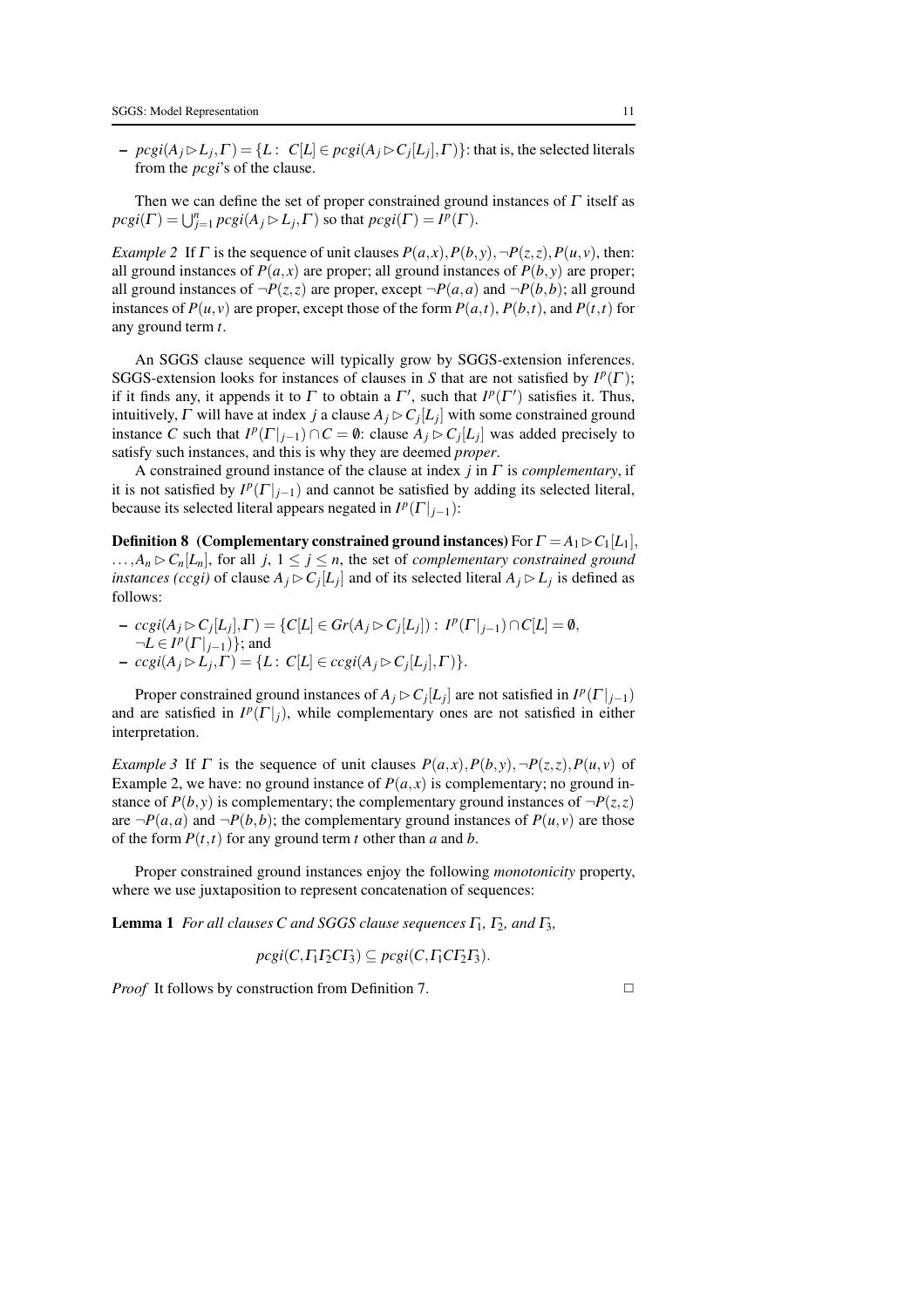The meaning of this lemma is that since  $I^p(\Gamma)$  is built from left to right, the same clause may contribute more proper constrained ground instances, if it occurs at a smaller index in the sequence. Complementary constrained ground instances do not satisfy this monotonicity property:  $ccgi(C, \Gamma_1 \Gamma_2 C \Gamma_3) \subseteq ccgi(C, \Gamma_1 C \Gamma_2 \Gamma_3)$  does not hold, because for a  $C'[L'] \in Gr(C)$ , it can be that  $\neg L' \in I^p(\Gamma_1 \Gamma_2)$  but  $\neg L' \notin I^p(\Gamma_1)$ .

If an instance  $C[L] \in Gr(A_j \triangleright C_j[L_j])$  is not satisfied by  $I^p(\Gamma|_{j-1})$ , it is either proper  $(\neg L \notin I^p(\Gamma|_{j-1}))$  or complementary  $(\neg L \in I^p(\Gamma|_{j-1}))$ . Equivalently, if it is neither, it is satisfied by  $I^p(\Gamma|_{j-1})$ . Thus, if  $A_j \triangleright C_j[L_j]$  has neither proper nor complementary constrained ground instances,  $I^p(\Gamma|_{j-1})$  satisfies all its constrained ground instances, and therefore  $A_j \triangleright C_j[L_j]$  itself. Such a clause is *disposable*:

**Definition 9** (Disposable clause) A non-empty clause  $A \triangleright C[L]$  in  $\Gamma$  is *disposable*, if  $\text{pcgi}(A \triangleright L, \Gamma) = \text{ccgi}(A \triangleright L, \Gamma) = \emptyset.$ 

Indeed, a satisfied clause is not useful to modify  $I^p(\Gamma)$ . This resembles what happens in DPLL or DPLL-CDCL, when a clause satisfied by the current trail is considered done with. The following example shows how disposability depends on the position of a clause in a sequence, and therefore it differs from subsumption:

*Example 4* Consider for simplicity sequences consisting only of unit clauses whose sole literal is selected:

- $\neg P(x)$ ,  $\neg Q(x)$ ,  $\neg P(x)$ : the second  $\neg P(x)$  is disposable because it has neither proper nor complementary constrained ground instances;
- $-P(x)$ ,  $\neg Q(x)$ ,  $P(x)$ : the second  $P(x)$  is disposable for the same reason;
- $-P(x)$ ,  $\neg P(x)$ ,  $P(x)$ : clause  $P(x)$  is not disposable because all its instances are complementary constrained ground instances;
- $-P(x)$ ,  $\neg P(x)$ ,  $\neg P(x)$ : the same is true for  $\neg P(x)$ ;
- $-P(x)$ ,  $\neg P(x)$ ,  $\neg P(x)$ : neither occurrence of  $\neg P(x)$  is disposable, because for both all instances are complementary constrained ground instances;
- $-P(z)$ ,  $P(f(x))$ ,  $P(a)$ : clauses  $P(f(x))$  and  $P(a)$  are disposable, so that disposability agrees with subsumption;
- $-P(a)$ ,  $P(f(x))$ ,  $P(z)$ : clause  $P(z)$  is disposable, if the signature has only one function symbol *f* and one constant symbol *a*, so that disposability does not agree with subsumption.

By consulting *I* whenever  $I^p(\Gamma)$  does not determine the truth value of a ground literal,  $I^p(\Gamma)$  can be completed in an interpretation:

Definition 10 (Induced interpretation) The *Herbrand interpretation induced* by an SGGS clause sequence  $\Gamma$ , denoted  $I[\Gamma]$ , is the interpretation such that, for all ground literals *L*, if  $at(L) \in at(P(\Gamma))$ , then  $I[\Gamma] \models L$  if and only if  $L \in I^p(\Gamma)$ ; if  $at(L) \notin$  $at(I^p(\Gamma))$ , then  $I[\Gamma] \models L$  if and only if  $I \models L$ .

In particular, if  $\Gamma = \varepsilon$  then  $I[\Gamma] = I$ . In other words,  $I[\Gamma]$  makes all proper constrained ground instances of all selected literals in <sup>Γ</sup> true, and otherwise is like *I*.

*Example 5* Let  $\Gamma$  be the sequence of unit clauses  $P(a,x), P(b,y), \neg P(z,z), P(u,v)$ , of Examples 2 and 3, and *I* be the all-negative interpretation, where negative literals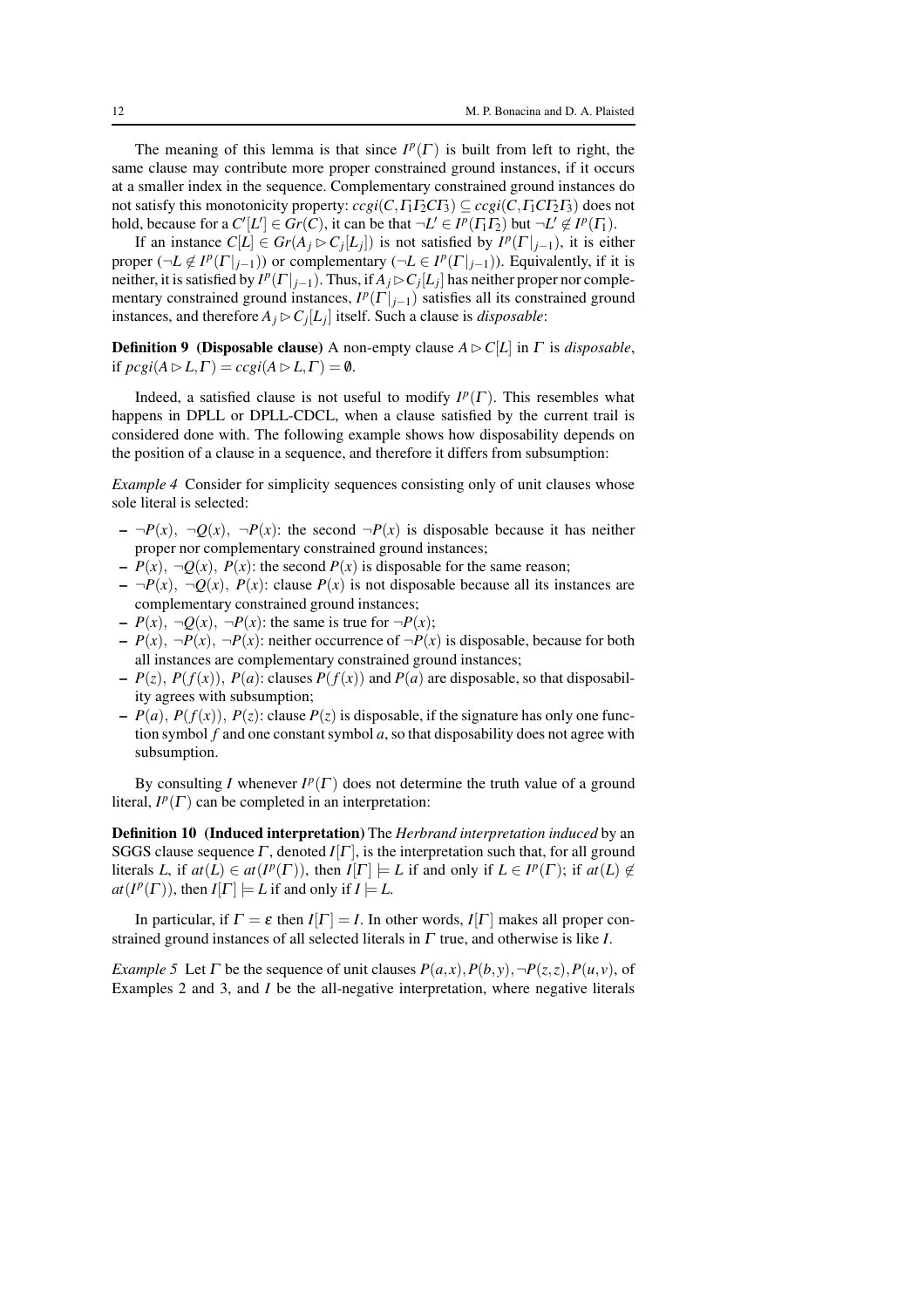are true and positive literals are false. Then  $I[\Gamma] \models P(a,t)$  and  $I[\Gamma] \models P(b,t)$  for all ground terms *t*, but  $I[\Gamma] \not\models P(t,t)$  for *t* other than *a* and *b*, and  $I[\Gamma] \models P(u,v)$  for all distinct ground terms *u* and *v*.

Since every prefix of a sequence is a sequence, Definition 10 applies to every prefix, as shown in the following:

*Example 6* Let  $\Gamma = C_1, C_2, C_3$  be  $[P(x)]$ ,  $\neg P(f(y)) \vee [Q(y)]$ ,  $\neg P(f(z)) \vee \neg Q(g(z)) \vee$  $[R(f(z), g(z))]$ , again with *I* all-negative. Then  $I[\Gamma|_0] = I[\varepsilon] = I$  interprets all positive literals as false;  $I[\Gamma]_1$  interprets all positive literals as false, except for the ground instances of  $P(x)$ ;  $I[\Gamma]_2$  interprets all positive literals as false, except for the ground instances of  $P(x)$  and  $Q(y)$ ; and  $I[\Gamma]_3] = I[\Gamma]$  interprets all positive literals as false, except for the ground instances of  $P(x)$ ,  $Q(y)$  and  $R(f(z), g(z))$ .

 $I[\Gamma]$  and *I* differ on the proper constrained ground instances of *I*-false selected literals, which are true in  $I[\Gamma]$  and false in *I*. On the other hand, as proper constrained ground instances of *I*-true selected literals are true in *I*, *I*-true selected literals do not affect *I*[<sup>Γ</sup> ]. Since an *I*-true literal can be selected only in an *I*-all-true clause, it follows that *I*-all-true clauses in  $\Gamma$  do not affect  $I[\Gamma]$ . The following theorem makes these remarks precise:

**Theorem 1** Let  $\Gamma$  be an SGGS clause sequence  $A_1 \triangleright C_1[L_1],...,A_n \triangleright C_n[L_n]$ *. For all*  $j, 1 \leq j \leq n$ , if  $A_j \triangleright C_j[L_j]$  is not *I*-all-true, then  $I[\Gamma|_j] \neq I[\Gamma|_{j-1}]$  if and only if  $\log i(A_j \triangleright C_j[L_j], \Gamma) \neq \emptyset$ ; if  $A_j \triangleright C_j[L_j]$  is *I-all-true, then*  $I[\Gamma|_j] = I[\Gamma|_{j-1}]$ .

*Proof* As  $I^p(\Gamma|_j) = I^p(\Gamma|_{j-1}) \cup pcgi(A_j \triangleright L_j, \Gamma)$ , interpretations  $I[\Gamma|_j]$  and  $I[\Gamma|_{j-1}]$ may differ only in the interpretation of the literals in  $\text{pcgi}(A_j \triangleright L_j, \Gamma)$ . If  $A_j \triangleright C_j[L_j]$ is not *I*-all-true,  $L_j$  is *I*-false, by Condition (2) of Definition 5. Then, for all  $L \in$  $p c g i(A_j \triangleright L_j, \Gamma), I[\Gamma|_j] \models L$ , because  $L \in I^p(\Gamma|_j)$ , but  $I[\Gamma|_{j-1}] \not\models L$ , because  $L \not\in$  $I^p(\Gamma|_{j-1})$  by Definition 7 and *L* is *I*-false. If  $A_j \triangleright C_j[L_j]$  is *I*-all-true, then for all  $L \in \text{pcgi}(A_j \triangleright L_j, \Gamma), I[\Gamma|_j] \models L$ , because  $L \in I^p(\Gamma|_j)$ , and  $I[\Gamma|_{j-1}] \models L$ , because *L* is *I*-true, so that  $I[\Gamma|_j] = I[\Gamma|_{j-1}]$ .

Thus, *I*-all-true clauses do not contribute to build  $I[\Gamma]$ . What is then their rôle in an SGGS clause sequence? This question sets the stage for the next section, where we study first-order clausal propagation.

#### 5 First-order Clausal Propagation

A major feature of SGGS is a first-order conflict-driven clause learning (CDCL) mechanism. In order to have such a mechanism in the inference system, the model representation approach needs to make available a notion of *propagation*, so that the procedure discovers that a clause is in conflict with the current model by propagation.

Consider DPLL-CDCL applied to a set of propositional clauses: if literal ¬*L* appears in the trail, all occurrences of *L* in the set are false; the truth value of *L depends* on the assertion of  $\neg L$  in the trail. SGGS generalizes this concept to first-order logic: if all constrained ground instances of a literal *L* appear negated among the proper constrained ground instances of a selected literal *M*, literal *L* is uniformly false in  $I[\Gamma]$ . The uniform falsity of *L* depends on the selection of *M* in the sequence: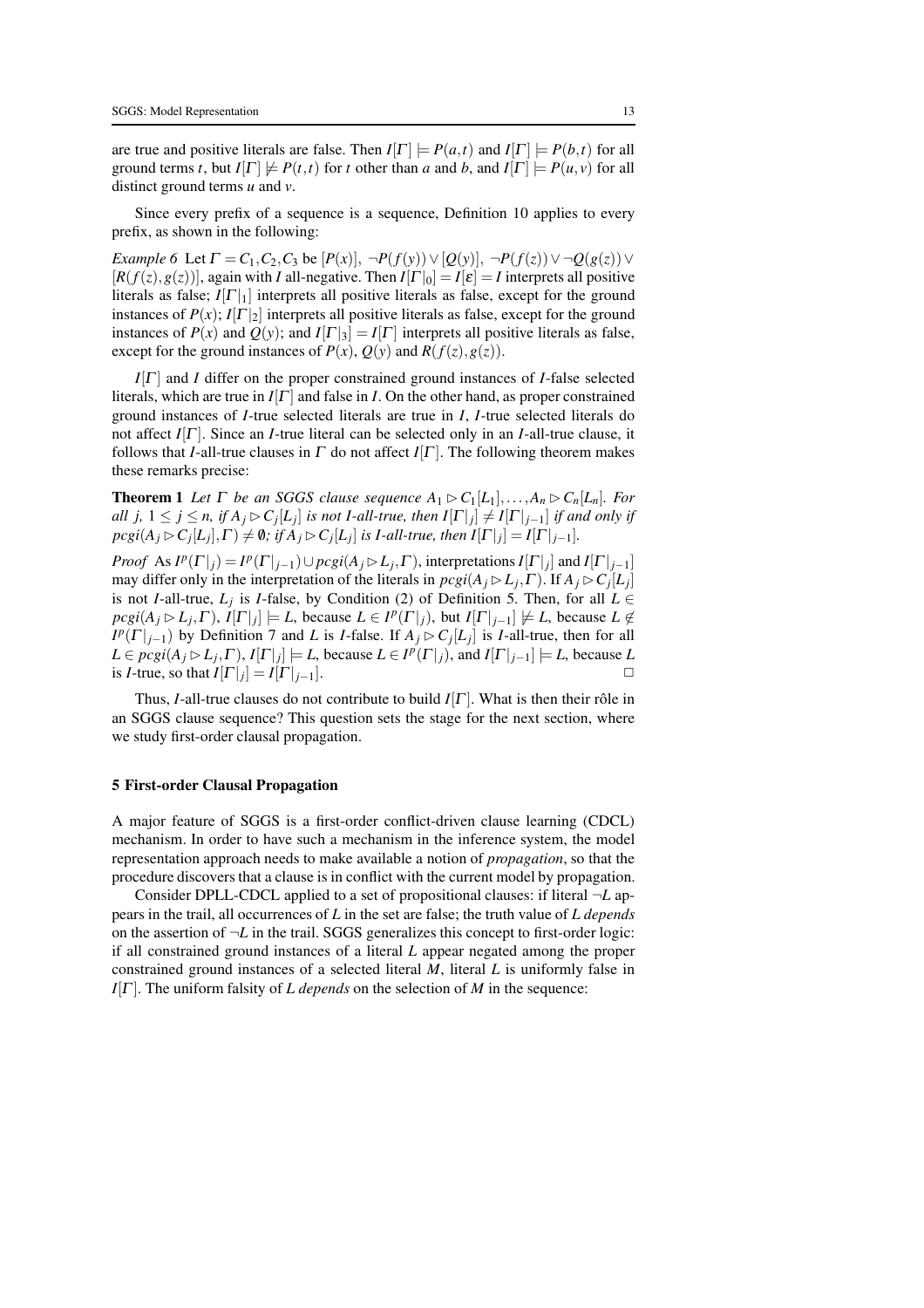**Definition 11** (Dependence) Given  $\Gamma = A_1 \triangleright C_1[L_1], \ldots, A_n \triangleright C_n[L_n]$ , for all indices *j* and *k*,  $1 \leq j, k \leq n$ , for all literals  $L \in C_j[L_j]$ ,  $L$  depends on  $L_k$  if

- 1.  $k < j$ ,
- 2.  $\neg Gr(A_j \triangleright L) \subseteq \text{pcgi}(A_k \triangleright L_k, \Gamma),$
- 3.  $L_k \in \text{flits}(C_k[L_k]) \text{ if } L \in \text{flits}(C_j[L_j]), \text{ and}$
- 4.  $L_k \in \text{flits}(C_k[L_k]) \text{ if } L \in \text{flits}(C_j[L_j]).$

Condition (1) is coherent with the fact that  $I^p(\Gamma)$ , whence  $I[\Gamma]$ , is built by consulting the sequence from left to right or by increasing indices. Condition (2) ensures that *L* is uniformly false in *I*[<sup>Γ</sup> ]. Conditions (3) and (4) descend from the *semantic guidance* by *I*: all literals in the sequence are either *I*-true or *I*-false, and therefore if all ground instances of one appear negated among ground instances of another, it must be that one is *I*-true and the other *I*-false. In other words, whenever there is a dependence, either an *I*-false selected literal makes uniformly false in *I*[<sup>Γ</sup> ] an *I*-true literal occurring at a larger index, or an *I*-true selected literal makes uniformly false in  $I[\Gamma]$  an *I*-false literal occurring at a larger index.

Since  $I[\Gamma]$  differs from *I* on *I*-false selected literals, the most relevant dependences are those where *I*-true literals are made uniformly false by *I*-false selected literals, as in the following:

*Example 7* Let  $\Gamma$  be  $[P(x)]$ ,  $\neg P(f(y)) \vee [Q(y)]$ ,  $\neg P(f(z)) \vee \neg Q(g(z)) \vee [R(f(z), g(z))]$ , with clauses named  $C_1$ ,  $C_2$ ,  $C_3$ , and all-negative *I* as in Example 6. The *I*-true literal  $\neg P(f(y))$  in  $C_2$  depends on the selected *I*-false literal  $P(x)$  in  $C_1$ , because all ground instances of  $P(x)$  are proper, and  $P(f(y))$  is an instance of  $P(x)$ . For the same reason, the *I*-true literal  $\neg P(f(z))$  in  $C_3$  also depends on  $P(x)$ . Similarly, the *I*-true literal  $\neg Q(g(z))$  in  $C_3$  depends on the selected *I*-false literal  $Q(y)$  in  $C_2$ .

In other words, although dependence is define symmetrically, SGGS is interested in the dependences of *I*-true literals on *I*-false literals: the semantic guidance by *I* induces a sort of asymmetry in the method, so that first-order propagation is under semantic guidance by *I*, or modulo semantic guidance by *I*. We use *assignment functions*, or *assignments* for short, to represent dependences of *I*-true literals:

**Definition 12** (Assignment) Given  $\Gamma = A_1 \triangleright C_1[L_1], \ldots, A_n \triangleright C_n[L_n]$ , for all  $A_j \triangleright$  $C_j[L_j]$ ,  $1 \leq j \leq n$ , an *assignment* is a partial function  $\Phi^j_{\Gamma}$ : *tlits*( $C_j$ )  $\to$  {1,...,*n*} such that, for all  $L \in \mathit{tlits}(C_j[L_j])$ , if  $\Phi^j_{\Gamma}(L) = k$ , then:

- 1. *L* depends on  $L_k$ ;
- 2. If  $L \neq L_j$ , then  $\Phi_{\Gamma}^{j}(L)$  is defined: *I*-true literals that are not selected must be assigned;
- 3. If  $L = L_j$  and there exists an  $L_k$  such that *L* depends on  $L_k$ , then  $\Phi^j_{\Gamma}(L)$  is defined: selected *I*-true literals are assigned if possible;
- 4. If  $L \neq L_j$ ,  $L_j \in \text{flits}(C_j)$ , and  $\Phi_{\Gamma}^j(L_j) = i$ , then  $k \leq i < j$ : if the selected literal  $L_j$ of *C<sup>j</sup>* is *I*-true and it is assigned, then it is assigned to the largest index (or to the rightmost clause) among all literals of *C<sup>j</sup>* .

By slightly abusing the terminology, we may say that a literal is assigned to a literal or to clause rather than to an index; and we say that a clause *depends* on another clause if a literal of the former is assigned to the latter.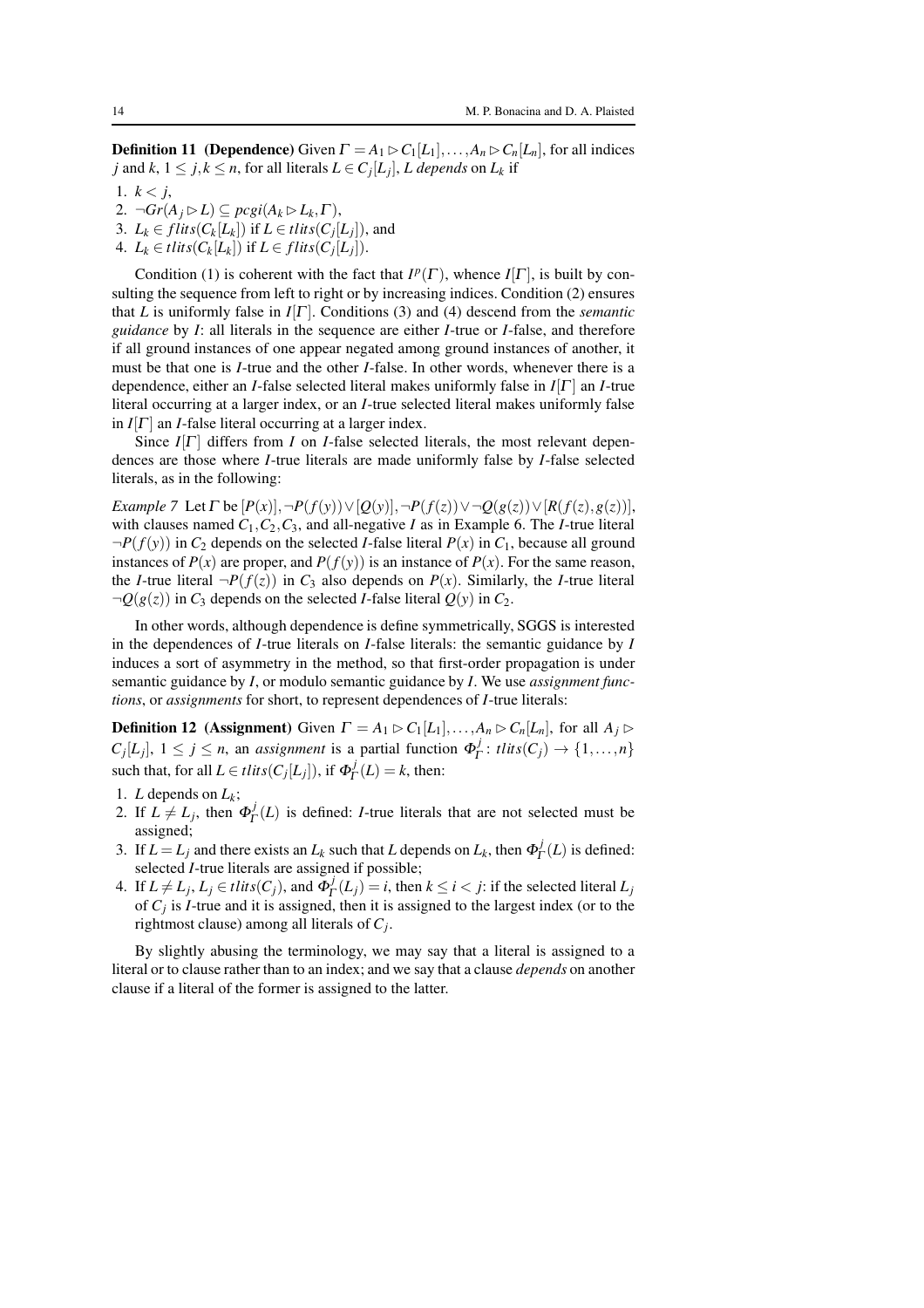*Example 8* Let Γ and *I* be as in Example 7. The *I*-true literals in the sequence are  $\neg P(f(y))$ ,  $\neg P(f(z))$ , and  $\neg Q(g(z))$ . The assignment function assigns  $\neg P(f(y))$  and  $\neg P(f(z))$  to  $P(x)$ ; and it assigns  $\neg Q(g(z))$  to  $Q(y)$ . Thus, clauses  $C_2$  and  $C_3$  depend on clause  $C_1$ ; and clause  $C_3$  also depends on  $C_2$ .

An SGGS clause sequence  $\Gamma = A_1 \triangleright C_1[L_1], \ldots, A_n \triangleright C_n[L_n]$  is implicitly equipped with a set  $\Phi_{\Gamma} = \{ \Phi_{\Gamma}^1, \ldots, \Phi_{\Gamma}^n \}$  of assignments, one for every clause in  $\Gamma$ . We still need to elucidate Conditions (2), (3) and (4) in Definition 12. These requirements will ensure that *I*-all-true clauses in  $\Gamma$  are either *in conflict* with  $I[\Gamma]$ , signaling that <sup>Γ</sup> must be fixed before being extended further; or are *justifications* of their selected literal as an *implied literal* that must be in *I*[<sup>Γ</sup> ], because there is no other way to satisfy the clause. Before presenting these concepts at the first-order level, we show them at work in an SGGS-refutation of a simple propositional example:

*Example 9* Consider the set of clauses  $S = {P \lor Q, P \lor \neg Q, \neg P \lor Q, \neg P \lor \neg Q}$  with all-negative *I*, so that  $I = \{-P, \neg Q\}$ . By convention the selected literal is placed rightmost, and clauses in the current sequence are labeled  $C_1, C_2, \ldots, C_i, \ldots$ . The steps of a derivation are as follows:

- 1. Clause *P*∨ *Q* is not satisfied by *I*, and therefore an *SGGS-extension* step adds it to  $\Gamma_0 = \varepsilon$  producing  $\Gamma_1 = Q \vee [P]$ . Both *P* and *Q* are *I*-false and either one can be selected: we assume that *P* is selected, so that  $I[T_1] = \{P, \neg Q\}$  and  $I[T_1] \models P \lor Q$ .
- 2. Clause  $\neg P \lor Q$  is not satisfied by *I*[ $\Gamma_1$ ], and gets added by *SGGS-extension* yielding  $\Gamma_2 = Q \vee [P], \neg P \vee [Q]$ , where Q is selected in  $C_2$ , because it is *I*-false, while  $\neg P$ , which is *I*-true, is assigned to *C*<sub>1</sub>. The induced interpretation  $I[\Gamma_2] = \{P, Q\}$ satisfies both  $C_1$  and  $C_2$ .
- 3. Clause  $\neg P \vee \neg Q$  is not satisfied by  $I[\Gamma_2]$ , and *SGGS-extension* extends  $\Gamma_2$  into  $\Gamma_3 = Q \vee [P], \neg P \vee [Q], \neg P \vee [\neg Q]$ . Clause  $C_3$  is *I*-all-true: its literals  $\neg P$  and  $\neg Q$ are assigned to  $C_1$  and  $C_2$ , respectively, and  $\neg Q$  is selected, so that the selected literal is assigned rightmost (cf. Condition (4) in Definition 12). Since it is *I*all-true,  $C_3$  does not affect the induced interpretation,  $I[T_3] = I[T_2] = {P,Q}$  (cf. Theorem 1), and  $C_3$  is *in conflict* with  $I[\Gamma_3]$ . While in the previous steps SGGSextension adds a clause  $C_j$  which is not satisfied by  $I[\Gamma]_{j-1}$ , but is satisfied by *I*[ $\Gamma$ *j*], when an *I*-all-true  $C_j$  is added, it is in conflict with *I*[ $\Gamma$ *j*] itself.
- 4. It is necessary to fix the sequence and its induced interpretation before further extensions. First, since induced interpretations are built from selected literals, the way to solve the conflict is to modify the sequence so that the selected literal of the *I*-all-true clause enters the induced interpretation. Second, the selected literal of the *I*-all-true clause is made false in the current induced interpretation by the literal which it is assigned to (cf. Definition 11). Third, induced interpretations are built from left to right. Thus, SGGS solves the conflict by *moving* the conflicting *I*-all-true clause  $C_3$  *to the left* of  $C_2$ , namely the clause which the selected literal of  $C_3$  is assigned to in  $\Gamma_3$ . The result of this *SGGS-move* inference is  $\Gamma_4 = Q \vee$  $[P]$ ,  $\neg P \vee [\neg Q]$ ,  $\neg P \vee [Q]$ , so that  $I[I_4] = \{P, \neg Q\}$ : the move *flips* a literal in the induced interpretation, with an effect similar to that of backjumping in DPLL-CDCL. In  $\Gamma_4$  the selected *I*-true literal  $\neg Q$  of  $C_2$  is *not* assigned: this signals that ¬*P*∨[¬*Q*] is no longer a conflict clause; rather, it is the *justification* of why ¬*Q*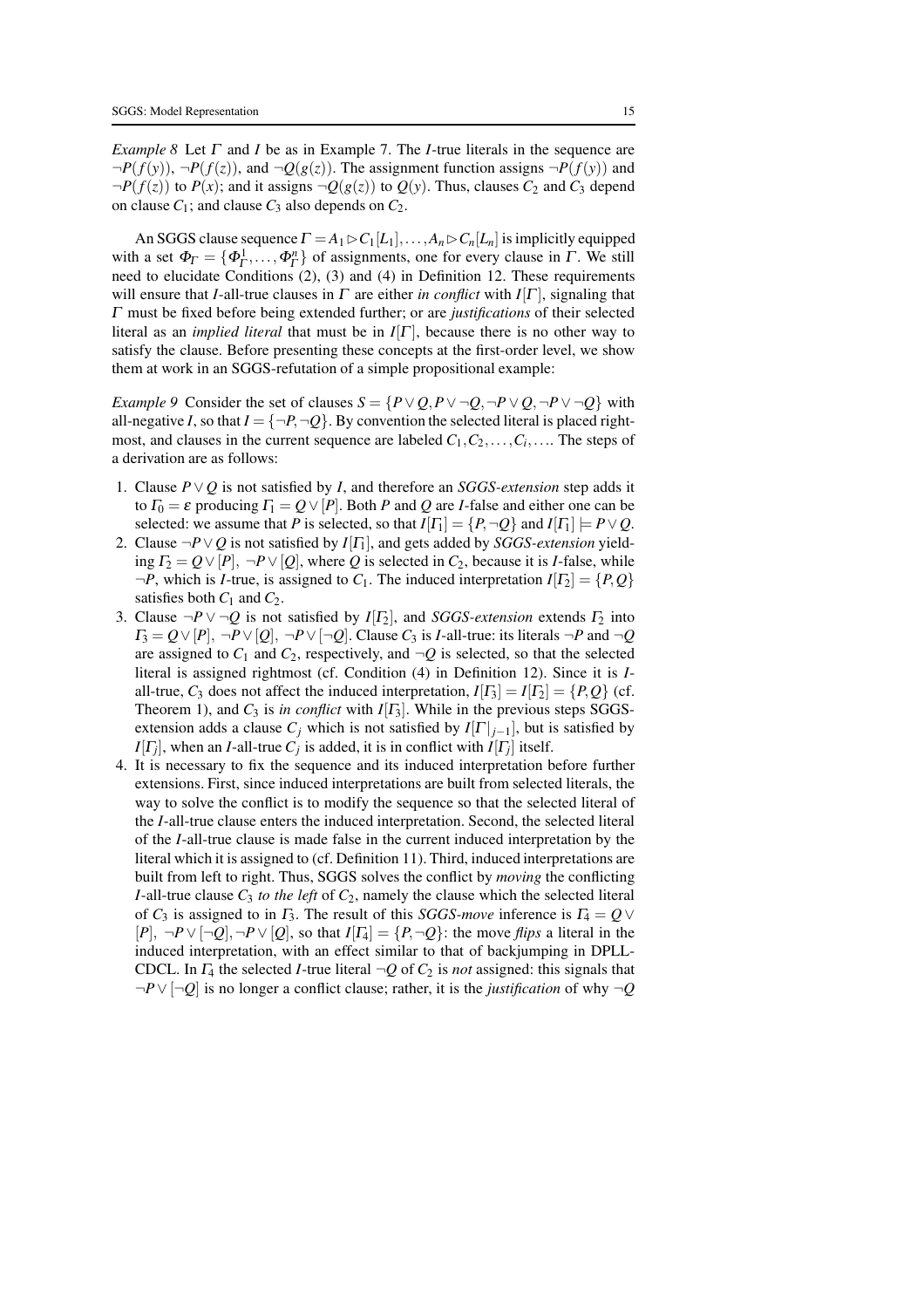is in the model. Furthermore, now we also see the reason for Condition (4) in Definition 12: the requirement that the selected literal of an *I*-all-true clause, if assigned, be assigned rightmost, ensures that when the *I*-all-true clause moves to the left of the clause which its selected literal was assigned to, all other literals in the *I*-all-true clause will still be assigned.

- 5. Now it is the turn of  $\neg P \vee [Q]$ , namely  $C_3$  in  $\Gamma_4$ , to be *in conflict* with  $I[\Gamma_4]$ , but  $C_3$  is *not I*-all-true. Thus, SGGS does not move it, but *explains* the conflict by *resolving* the *I*-false selected literal in the conflict clause  $C_3$ , namely  $Q$ , with the implied *I*true selected literal  $\neg Q$  justified by  $C_2$ , since it is the presence of  $\neg Q$  in the model that causes the falsity of *Q. SGGS-resolution* resolves  $C_2$  and  $C_3$  in  $\Gamma_4$  on their selected literals, and *replaces* the parent that is not *I*-all-true  $(C_3)$  by the resolvent  $\neg P$ , yielding  $\Gamma_5 = Q \vee [P], \neg P \vee [\neg Q], [\neg P]$ , where  $I[\Gamma_5] = I[\Gamma_4] = \{P, \neg Q\}$ , and the *I*-true selected literal  $[\neg P]$  is assigned to  $C_1$ .
- 6. Now the *I*-all-true clause  $C_3$  in  $\Gamma_5$  is *in conflict* with  $I[\Gamma_5]$ : as before, SGGS *moves* it to the left of  $C_1$  generating  $\Gamma_6 = [\neg P], Q \lor [P], \neg P \lor [\neg Q],$  where  $I[\Gamma_6] =$  ${\lbrace \neg P, \neg Q \rbrace}$ ,  ${\neg P}$  is no longer assigned,  $C_1$  is its justification, and it is no longer in conflict.
- 7. Now it is the turn of*C*<sup>2</sup> to be *in conflict* with *I*[<sup>Γ</sup>6], and SGGS *explains* the conflict by *SGGS-resolution*, which resolves  $C_1$  and  $C_2$  in  $\Gamma_6$ , and replaces the second parent  $Q \vee [P]$  with the resolvent, yielding  $\Gamma_7 = [-P]$ ,  $[Q]$ , with  $I[\Gamma_7] = {\neg P, Q}$ . What happened to  $\neg P \vee \neg Q$  ? Recall that  $\neg P \vee \neg Q$  *depended* on  $Q \vee [P]$ , because when ¬*P*∨[¬*Q*] was added to the sequence (cf. Step 3), its *I*-true literal ¬*P* was assigned to [*P*]. SGGS-resolution *removes* any clause that *depended* on the parent being replaced by the resolvent. Note that  $\neg P \vee [\neg Q]$  is satisfied by *I*[ $\Gamma$ <sub>7</sub>], and therefore there is no loss of information. This feature of SGGS-resolution did not show in Step 5, because then the parent being removed happened to be the last clause in the sequence.
- 8. Now clause *P*∨ ¬*Q* is not satisfied by *I*[<sup>Γ</sup>7], and *SGGS-extension* adds it to produce  $\Gamma_8 = [\neg P]$ ,  $[Q]$ ,  $\neg Q \lor [P]$ , where *P* is selected because it is *I*-false, the *I*-true literal  $\neg Q$  is assigned to  $C_2$ , and  $I[T_8] = {\neg P, Q}$ .
- 9. Now *C*<sup>3</sup> is *in conflict* with *I*[<sup>Γ</sup>8], and SGGS *explains* the conflict by resolving the *I*-false selected literal in the conflict clause *C*3, namely *P*, with the implied *I*-true selected literal  $\neg P$  justified by  $C_1$ , since the presence of  $\neg P$  in the model causes the falsity of *P*. The result is  $\Gamma_9 = [\neg P]$ ,  $[Q]$ ,  $[\neg Q]$ , as the resolvent replaces the parent which is not *I*-all-true, and  $I[T_9] = \{\neg P, Q\}.$
- 10. The *I*-all-true clause  $[\neg Q]$ , with its selected literal still assigned to  $C_2$ , is in conflict with *I*| $\Gamma_9$ |. Thus, SGGS *moves it left* of  $C_2$ , generating  $\Gamma_{10} = \left[\neg P\right], \left[\neg Q\right], \left[Q\right]$ , and modifying the induced interpretation to  $I[T_{10}] = \{\neg P, \neg Q\}.$
- 11. Finally, SGGS resolves  $[\neg Q]$  and  $[Q]$  in  $\Gamma_{10}$ , yielding  $\Gamma_{11} = [\neg P]$ ,  $[\neg Q]$ ,  $\bot$ .

# 6 Conflict Clauses and Implied Literals

In this section we see how the requirements that all *I*-true literals that are not selected must be assigned, and selected *I*-true literals are assigned if possible (cf. Conditions  $(2)$  and  $(3)$  in Definition 12), determine the rôle of *I*-all-true clauses in SGGS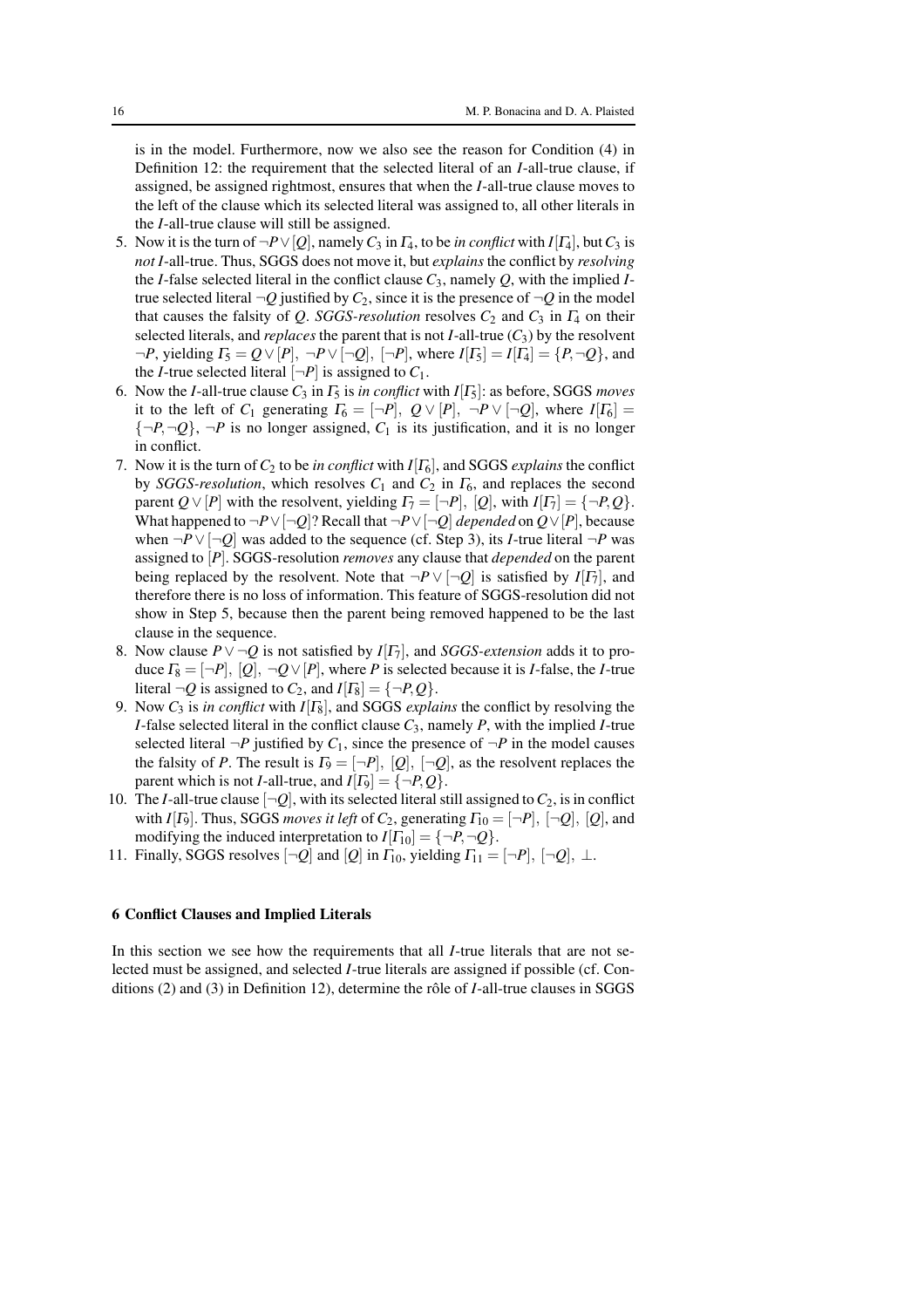clause sequences as either *conflict clauses* or *justifications* of *implied literals*. We begin with a lemma which formalizes the observation that an assigned literal is uniformly false:

**Lemma 2** Let  $\Gamma$  be an SGGS clause sequence  $A_1 \triangleright C_1[L_1],...,A_n \triangleright C_n[L_n]$ *. For all j,*  $1 \leq j \leq n$ , for all literals  $L \in \text{flits}(C_i)$ , if  $L$  is assigned, then  $L$  is uniformly false in  $I[\Gamma]_{i-1}$ .

*Proof* Consider an  $L \in \text{flits}(C_j)$  such that  $\Phi_\Gamma^j(L) = k$ . By Condition (1) of Definition 12, *L* depends on  $L_k$ . By Condition (2) of Definition 11, we have  $\neg Gr(A_j \triangleright L) \subseteq$  $\text{proj}(A_k \triangleright L_k, \Gamma)$  (\*). By Condition (1) of Definition 11, we know that  $k < j$ , or *k* ≤ *j* − 1, whence  $\text{pcgi}(A_k \triangleright L_k, \Gamma)$  ⊆  $I^p(\Gamma|_{j-1})$  by Definition 6. By Definition 10,  $I[\Gamma|_{j-1}] \models Q$  for all  $Q \in I^p(\Gamma|_{j-1})$  and therefore  $I[\Gamma|_{j-1}] \models Q$  for all  $Q \in pcgi(A_k \rhd Q)$ *L*<sub>*k*</sub>,  $\Gamma$ ). It follows from (\*) that  $I[\Gamma]_{j-1}$  uniformly falsifies *L*.

By Condition (2) of Definition 12, all literals of an *I*-all-true clause in <sup>Γ</sup> that are not selected must be assigned, and therefore by Lemma 2 they are all uniformly false in *I*[ $\Gamma$ ]. We are left with the selected literal. An *I*-all-true clause in  $\Gamma$  will be either a conflict clause or a justification depending on whether its selected literal is assigned.

To get there, let us recall that SGGS builds SGGS clause sequences trying to satisfy the input set of clauses *S*. If  $I[\Gamma] \models S$ , the search is over. Otherwise, there is a clause  $C \in S$  such that  $I[\Gamma] \not\models C$ . This means that there is a ground instance *D* of *C* such that  $I[\Gamma] \not\models D$ . When  $I[\Gamma] \not\models C$  for some  $C \in S$ , SGGS applies the inference rule *SGGS-extension* to generate from *C* and *Γ* a possibly constrained clause  $A \triangleright E$ , such that  $E$  is an instance of  $C$ , that captures  $D$ , in the sense that  $D$  is a constrained ground instance of  $A \triangleright E$ . SGGS-extension selects a literal *L* in *E*, assigns *all I*-true literals of *E* according to Definition 12, and *appends*  $A \triangleright E[L]$  to  $\Gamma$ . The purpose is to add to  $I^p(\Gamma)$  the proper constrained ground instances of the selected literal of  $A \triangleright E[L]$ , so that  $I[\Gamma]$  satisfies the ground instance of L that appears in D (since D is an instance of *E*) and therefore *D* itself.

However, if *E*[*L*] is *I*-all-true, then it is *not* possible to satisfy *D* by adding the proper constrained ground instances of *L*, because the following theorem shows that any constrained ground instance *D* of an *I*-all-true clause such that  $I[\Gamma] \not\models D$  is a complementary constrained ground instance. In other words, the ground instance of *L* that appears in *D* already occurs negated in  $I^p(\Gamma)$  and therefore cannot be added to fix the interpretation. Indeed, if *E* is *I*-all-true, also its ground instance *D* is *I*-all-true. Then, *D* is false in  $I[\Gamma]$  due to  $I^p(\Gamma)$ , not due to *I*:

**Theorem 2** Let  $\Gamma$  be an SGGS clause sequence  $A_1 \triangleright C_1[L_1],...,A_n \triangleright C_n[L_n]$ *. For all*  $j, 1 \leq j \leq n$ , if  $A_j \triangleright C_j[L_j]$  is *I-all-true, then for all*  $D[L] \in Gr(A_j \triangleright C_j[L_j])$ ,  $I[\Gamma|_{j-1}] \not\models D[L]$  *if and only if*  $D[L] \in ccsi(A_j \triangleright C_j[L_j], \Gamma)$ *.* 

*Proof* ( $\Rightarrow$ ) Since  $A_j \triangleright C_j[L_j]$  is *I*-all-true,  $I \models D[L]$ . If  $I[\Gamma|_{j-1}] \not\models D[L]$ , it means that all literals of  $D[L]$ , including *L*, appear negated in  $I^p(\Gamma|_{j-1})$ . Thus, by Definition 8 we have  $D[L] \in c cgi(A_j \triangleright C_j[L_j], \Gamma)$ .

 $(\Leftarrow)$  Assume that  $D[L] \in ccsi(A_j \triangleright C_j[L_j], \Gamma)$ . By Definition 8, no literal of  $D[L]$ is in  $I^p(\Gamma|_{j-1})$  and  $\neg L \in I^p(\Gamma|_{j-1})$ . By Condition (2) of Definition 12, all literals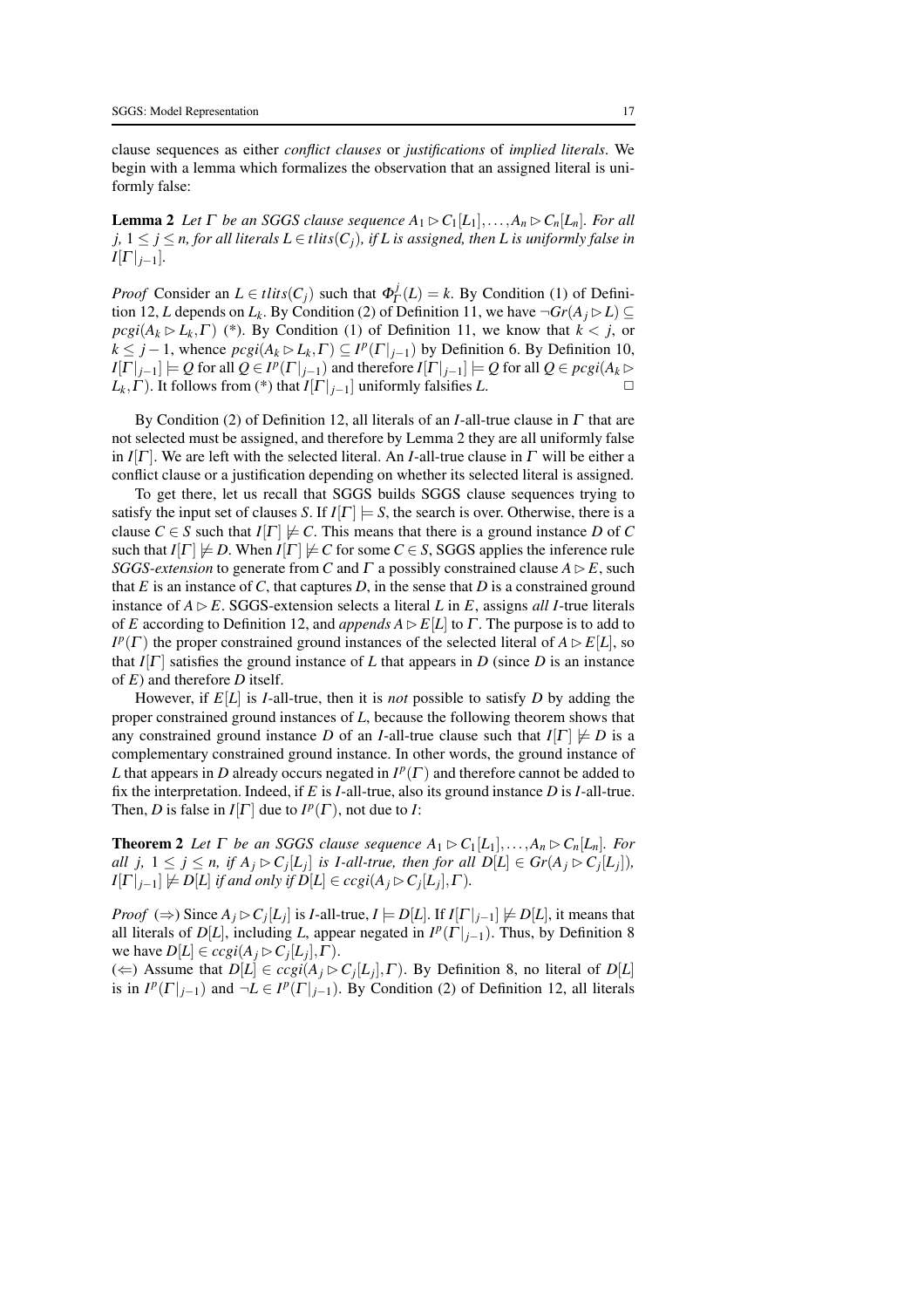of  $A_j \triangleright C_j[L_j]$  other than  $L_j$  are assigned, and therefore by Lemma 2 they are all uniformly false in  $I[\Gamma]_{i-1}$ . It follows that all literals in  $D[L]$  other than *L* are false in *I*[ $\Gamma$ | $j$ −1]. Since for *L* we already established that  $\neg L \in I^p(\Gamma|_{j-1})$ , we have that  $I[\Gamma]_{j-1} \not\models D[L].$ 

Thus, *D* is false in *I*[Γ] because of how *I*[Γ] was made different from *I* in an attempt to satisfy other clauses. For instances at the propositional level see Steps 3, 6, and 10 in Example 9. A simple first-order example is the following:

*Example 10* Let  $\Gamma$  be  $[P(x)]$ ,  $[Q(y)]$ ,  $\neg P(f(x)) \vee \neg Q(g(x)) \vee [R(x)]$  with all-negative *I*. *I*[ $\Gamma$ ] makes all ground instances of  $P(x)$ ,  $Q(y)$ , and  $R(x)$  true, and all other positive ground literals false. Assume that the input set of clauses *S* contains  $\neg R(c)$ . SGGS-extension detects that  $\neg R(c)$  and the *I*-false selected literal  $R(x)$  in the third clause unify and have opposite sign; thus, it extends  $\Gamma$  to  $[P(x)]$ ,  $[Q(y)]$ ,  $\neg P(f(x)) \vee$ ¬*Q*(*g*(*x*))∨[*R*(*x*)], [¬*R*(*c*)]. The last clause [¬*R*(*c*)] is *I*-all-true and its single literal is assigned to the *I*-false selected literal  $[R(x)]$  in the third clause. Clause  $[\neg R(c)]$ is in conflict with *I*[*Γ*], due to the prior decision of satisfying clause  $\neg P(f(x))$   $\vee$  $\neg Q(g(x)) \vee R(x)$  by making  $R(x)$  true.

Let us see how SGGS-extension operates. SGGS-extension applies if there are clauses  $C \in S$ , and  $B_1 \triangleright D_1[M_1], \ldots, B_n \triangleright D_n[M_n]$  in  $\Gamma$ , such that the selected literals  $M_1, \ldots, M_n$  are *I*-false, and for distinct literals  $L_1, \ldots, L_n$  of *C* there is a simultaneous most general unifier  $\alpha$  such that  $L_i\alpha = \neg M_i\alpha$ , for all  $j, 1 \leq j \leq n$ . Then SGGS-extension adds an instance of the clause  $(\bigwedge_{j=1}^{n} B_j \alpha) \triangleright C\alpha$ , namely  $A \triangleright E[L] =$  $(\bigwedge_{j=1}^{n} B_j \alpha \beta) \triangleright C \alpha \beta$ . Since  $M_1, \ldots, M_n$  are *I*-false, and  $L_j \alpha = \neg M_j \alpha$ ,  $1 \le j \le n$ , it follows that  $L_1\alpha, \ldots, L_n\alpha$  are *I*-true, and therefore  $L_1\alpha\beta, \ldots, L_n\alpha\beta$  are *I*-true. The application of the second substitution  $β$  guarantees that all other literals of *E* are *I*false, so that  $L_1 \alpha \beta$ ,..., $L_n \alpha \beta$  are *all* the *I*-true literals of the newly added clause. Furthermore, SGGS-extension assigns them to the clauses  $B_1 \triangleright D_1[M_1], \ldots, B_n \triangleright D_n[M_n]$ . Thus, SGGS-extension guarantees that *all I*-true literals of a newly generated clause are assigned, as required by Definition 12. When the newly added clause is *I*-all-true, *all* its literals are assigned. Such a clause is *a conflict clause*:

**Theorem 3** *Let*  $\Gamma$  *be an SGGS clause sequence*  $A_1 \triangleright C_1[L_1], \ldots, A_n \triangleright C_n[L_n]$ *. For all j,*  $1 \leq j \leq n$ , if  $A_j \triangleright C_j[L_j]$  is *I-all-true, and all literals in tlits* $(C_j)$  *are assigned, then*  $A_j \triangleright C_j[L_j]$  *is uniformly false in*  $I[\Gamma|_{j-1}]$  *and in*  $I[\Gamma|_j]$ *.* 

*Proof* By Lemma 2, all literals in *tlits*( $C_j$ ) are uniformly false in  $I[\Gamma]_{i-1}$ . Since  $C_j$ is *I*-all-true, this means that all its literals are uniformly false in  $I[\Gamma]_{i-1}$ . It follows that *C<sub>j</sub>* is uniformly false in *I*[ $\Gamma|_{j-1}$ ] and therefore in *I*[ $\Gamma|_j$ ] by Theorem 1.

The following corollary of Theorems 2 and 3 summarizes all the facts about *I*all-true clauses whose literals are all assigned:

**Corollary 1** Let  $\Gamma$  be an SGGS clause sequence  $A_1 \triangleright C_1[L_1],...,A_n \triangleright C_n[L_n]$ *. For all j,*  $1 \leq j \leq n$ , if  $A_j \triangleright C_j[L_j]$  is *I-all-true, and all its literals are assigned, then*  $Gr(A_j \triangleright C_j[L_j]) = c cgi(A_j \triangleright C_j[L_j], \Gamma)$ ,  $pcgi(A_j \triangleright C_j[L_j], \Gamma) = \emptyset$ , and  $A_j \triangleright C_j[L_j]$  is *not disposable.*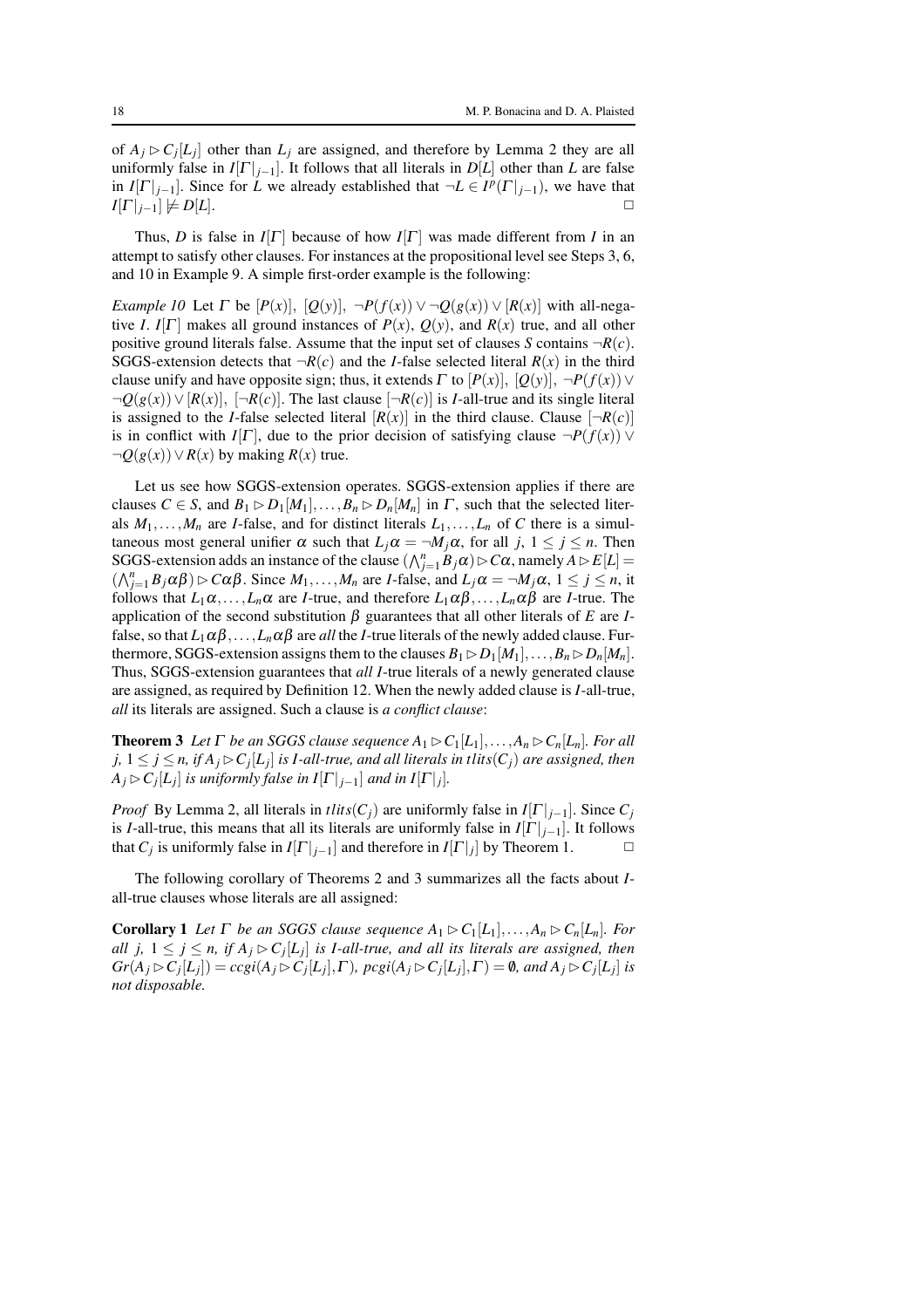*Proof* By Theorem 3,  $I[\Gamma|_{j-1}] \not\models D[L]$  for all  $D[L] \in Gr(A_j \triangleright C_j[L_j])$ . It follows by Theorem 2 that  $Gr(A_j \triangleright C_j[L_j]) = c cgi(A_j \triangleright C_j[L_j], \Gamma)$ . Then  $p cgi(A_j \triangleright C_j[L_j], \Gamma) =$ 0, and  $A_j \triangleright C_j[L_j]$  is not disposable because  $ccgi(A_j \triangleright C_j[L_j], \Gamma) \neq \emptyset$ .

Obviously, a conflict clause is *not* disposable: a disposable clause is already satisfied and therefore can be ignored; a conflict clause signals that there is a problem, because the interpretation built so far makes it uniformly false.

We consider next an *I*-all-true clause  $A_j \triangleright C_j[L_j]$  in  $\Gamma$  where the selected literal *Lj* is *not* assigned: by Lemma 2, all literals of *C<sup>j</sup>* except *L<sup>j</sup>* are uniformly false in  $I[\Gamma]_{i=1}$ . In DPLL-CDCL, if there is a propositional clause *C* where only one literal *L* is undefined and all other literals are false with respect to the trail, *L* is an *implied literal*, because it is implied by *C* and the literals in the trail, and making it true is the only way to satisfy *C*. When such a situation is detected, the implied literal is added to the trail with its clause as *justification*. Analogously, *L<sup>j</sup>* is an *implied literal*. Indeed, by Conditions (1) of Definition 12 and (2) of Definition 11, for all *L* ∈ *tlits*( $C_j$ )  $\setminus \{L_j\}$ , we have  $\neg Gr(A_j \rhd L) \subseteq pcgi(A_k \rhd L_k)$ , if  $\Phi_{\Gamma}^j(L) = k$ , so that  $A_k \rhd L_k$ implies  $A_j \rhd \neg L$ . It follows that the set of clauses  $\{A_j \rhd C_j[L_j]\} \cup \{A_k \rhd L_k : \Phi_{\Gamma}^j(L) = \emptyset\}$ *k*, *L* ∈ *tlits*( $C_j$ )  $\setminus$  {*L<sub>j</sub>*}} implies  $A_j$  ⊳ *L<sub>j</sub>*. In DPLL-CDCL an implied literal depends on the decision levels where all other literals in its clause are made false by either decisions or propagations. Similarly, in SGGS *L<sup>j</sup>* depends on the indices which the other literals in  $A_j \triangleright C_j[L_j]$  are assigned to.

SGGS-extension guarantees that when an *I*-all-true clause is added, all its literals are assigned. All other SGGS inference rules preserve assignments. How can then  $\Gamma$  contains an *I*-all-true  $A_j \triangleright C_j[L_j]$  such that  $L_j$  is not assigned? As an effect of an *SGGS-move* step, as we saw in Steps 4, 6 and 10 of Example 9. A simple first-order example follows:

*Example 11* Let  $\Gamma$  be  $[P(x)]$ ,  $[Q(y)]$ ,  $x \not\equiv c \triangleright \neg P(f(x)) \vee \neg Q(g(x)) \vee [R(x)]$ ,  $\neg P(f(c))$  $\lor$ ¬ $Q(g(c))$   $\lor$   $[R(c)]$ ,  $\lceil \neg R(c) \rceil$  with *I* all-negative. *I*[Γ] makes all ground instances of  $P(x)$ ,  $Q(y)$ , and  $R(x)$  true, and all other positive ground literals false. The last clause  $[\neg R(c)]$  is *I*-all-true, it is in conflict with *I*[Γ], and its single literal is assigned to the *I*-false selected literal  $[R(c)]$  in the fourth clause. An SGGS-move of  $[\neg R(c)]$  to the left of the fourth clause yields  $[P(x)], [Q(y)], x \not\equiv c \triangleright \neg P(f(x)) \vee \neg Q(g(x)) \vee$  $[ R(x) ], [¬R(c) ], ¬P(f(c)) ∨ ¬Q(g(c)) ∨ [R(c) ],$  and causes the truth value of  $¬R(c)$ to flip from *false* to *true* in *I*[<sup>Γ</sup> ].

We illustrate this mechanism in general. When SGGS-extension appends to  $\Gamma$  an *I*-all-true clause  $A \triangleright E[L]$ , all literals in  $E[L]$  are assigned, and  $A \triangleright E[L]$  is a conflict clause. Let  $B \triangleright D[M]$  be the clause which *L* is assigned to. SGGS *solves the conflict* by moving  $A \triangleright E[L]$  to the left of  $B \triangleright D[M]$ , so that *L* is no longer assigned. By Lemma 2, *L* was made uniformly false by *M*. Since all constrained ground instances of *L* appeared negated among the proper constrained ground instances of *M* (cf. Condition 2 in Definition 11) before the move, *all* constrained ground instances of *L* are *proper* after the move. The effect of the move is to *flip* at once the truth value of all constrained ground instances of *L* in *I*[*Γ*] from *false* to *true*. The *I*-all-true clause  $A_j \triangleright C_j[L_j]$ whose selected literal  $L_j$  is not assigned stands in  $\Gamma$  as the *justification* of  $L_j$ . Such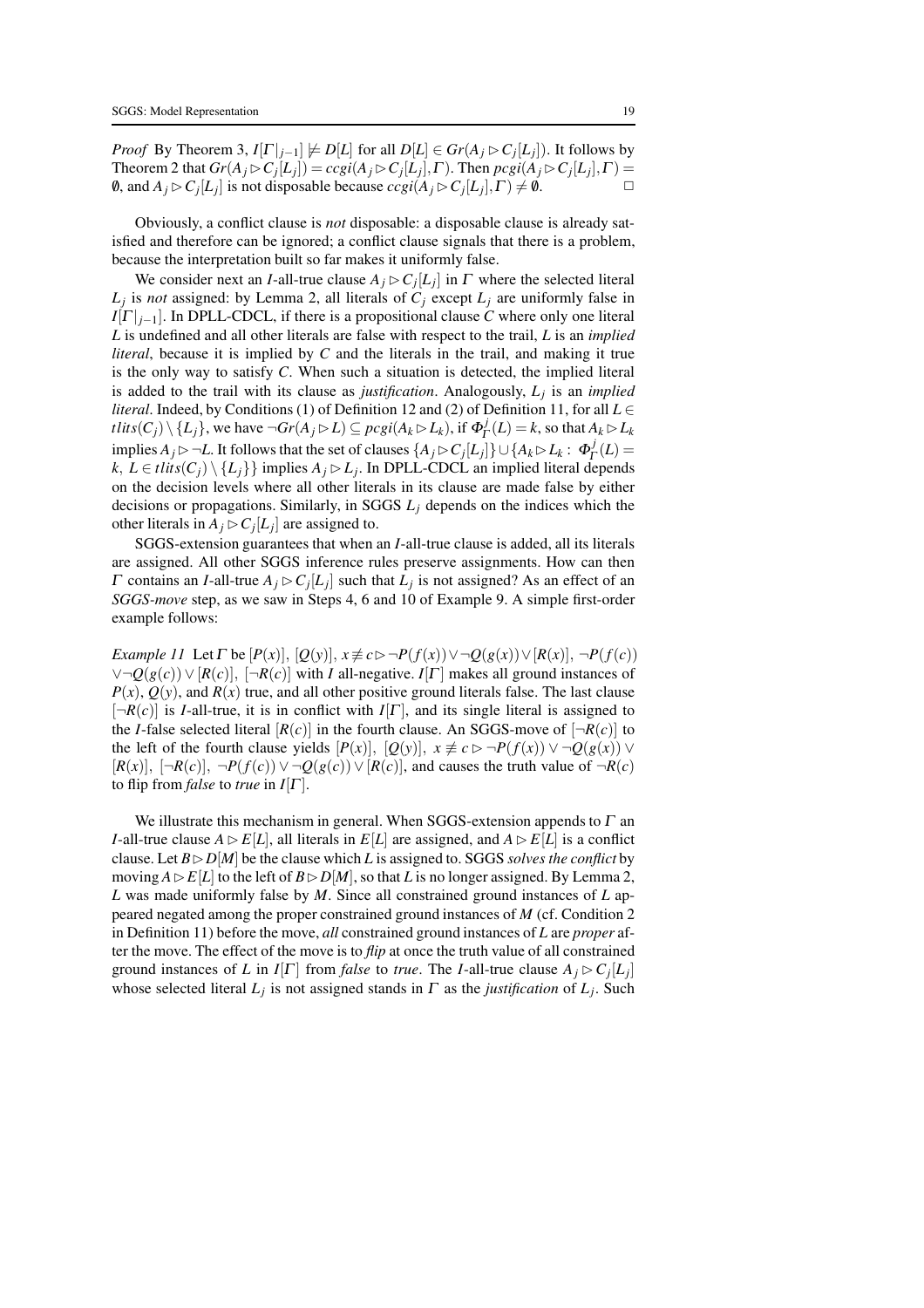a clause is obviously not disposable, as  $Gr(A_j \triangleright C_j[L_j]) = pcsj(A_j \triangleright C_j[L_j], \Gamma)$  and  $ccgi(A_j \triangleright C_j[L_j], \Gamma) = \emptyset.$ 

By requiring that all *I*-true literals that are not selected are assigned, SGGS ensures that *I*-all-true clauses in  $\Gamma$  are either conflict clauses or justifications of implied literals. This clarifies the meaning of Conditions (2) and (3) in Definition 12. Condition (4) is related to the CDCL mechanism of SGGS as we saw in Step 4 of Example 9: the selected literal of an *I*-all-true clause is assigned rightmost so that it is the only one which is no longer assigned when the clause moves left.

Two more remarks are in order. First, by Theorem 1 we know that selected *I*-true literals affect  $I^p(\Gamma)$ , not  $I[\Gamma]$ . In other words, implied literals from *I*-all-true clauses affect  $I^p(\Gamma)$ , not  $I[\Gamma]$ . Then, do these literals have an operational rôle? Second, also a clause which is not *I*-all-true can be a conflict clause: this happens if all its literals are uniformly false in  $I[\Gamma]$ . Then, the operational rôle of implied literals from *I*-all-true clauses is to resolve away the *I*-false literals in conflict clauses that are not *I*-alltrue. We saw instances of this mechanism in Steps 5, 7, and 9 of Example 9. Once all *I*-false literals in the conflict clause have been resolved away, we have either an empty clause or an *I*-all-true conflict clause. In the first case a refutation has been found. In the second case the *I*-all-true conflict clause is subject to an SGGS-move as described above. The series of SGGS-resolution steps that resolves away the *I*-false literals in the conflict clause *explains* the conflict like in DPLL-CDCL. Both DPLL-CDCL and SGGS explain conflicts by resolving literals in the conflict clause with implied literals in the trail or in the sequence, respectively. The differences are that DPLL-CDCL uses propositional resolution, while SGGS-resolution is first-order, and SGGS is semantically guided by *I*, so that it is *I*-false literals that get resolved away. This discussion leads us to the next section, where we analyze those clauses in the sequence that are not *I*-all-true.

# 7 The Logical Meaning of SGGS Clause Sequences

In this section we complete the analysis by considering the clauses that are *not I*-alltrue in an SGGS clause sequence, and we conclude with a theorem on how from a sequence  $\Gamma$  follows a formula capturing both  $I[\Gamma]$  and other interpretations not yet considered. We begin with the companion of Theorem 2 for clauses that are not *I*all-true: it shows that the constrained ground instances of  $A_j \triangleright C_j[L_j]$  that are not satisfied by  $I[\Gamma]_{i-1}$  are its proper or complementary constrained ground instances:

**Theorem 4** *Let*  $\Gamma$  *be an SGGS clause sequence*  $A_1 \triangleright C_1[L_1], \ldots, A_n \triangleright C_n[L_n]$ *. For all j*,  $1 \leq j \leq n$ , if  $A_j \triangleright C_j[L_j]$  is not *I-all-true, then for all*  $D[L] \in Gr(A_j \triangleright C_j[L_j])$ *,*  $I[\Gamma|_{j-1}] \not\models D[L]$  if and only if  $D[L] \in p cgi(A_j \triangleright C_j[L_j], \Gamma) \cup c cgi(A_j \triangleright C_j[L_j], \Gamma)$ .

*Proof* ( $\Rightarrow$ ) If *I*[ $\Gamma |_{j-1}$ ]  $\nvdash D[L]$ , then no literal of *D*[ $L$ ] appears in *I<sup>p</sup>*( $\Gamma |_{j-1}$ ), so that *I*<sup>*p*</sup>( $\Gamma$ |<sub>*j*−1</sub>) ∩ *D* = 0. If ¬*L* ∉ *I*<sup>*p*</sup>( $\Gamma$ |<sub>*j*−1</sub>) then *D*[*L*] ∈ *pcgi*(*A<sub><i>j*</sub> ⊵ *C<sub>j</sub>*[*L<sub>j</sub>*],*T*). If ¬*L* ∈  $I^p(\Gamma|_{j-1})$  then  $D[L] \in ccsi(A_j \triangleright C_j[L_j], \Gamma)$ .

 $(\Leftarrow)$  If  $D[L] \in p cgi(A_j \rhd C_j[L_j], \Gamma) \cup c cgi(A_j \rhd C_j[L_j], \Gamma)$ , then by Definitions 7 and 8 we have  $I^p(\Gamma|_{j-1}) \cap D = \emptyset$ . For all literals *M* of *D*[*L*], there are two cases: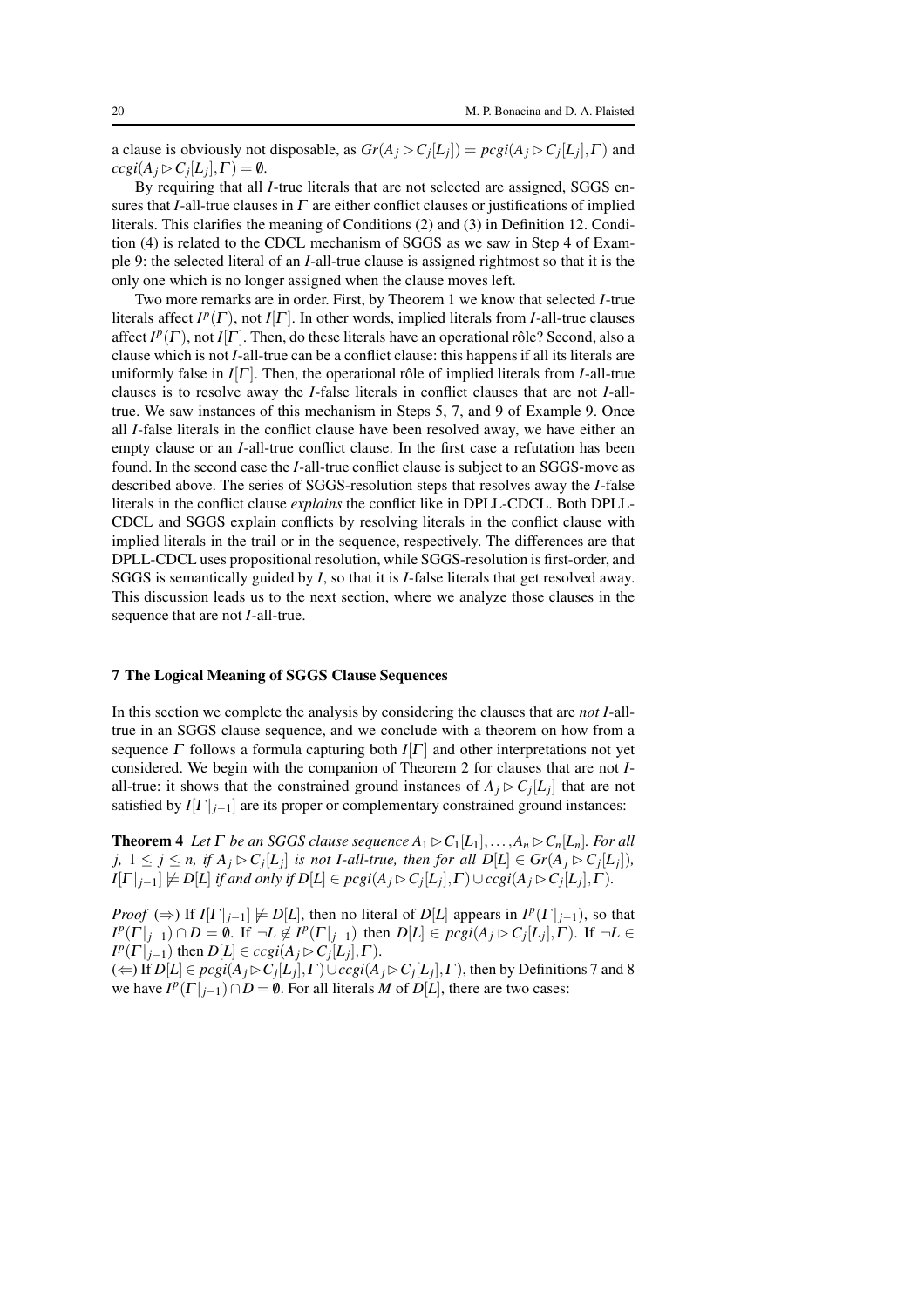- 1.  $M \in \text{flits}(D[L])$ : if  $\neg M$  is in  $I^p(\Gamma|_{j-1})$ , then  $I[\Gamma|_{j-1}] \not\models M$ ; otherwise,  $I[\Gamma|_{j-1}] \not\models$ *M* because  $I \not\models M$ .
- 2.  $M \in \text{flits}(D[L])$ : let Q be the *I*-true literal of  $A_j \triangleright C_j[L_j]$  such that M is an instance of *Q*. Since *C<sup>j</sup>* is not *I*-all-true, by Condition (2) of Definition 5, *Q* is not selected. By Condition (2) of Definition 12, *Q* is assigned, and by Lemma 2, it is uniformly false in  $I[\Gamma]_{i-1}$ , so that  $I[\Gamma]_{i-1} \not\models M$ .

Since for all literals *M* of *D*[*L*] we have  $I[\Gamma]_{i-1}$   $\not\models M$ , it follows that  $I[\Gamma]_{i-1}$   $\not\models D[L]$ .  $\Box$ 

As a straightforward corollary of this theorem, a clause satisfied by the interpretation induced by the clauses on its left in the sequence is *disposable*:

**Corollary 2** Let  $\Gamma$  be an SGGS clause sequence  $A_1 \triangleright C_1[L_1],...,A_n \triangleright C_n[L_n]$ *. For all*  $j, 1 \leq j \leq n$ , if  $A_j \triangleright C_j[L_j]$  is not I-all-true,  $I[\Gamma|_{j-1}] \models A_j \triangleright C_j[L_j]$  if and only if  $A_j \triangleright C_j[L_j]$  *is disposable.* 

A clause that is not *I*-all-true and is not disposable can be in conflict. The next theorem characterizes this situation. In order to state it we need first the following:

**Definition 13** (Intersection) Constrained literals  $A \triangleright L$  and  $B \triangleright M$  have non-empty *intersection*, or *intersect*, if  $at(Gr(A \triangleright L)) \cap at(Gr(B \triangleright M)) \neq \emptyset$ .

Note that intersection is defined based on atoms, that is, regardless of sign.

**Theorem 5** *Let*  $\Gamma$  *be an SGGS clause sequence*  $A_1 \triangleright C_1[L_1], \ldots, A_n \triangleright C_n[L_n]$ *. For all j,*  $1 \leq j \leq n$ , if  $A_j \triangleright C_j[L_j]$  is not I-all-true, and no element of flits $(C_j)$  intersects *any I-false L<sub>i</sub>* for  $i < j$ , then  $A_j \triangleright C_j[L_j]$  is uniformly false in  $I[\Gamma]_{j-1}$ .

*Proof* By Condition (1) of Definition 5, every literal *L* of *C<sup>j</sup>* is either *I*-false or *I*-true. Thus, there are two cases:

- 1. *L* ∈ *tlits*( $C_j$ ): since  $C_j$  is not *I*-all-true, by Condition (2) of Definition 5, *L* is not selected. By Condition (2) of Definition 12, *L* is assigned, and by Lemma 2, it is uniformly false in  $I[\Gamma]_{i-1}$ .
- 2.  $L \in \text{flits}(C_j)$ : for no  $L' \in \text{Gr}(L)$  it can be that  $L' \in \text{I}^p(\Gamma|_{j-1})$ , because, by hypothesis, *L* does not intersect any *I*-false  $L_i$  with  $i < j$ , or, equivalently,  $i < j - 1$ . (Note that intersection with an *I*-true  $L_i$  with  $i < j$  is not relevant here, because it would mean  $\neg L' \in I^p(\Gamma|_{j-1})$ .) Thus, by Definition 10, *L* is uniformly false in  $I[\Gamma]_{j-1}$ .

Since all literals of  $A_j \triangleright C_j[L_j]$  are uniformly false in  $I[\Gamma]_{j-1}$ , the claim holds.  $\Box$ 

The above theorem gives sufficient conditions for a non-*I*-all-true clause to be a conflict clause. In the context of SGGS-extension, stronger conditions may be satisfied. Recall (cf. Section 6) how SGGS-extension applies if there are clauses  $C \in S$ , and  $B_1 \triangleright D_1[M_1], \ldots, B_n \triangleright D_n[M_n]$  in  $\Gamma$ , such that the selected literals  $M_1, \ldots, M_n$  are *I*-false, and for distinct literals  $L_1, \ldots, L_n$  of *C* there is a simultaneous most general unifier  $\alpha$  such that  $L_i \alpha = \neg M_i \alpha$ , for all  $j, 1 \leq j \leq n$ . Then SGGS-extension generates  $A \triangleright E[L] = (\bigwedge_{j=1}^{n} B_j \alpha \beta) \triangleright C \alpha \beta$ . If *E* is not *I*-all-true and every *I*-false literal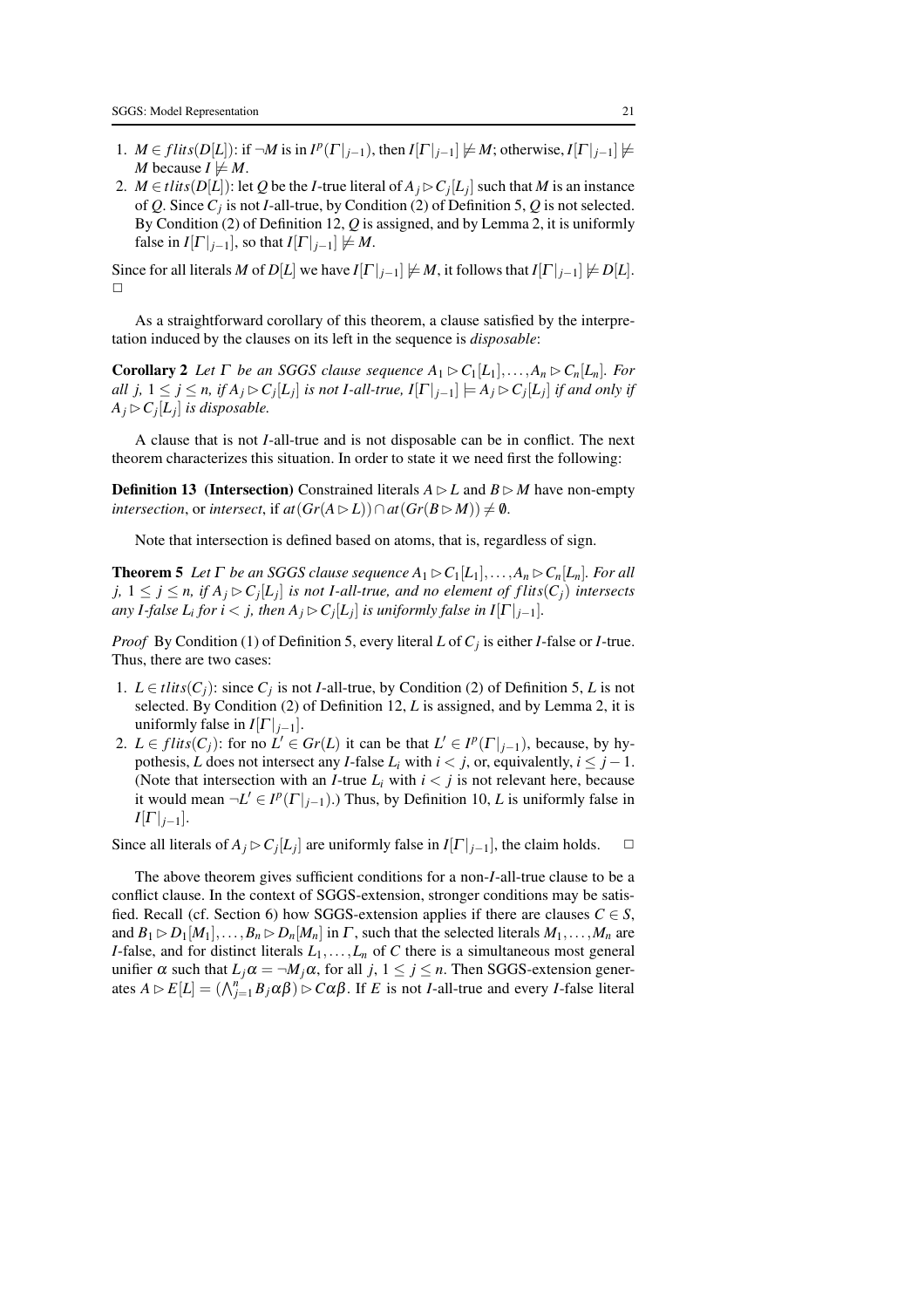*L* ∈ *f lits*(*E*) intersects some *I*-true selected literal *L<sup>i</sup>* in <sup>Γ</sup> , SGGS-extension *appends* to Γ the instance  $A\gamma \triangleright E[L]\gamma$ , where  $\gamma$  is the simultaneous most general unifier of the *I*-false literals of *E* with those intersecting *I*-true selected literals. This substitution γ is called *extension substitution*. It follows that not only the *I*-false literals of the appended clause do not intersect *I*-false selected literals of smaller index, but they are subsumed by *I*-true selected literals of smaller index. This ensures that if SGGSextension appends to  $\Gamma$  a conflict clause that is not *I*-all-true, it will be possible to resolve away all its *I*-false literals by resolving the conflict clause with the justifications of those subsuming *I*-true selected literals of smaller index. In other words, it will be possible to *explain* the conflict.

Having dealt with the situations where SGGS-extension appends a conflict clause, we are left with the case where SGGS-extension adds a clause that contributes to build  $I[\Gamma]$ . The following theorem shows that sufficient conditions for this to happen is to have a clause with *I*-false selected literal that does not intersect *I*-true selected literals of smaller index:

**Theorem 6** Let  $\Gamma$  be an SGGS clause sequence  $A_1 \triangleright C_1[L_1],...,A_n \triangleright C_n[L_n]$ *. For all*  $j$ ,  $1 \leq j \leq n$ , if  $L_j$  is *I-false and does not intersect any I-true*  $L_i$  for  $i < j$ , then  $I[\Gamma|_j] \models A_j \triangleright C_j[L_j].$ 

*Proof* In order to establish that  $I[\Gamma|_j] \models A_j \triangleright C_j[L_j]$ , we need to show that  $I[\Gamma|_j] \models$ *C*<sup> $'$ </sup> for all *C*<sup> $'$ </sup> ∈ *Gr*(*A<sub>j</sub>* ⊳ *C<sub>j</sub>*[*L<sub>j</sub>*]). For any such *C*<sup> $'$ </sup> there are two cases: either *C*<sup> $'$ </sup> ∩  $I^p(\Gamma|_{j-1}) \neq \emptyset$  or  $C' \cap I^p(\Gamma|_{j-1}) = \emptyset$ . We distinguish these two cases:

- 1. If  $C' \cap I^p(\Gamma|_{j-1}) \neq \emptyset$ , then  $C' \cap I^p(\Gamma|_j) \neq \emptyset$ , and  $I[\Gamma|_j] \models C'$ ;
- 2. If  $C' \cap I^p(\Gamma|_{j-1}) = \emptyset$ , let *L'* be the instance of *L<sub>j</sub>* in *C'*. The hypothesis that  $L_j$  does not intersect any *I*-true selected literals of smaller index implies that  $\neg L' \notin I^p(\Gamma|_{j-1})$ . Thus, by Definition 7, C' and L' are proper constrained ground instances, and  $L' \in I^p(\Gamma|_j)$ . Therefore,  $I[\Gamma|_j] \models L'$  by Definition 10, whence  $I[\Gamma|_j] \models C'.$

Since for all  $C' \in Gr(A_j \triangleright C_j[L_j])$ , it holds that  $I[\Gamma|_j] \models C'$ , we have that  $I[\Gamma|_j] \models C'$  $A_j \triangleright C_j [L_j]$ ].<br>[,

In other words,  $A_j \triangleright C_j[L_j]$  is satisfied by  $I[\Gamma|_j]$ , because all its constrained ground instances are satisfied: some may be satisfied by  $I[\Gamma]_{i-1}$ , or the interpretation induced by clauses of smaller index; all those that are not satisfied by  $I[\Gamma]_{i-1}$  are satisfied by adding to  $I^p(\Gamma|_{j-1})$  the proper constrained ground instances of  $A_j \triangleright L_j$  to form  $I^p(\Gamma|_j)$ .

*Example 12* We revisit Example 6 generating its  $\Gamma$  by SGGS-extensions that obey Theorem 6. We start with  $\Gamma_0 = \varepsilon$ , *I* all-negative, and clauses  $C_1 = P(x)$ ,  $C_2 = \neg P(f(y))$  $∨Q(y)$ , and  $C_3 = ¬P(f(z)) ∨ ¬Q(g(z)) ∨ R(f(z), g(z))$  in *S*. Clause  $C_1$  is not satisfied by *I*, and trivially does not intersect any previous selected literal in the sequence. SGGS-extension generates  $\Gamma_1 = [P(x)]$  and  $I[\Gamma_1] \models C_1$ . Clause  $C_2$  is not satisfied by  $I[T_1]$ , and has an *I*-false literal, namely  $Q(y)$ , which does not intersect the selected literal  $P(x)$  in  $\Gamma_1$ . SGGS-extension generates  $\Gamma_2 = [P(x)], \neg P(f(y)) \vee [Q(y)]$  and  $I[T_2] \models C_1$ ,  $C_2$ . Clause  $C_3$  is not satisfied by  $I[T_2]$ , and has an *I*-false literal, namely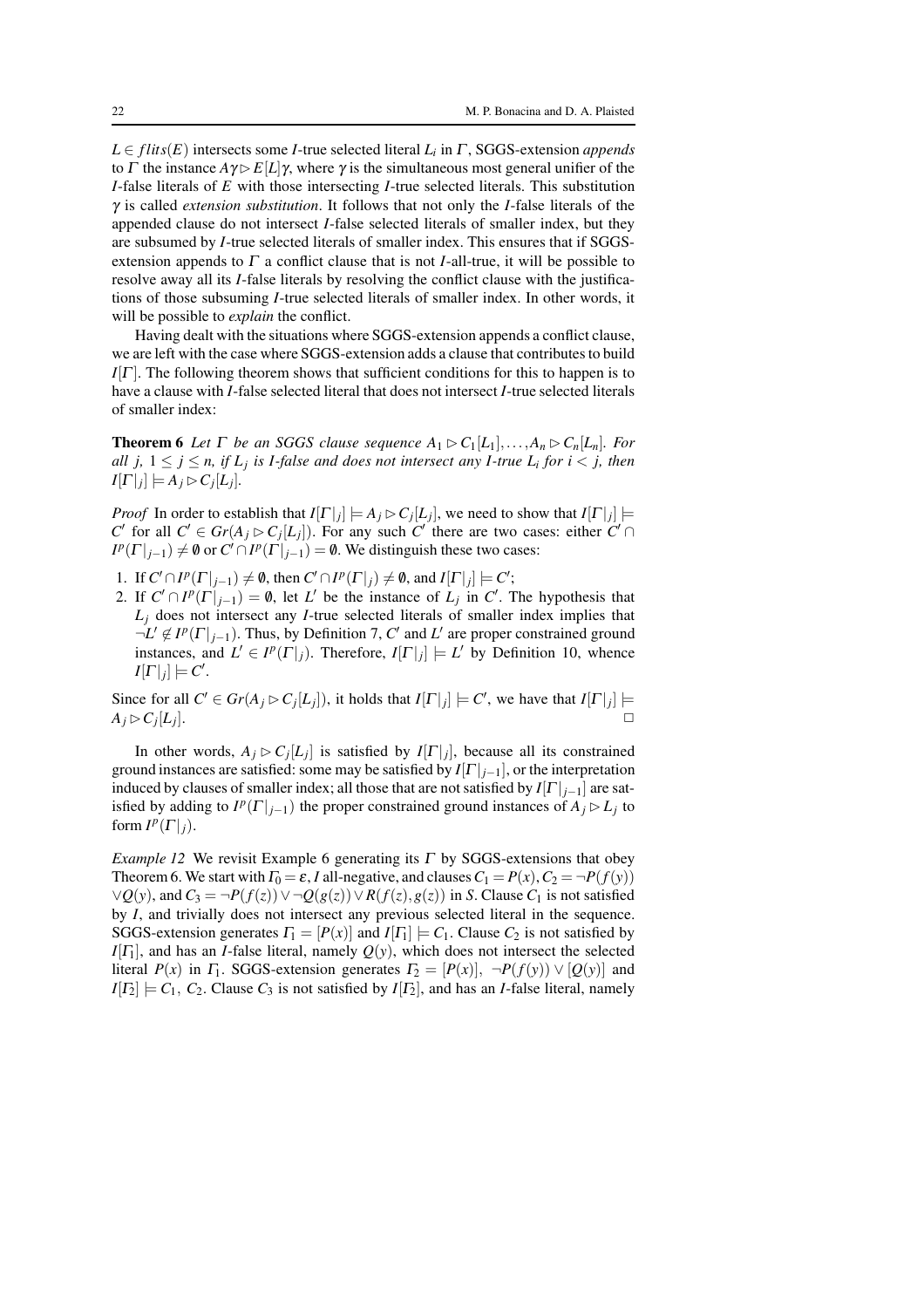$R(f(z), g(z))$ , which does not intersect the selected literals  $P(x)$  and  $Q(y)$  in  $\Gamma_2$ . SGGS-extension generates  $\Gamma_3 = [P(x)], \neg P(f(y)) \vee [Q(y)], \neg P(f(z)) \vee \neg Q(g(z)) \vee$  $[R(f(z), g(z))]$  and  $I[T_3] \models C_1, C_2, C_3$ .

Theorem 6 cooperates with Theorem 5 to explain why SGGS-extension applies the extension substitution. Let  $A \triangleright E[L]$  be, as above, the clause generated by SGGSextension prior to applying the extension substitution. If *E* is not *I*-all-true, and every *I*-false literal  $L \in \text{flits}(E)$  intersects some *I*-true selected literal  $L_i$  in  $\Gamma$ , it means that it is not possible to fulfill the condition of Theorem 6 and extend the induced interpretation to satisfy the new clause. More precisely, there is no *I*-false literal in *E* that can be selected to satisfy  $A \triangleright E[L]$ . Then, since it is not possible to satisfy  $A \triangleright E[L]$ , SGGS-extension turns it into a conflict clause by applying the extension substitution. This is coherent with the whole approach of SGGS of generalizing to the first-order level the propagation and conflict solving features of DPLL-CDCL: in propositional logic, if something is not true, then it is false; in first-order logic, if something is not true, it only has a false ground instance; then SGGS instantiates it further so that it is uniformly false, and can be dealt with as a conflict.

The last theorem views an SGGS clause sequence as the conjunction of its clauses, and shows that this conjunction entails a formula, which captures the current induced interpretation as well as alternative interpretations:

**Theorem 7** *If*  $\Gamma$  *is an SGGS clause sequence*  $A_1 \triangleright C_1[L_1],...,A_n \triangleright C_n[L_n]$ *, let*  $\Gamma$ *stand for the conjunction of its clauses, and let* ∃(*F*) *be the existential closure of the disjunction of all I-false constrained literals in*  $\{A_1 \triangleright C_1[L_1], \ldots, A_n \triangleright C_n[L_n]\}$  *that are not selected in*  $\Gamma$ *. Then*  $\Gamma \models \exists (F) \vee [(A_1 \triangleright L_1) \wedge ... \wedge (A_n \triangleright L_n)]$ .

*Proof* Assume that *J* is a model of  $\Gamma$  seen as the conjunction of its clauses. If  $J \models$  $A_1 \triangleright L_1 \wedge \ldots \wedge A_n \triangleright L_n$  the conclusion follows. Otherwise, let *i* be the smallest index such that  $J \not\models A_i \rhd L_i$ . Then  $J \models A_j \rhd L_j$  for all  $j < i$ . Since  $J \not\models A_i \rhd L_i$ , we consider the literals of  $A_i \triangleright C_i[L_i]$  that are not selected. We consider first *I*-true literals that are not selected. Let Q be any literal in  $tlits(C_i)$  that is not selected. By Condition (2) in Definition 12, *Q* is assigned. By Condition (1) in Definition 12 and Condition (1) in Definition 11, *Q* is assigned to a *j* such that  $j < i$ . By Condition (2) of Definition 11, we have  $\neg Gr(A_i \triangleright Q) \subseteq \text{pcgi}(A_j \triangleright L_j, \Gamma)$ : from this and  $J \models A_j \triangleright L_j$  for all  $j < i$ , it follows that  $J \not\models Q$ . Since  $J \models \Gamma$ , we have  $J \models A_i \triangleright C_i$ , that is,  $J \models Gr(A_i \triangleright C_i)$ . Since  $J \not\models A_i \rhd L_i$  and  $J \not\models Q$  for every  $Q \in *tlits*(C_i)$  that is not selected, it means that there are constrained ground instances  $C' \in Gr(A_i \triangleright C_i)$ , such that *J* satisfies  $C'$  by satisfying an instance of a non-selected *I*-false literal in  $A_i \triangleright C_i$ , or an instance of a literal in *F*. Thus, *J* satisfies  $\exists$ (*F*), and the result follows.  $□$ 

The conjunction of the selected literals refers to the current partial interpretation, while the existential closure of the disjunction of non-selected *I*-false literals refers to other possible interpretations.

#### 8 Comparison with Related Work

Structures to survey interpretations in the literature often have a tree shape, as in *semantic trees* (e.g., [24,46]) and *tableaux* (e.g., [13,63,8,65,64]), where each branch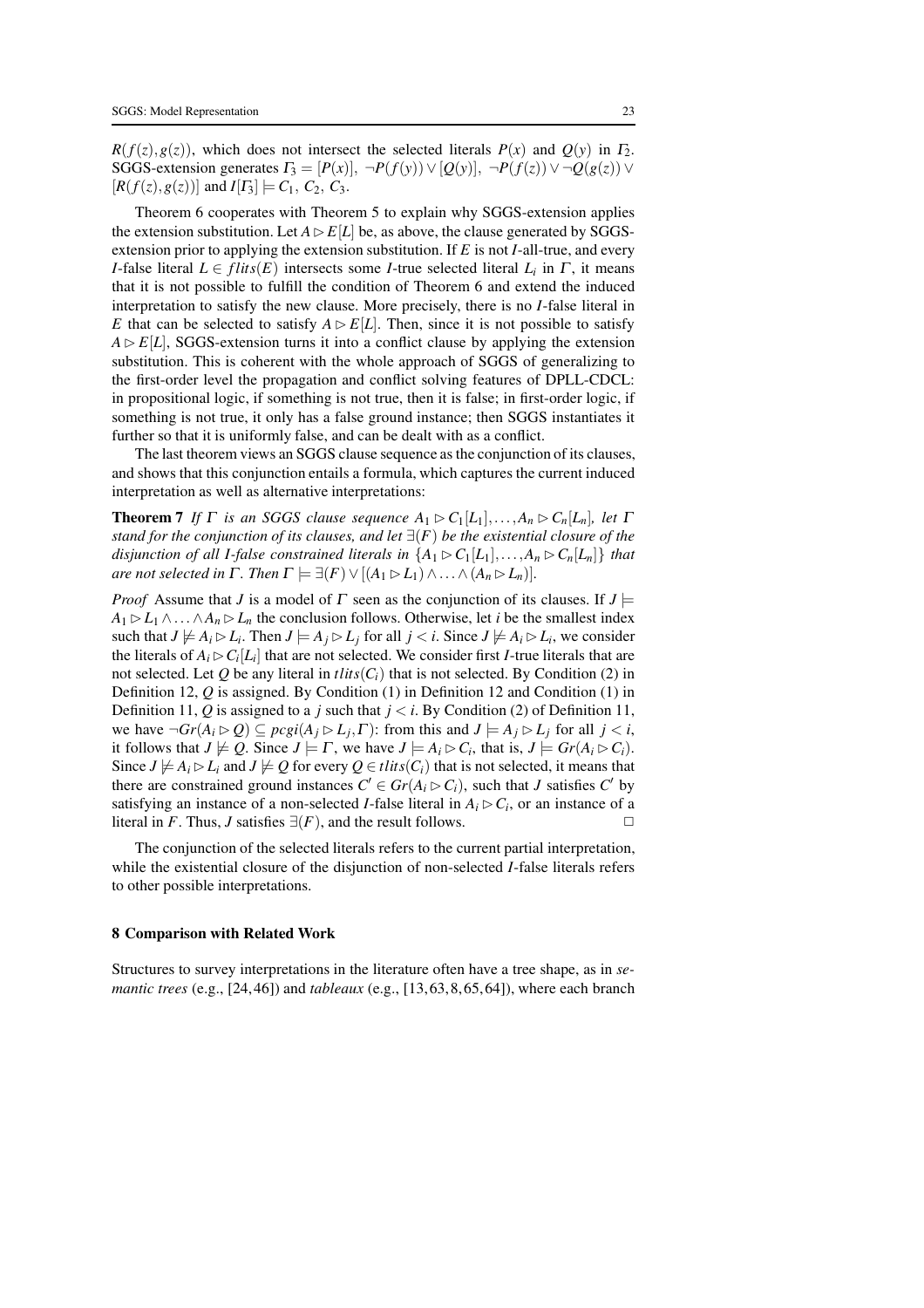represents an interpretation. For example, DPLL, FDPLL [4], and the model evolution calculus (MEC) [10,5,6,11,9] use semantic trees, which branch out over complementary literals, while tableaux are trees that branch out over the literals of clauses. The original formulation of model elimination (ME) used *chains* of literals [68], distinguishing between *A*-literals, inserted in the candidate model, and *B*-literals, still to be satisfied. It is known since [7] that an ME-chain corresponds to an ME-tableau, where closed branches are omitted, *A*-literals label inner nodes on a branch representing the current candidate model, and *B*-literals label frontier nodes.

Once (refutational) completeness is secured, sought-after features of theoremproving method include *semantic guidance*, *goal sensitivity*, and *proof confluence*. A theorem-proving method is deemed *semantically guided*, if its operations are guided by a given interpretation. This notion originated from *semantic resolution* [84], which included *hyperresolution* [81], and resolution with set of support as special cases. The guiding interpretation remains *fixed*, so that semantic guidance is a different concept from being model-based in the sense of building and evolving a candidate model. SGGS is semantically guided by the initial interpretation *I*.

A theorem-proving method is deemed *goal sensitive*, if it generates only clauses connected with the goal to be refuted. This notion originated from *resolution with set of support* [94]. The *given clause algorithm*, which is at the heart of resolution and superposition based provers, was originally conceived to implement resolution with set of support, so that this strategy remains available in contemporary provers (e.g., [93,57,82]). Tableaux-based methods aim at goal sensitivity by starting the tableau with a goal clause. Model-driven instance-based methods aim at goal sensitivity by picking as initial candidate model one that satisfies the clauses of *S* issued from the assumptions, not those issued from the theorem. The latter form the *input set of support* (*iSOS*). SGGS is goal-sensitive under the same assumption for the guiding interpretation *I*. If there is no theorem (e.g., in consistency checking), one may take as *iSOS* the complement of the largest consistent subset of the input set *S*. Semantic guidance and goal sensitivity are regarded as useful, if the problem features many axioms or a large knowledge base.

A theorem-proving method is deemed *proof confluent*, if committing to an inference step does not prevent it from finding a proof, so that backtracking is not needed. For example, resolution is proof confluent, because generating a resolvent cannot preclude a proof. ME-tableaux are not proof confluent, because an instantiation of the variables of the tableaux may preclude closing it. Methods that combine instance generation and tableaux, such as the *disconnection calculus* [13,64,66,67], and *hypertableaux* [3,12], are proof confluent, because they add instances to the set of clauses, rather than instantiate the variables in the tableau. Instance-based methods such as FDPLL [4], the model evolution calculus (MEC) [10,5,6,11,9], and Inst-Gen [42,43,55,54] are also proof confluent. To see this, consider DPLL: finding a proof means closing, by finding a contradiction, every branch of a semantic tree. The state of a derivation is given by the semantic tree, every decision or propagation helps to close it eventually, and DPLL is proof confluent. In practice, DPLL uses *depth-first search*, keeps in memory only a branch of the tree (the *context*) at a time, and uses *backtracking* to go from a branch to the next. The same considerations apply to FD-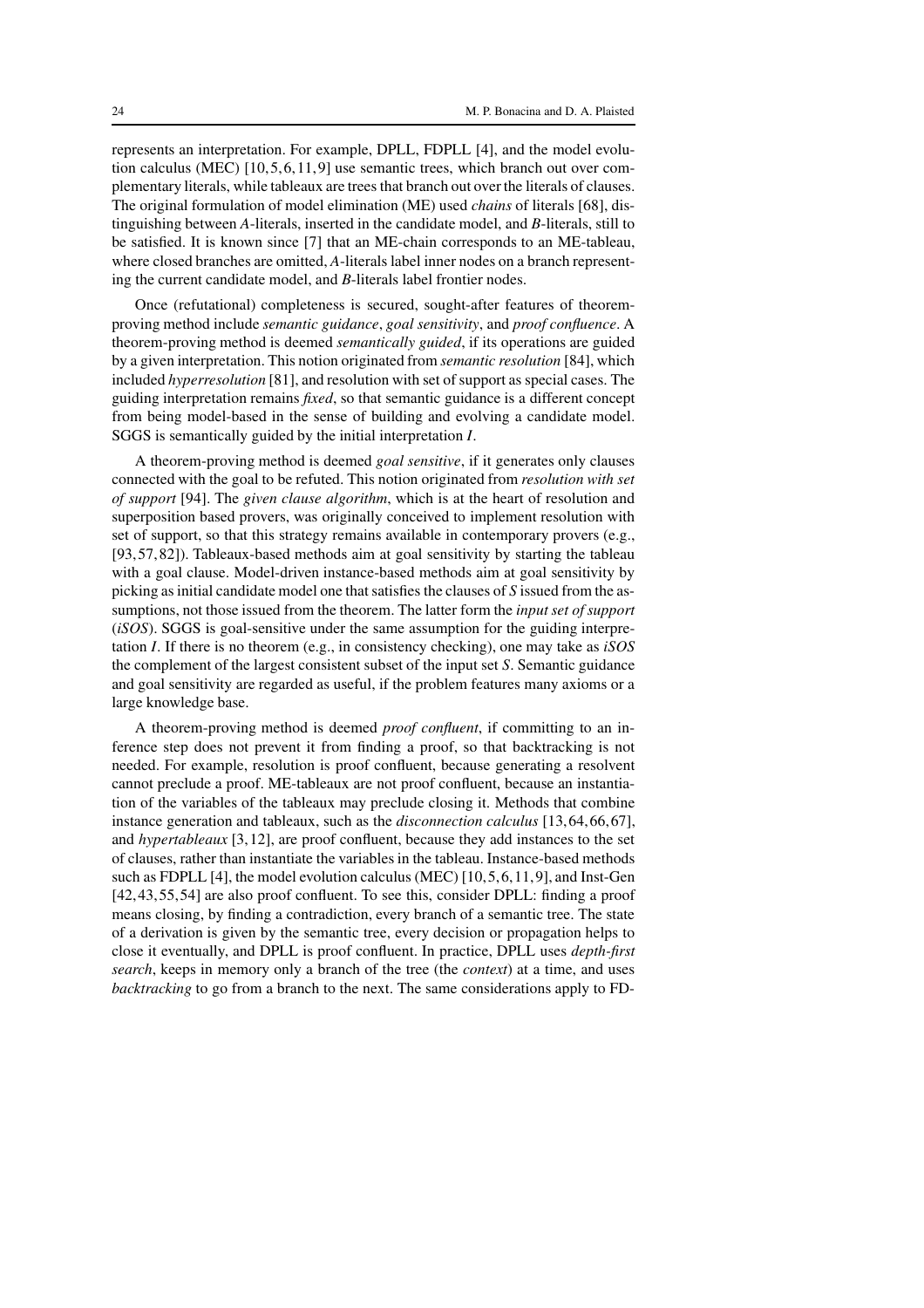PLL and MEC, with a first-order semantic tree, depth-first search with backtracking, and *iterative deepening* on term depth to preserve fairness.

This discussion suggests that confluence depends on how the state and the goal of the search are defined. For example, if we view DPLL as a procedure searching for a model, rather than a proof, the goal is no longer to close the semantic tree, but rather to find a branch where all clauses are satisfied. In this view, a state is a branch, not a tree, and the procedure is not confluent, since assigning *true* to *L* prevents it from succeeding, if no model of the set of clauses contains *L*. Thus, we could conclude that DPLL is proof confluent, but *not model confluent*. However, model confluence may not be meaningful, since a procedure searching for a model has to make guesses. First-order procedures are seen primarily as searching for a proof, since model building is not semi-decidable in first-order logic.

SGGS is *proof confluent*, with the state of the search given by an SGGS clause sequence. At each step the new clause sequence replaces the old one, so that only one clause sequence exists at any time. It is not necessary to undo previous steps; rather, the current induced interpretation is updated by *resolution* steps between clauses in the sequence, and by *moving* a clause to a smaller index, because the induced interpretation is built by consulting the sequence from left to right. This move has an effect similar to a *backjumping* in DPLL-CDCL, but without going back to a previous state. Since an SGGS clause sequence encodes also other interpretations, in addition to the current one (cf. Theorem 7), proof confluence with respect to SGGS clause sequences may be regarded as similar to proof confluence with respect to semantic trees. However, the SGGS clause sequence, unlike the semantic tree, is the structure that the procedure actually keeps in memory and manipulates: it is a generalization to the first-order level of the *trail* of literals of DPLL-CDCL.

SGGS has several features in common with other methods. It inherits semantic guidance from semantic resolution, and goal-sensitivity from the set-of-support strategy. It shares with instance-based methods the notion of instance generation as main inference mechanism, and with hyperresolution, hypertableaux, and hyperlinking the concept of hyperinference (SGGS-extension). Like MEC it is a model-based firstorder method. SGGS is also different from all previous methods: for instance, it differs from MEC in the approach to model representation and the usage of *I*. MEC generalizes the splitting of DPLL, whereas SGGS generalizes propagation, explanation, and conflict solution of DPLL-CDCL, so that there is no splitting à la DPLL/MEC in SGGS. In general, SGGS differs from all previous instance-based methods, because it does not feature either fine-grained or coarse-grained interleaving of instance generation and propositional, or ground, reasoning.

# 9 Discussion

Semantically-Guided Goal-Sensitive reasoning (SGGS) lifts DPLL-CDCL to firstorder logic, realizing a first-order theorem-proving method that is simultaneously *model-based*,*semantically-guided*, *proof-confluent*, flexible with respect to *goal-sensitivity*, and capable of *conflict-driven model repair*. In this article, we presented the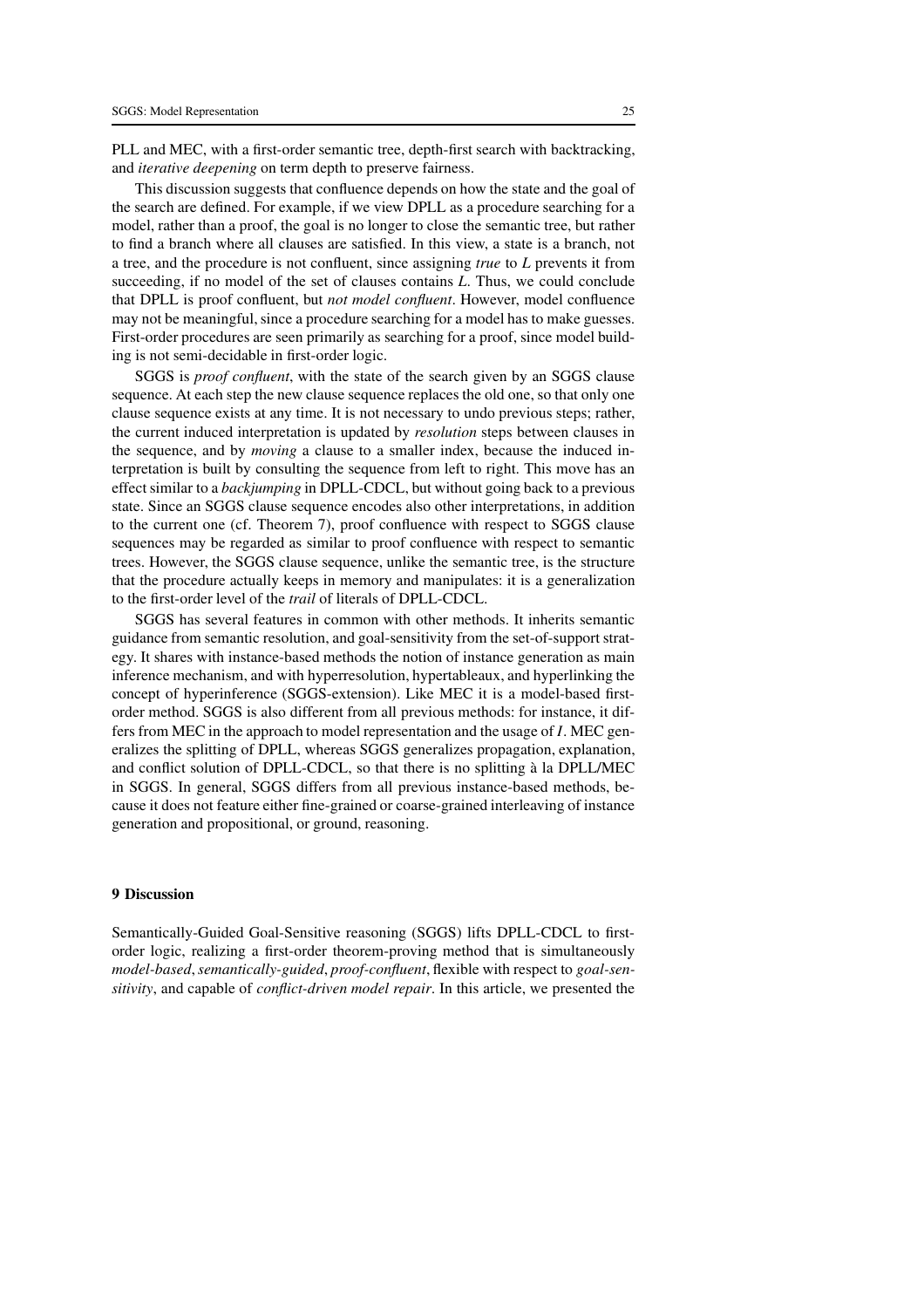SGGS approach to model representation by *SGGS clause sequences*, and a series of results connecting it with basic mechanisms of the SGGS inference system.

SGGS clause sequences are made of *constrained clauses* with *selected literals*. Every literal in the sequence is required to be either *true* (*I*-true) or *uniformly false* (*I*-false) in a given initial interpretation *I*, so that it states the truth or falsity in *I* of *all* its (constrained) ground instances. Since *I*-true literals are not useful to build an interpretation different from *I*, *I*-false literals are preferred for selection, with the exception of *I*-all-true clauses, namely clauses whose literals are all *I*-true.

An SGGS clause sequence  $\Gamma$  induces a partial interpretation  $I^p(\Gamma)$  built by having each selected literal contribute its ground instances not already supplied by selected literals of smaller index. Ground instances that are complementary to literals already in  $I^p(\Gamma)$  are not added, so that  $I^p(\Gamma)$  is consistent.  $I^p(\Gamma)$  is completed into an interpretation  $I[\Gamma]$  by consulting *I* for those literals whose truth value is not determined by  $I^p(\Gamma)$ . Thus,  $I[\Gamma]$  differs from *I* in the interpretation of *I*-false selected literals.

If all constrained ground instances of an *I*-true literal *L* appear among the ground instances that an *I*-false selected literal *M* of smaller index contributes to  $I^p(\Gamma)$ , it follows that *L* is uniformly false in  $I[\Gamma]$  (cf. Lemma 2). SGGS uses an *assignment function* to represent this sort of *first-order propagation*, and it requires that all *I*-true literals that are not selected be assigned. This ensures that an *I*-all-true clause in <sup>Γ</sup> is either a *conflict clause* (cf. Theorem 3), or the *justification* of its selected literal. In the latter case, selected literal and *I*-all-true clause correspond to *implied literal* and *justification* in DPLL-CDCL.

SGGS builds SGGS clause sequences by *SGGS-extension*, an inference rule which adds to the sequence instances of input clauses, in order to satisfy them (cf. Theorem 6). If SGGS-extension produces a conflict clause (cf. Theorems 3 and 5), SGGS first resolves away all the *I*-false literals of the conflict clause, by resolving it with justifications of implied literals in <sup>Γ</sup> . This *explanation by first-order resolution*, corresponds to explanation by propositional resolution in DPLL-CDCL. If the explanation process produces the empty clause, the set of clauses is unsatisfiable. Otherwise, the explanation process produces a clause which is still in conflict with *I*[<sup>Γ</sup> ], but is *I*-alltrue. This clause corresponds to an *asserting clause* in DPLL-CDCL. SGGS *moves* it to a position in <sup>Γ</sup> such that its selected literal becomes *implied*, and therefore enters the model, so that the conflict is solved by amending  $\Gamma$  and  $I[\Gamma]$ . This move has the effects that *backjumping* has in DPLL-CDCL. The last technical result of this paper (cf. Theorem 7) shows how an SGGS clause sequence represents a snapshot of the model search process, because it entails a formula that portrays the current induced interpretation and a realm of other interpretations yet to be traversed.

The inception of a new approach to model-based reasoning opens many directions for future research. Major issues are to devise efficient mechanisms to implement first-order clausal propagation, and to provide non-trivial (i.e., not based on sign) initial interpretations, as done for instance for OSHL at the ground level in [77]. A different approach could be to make *I dynamic*, as a parameter that can be varied heuristically during the derivation: heuristics in DPLL-based SAT-solvers might be a source of inspiration. Relations between SGGS clause sequences and other formalisms to represent models, and the complexity of SGGS operations, such as constraint standardization, may also be investigated. The study of SGGS as a model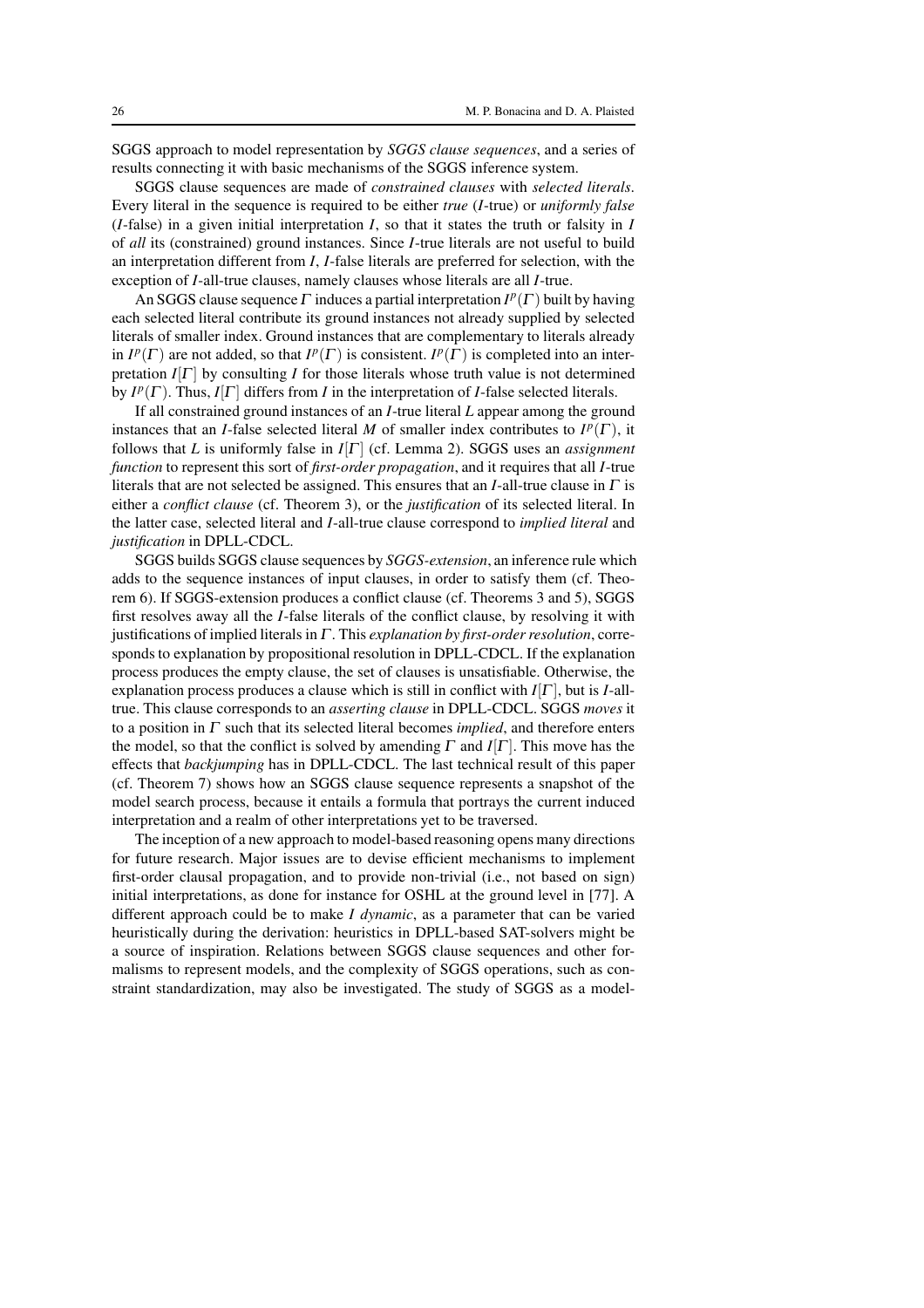building method, or as a basis for decision procedures for decidable fragments, and its extension to equality and theory reasoning, are additional subjects for the long term. Theorem proving has made giant strides, and existing systems are very sophisticated (e.g., [5,93,55,57,82]). The challenge of SGGS is to go towards a semanticallyoriented style of reasoning, that might pay off for hard problems or new domains.

# References

- 1. L. Bachmair and H. Ganzinger. Rewrite-based equational theorem proving with selection and simplification. *Journal of Logic and Computation*, 4(3):217–247, 1994.
- 2. Clark Barrett, Roberto Sebastiani, Sanjit A. Seshia, and Cesare Tinelli. Satisfiability modulo theories. In Armin Biere, Marjin Heule, Hans Van Maaren, and Toby Walsh, editors, *Handbook of Satisfiability*, chapter 26, pages 825–886. IOS Press, 2009.
- 3. Peter Baumgartner. Hyper tableaux the next generation. In Harrie de Swart, editor, *Proceedings of the 7th International Conference on Automated Reasoning with Analytic Tableaux and Related Methods (TABLEAUX)*, volume 1397 of *Lecture Notes in Artificial Intelligence*, pages 60–76. Springer, 1998.
- 4. Peter Baumgartner. FDPLL A first-order Davis-Putnam-Logeman-Loveland procedure. In David McAllester, editor, *Proceedings of the 17th International Conference on Automated Deduction (CADE)*, volume 1831 of *Lecture Notes in Artificial Intelligence*, pages 200–219. Springer, 2000.
- 5. Peter Baumgartner, Alexander Fuchs, and Cesare Tinelli. Implementing the model evolution calculus. *International Journal on Artificial Intelligence Tools*, 15(1):21–52, 2006.
- 6. Peter Baumgartner, Alexander Fuchs, and Cesare Tinelli. Lemma learning in the model evolution calculus. In Miki Hermann and Andrei Voronkov, editors, *Proceedings of the 13th Conference on Logic, Programming and Automated Reasoning (LPAR)*, volume 4246 of *Lecture Notes in Artificial Intelligence*, pages 572–586. Springer, 2006.
- 7. Peter Baumgartner and Ulrich Furbach. Consolution as a framework for comparing calculi. *Journal of Symbolic Computation*, 16(5):445–477, 1993.
- 8. Peter Baumgartner and Ulrich Furbach. Variants of clausal tableaux. In Wolfgang Bibel and Peter H. Schmitt, editors, *Automated Deduction - A Basis for Applications*, volume I: Foundations - Calculi and Methods, chapter 3, pages 73–102. Kluwer Academic Publishers, 1998.
- 9. Peter Baumgartner, Björn Pelzer, and Cesare Tinelli. Model evolution calculus with equality revised and implemented. *Journal of Symbolic Computation*, 47(9):1011–1045, 2012.
- 10. Peter Baumgartner and Cesare Tinelli. The model evolution calculus as a first-order DPLL method. *Artificial Intelligence*, 172(4/5):591–632, 2008.
- 11. Peter Baumgartner and Uwe Waldmann. Superposition and model evolution combined. In Renate Schmidt, editor, *Proceedings of the 22nd International Conference on Automated Deduction (CADE)*, volume 5663 of *Lecture Notes in Artificial Intelligence*, pages 17–34. Springer, 2009.
- 12. Markus Bender, Björn Pelzer, and Claudia Schon. E-KRHyper 1.4: Extensions for unique names and description logic. In Maria Paola Bonacina, editor, *Proceedings of the 24th International Conference on Automated Deduction (CADE)*, volume 7898 of *Lecture Notes in Artificial Intelligence*, pages 126–134. Springer, 2013.
- 13. Jean-Paul Billon. The disconnection method. In Pierangelo Miglioli, Ugo Moscato, Daniele Mundici, and Mario Ornaghi, editors, *Proceedings of the 5th International Conference on Automated Reasoning with Analytic Tableaux and Related Methods (TABLEAUX)*, volume 1071 of *Lecture Notes in Artificial Intelligence*, pages 110–126. Springer, 1996.
- 14. Maria Paola Bonacina. A taxonomy of theorem-proving strategies. In Michael J. Wooldridge and Manuela Veloso, editors, *Artificial Intelligence Today - Recent Trends and Developments*, volume 1600 of *Lecture Notes in Artificial Intelligence*, pages 43–84. Springer, 1999.
- 15. Maria Paola Bonacina. Towards a unified model of search in theorem proving: subgoal-reduction strategies. *Journal of Symbolic Computation*, 39(2):209–255, 2005.
- 16. Maria Paola Bonacina. On theorem proving for program checking Historical perspective and recent developments. In Maribel Fernàndez, editor, Proceedings of the 12th International Symposium on *Principles and Practice of Declarative Programming (PPDP)*, pages 1–11. ACM Press, 2010.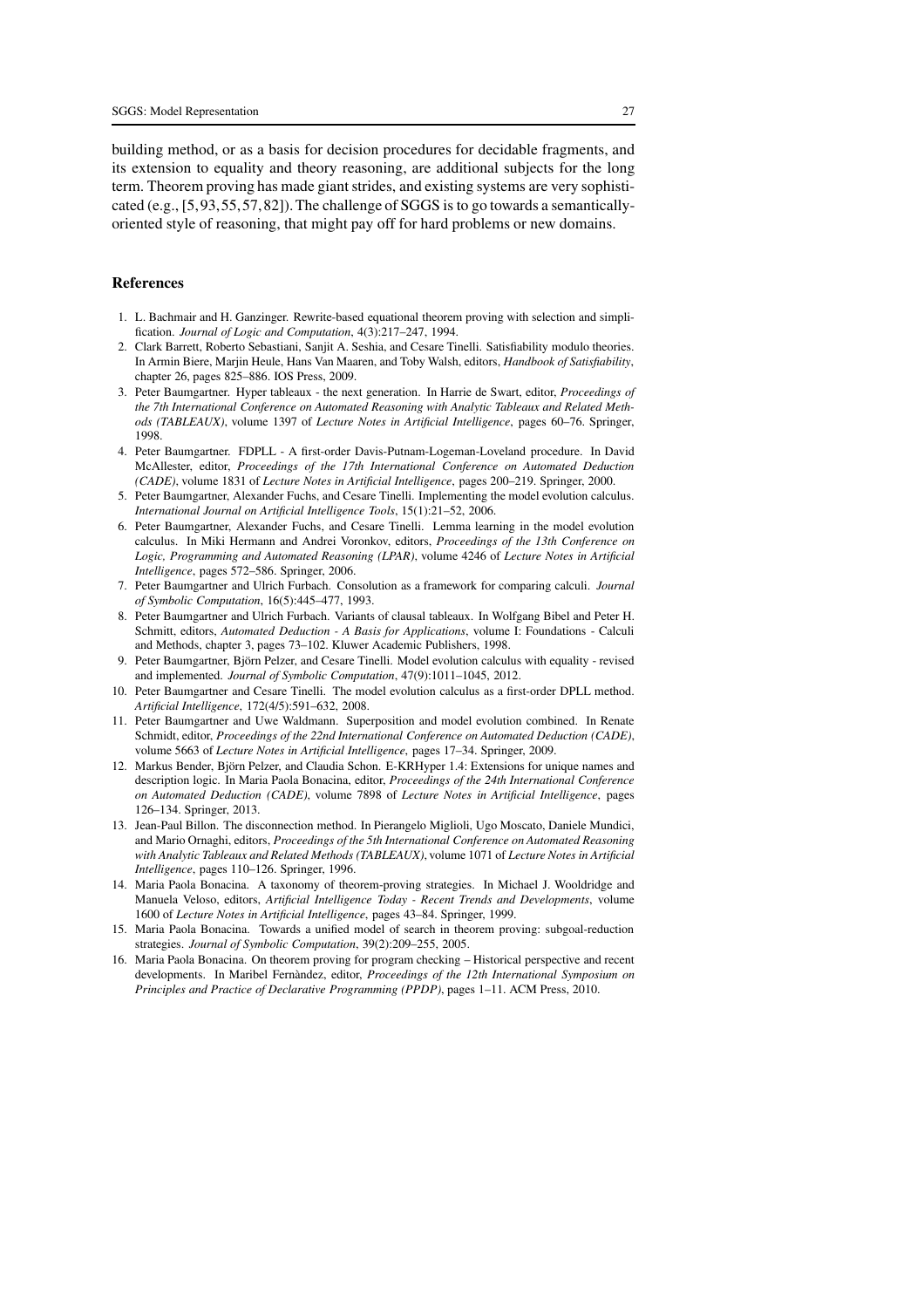- 17. Maria Paola Bonacina, Christopher A. Lynch, and Leonardo de Moura. On deciding satisfiability by DPLL(Γ +  $\mathcal{T}$ ) and unsound theorem proving. In Renate Schmidt, editor, *Proceedings of the 22nd International Conference on Automated Deduction (CADE)*, volume 5663 of *Lecture Notes in Artificial Intelligence*, pages 35–50. Springer, 2009.
- 18. Maria Paola Bonacina, Christopher A. Lynch, and Leonardo de Moura. On deciding satisfiability by theorem proving with speculative inferences. *Journal of Automated Reasoning*, 47(2):161–189, 2011.
- 19. Maria Paola Bonacina and David A. Plaisted. Constraint manipulation in SGGS. In Temur Kutsia and Christophe Ringeissen, editors, *Proceedings of the 28th Workshop on Unification (UNIF)*, Technical Reports of the Research Institute for Symbolic Computation, pages 47–54. Johannes Kepler Universität, July 2014. Available at http://vsl2014.at/meetings/UNIF-index.html.
- 20. Maria Paola Bonacina and David A. Plaisted. SGGS theorem proving: an exposition. In Boris Konev, Leonardo De Moura, and Stephan Schulz, editors, *Proceedings of the 4th Workshop on Practical Aspects in Automated Reasoning (PAAR)*, EasyChair Proceedings in Computing (EPiC), pages 1–14, July 2014.
- 21. Maria Paola Bonacina and David A. Plaisted. Semantically guided goal-sensitive reasoning: inference system and completeness. In preparation, 2015.
- 22. Aaron R. Bradley and Zohar Manna. *The Calculus of Computation Decision Procedures with Applications to Verification*. Springer, 2007.
- 23. Ricardo Caferra, Alexander Leitsch, and Nicholas Peltier. *Automated Model Building*. Kluwer Academic Publishers, 2004.
- 24. Chin-Liang Chang and Richard Char-Tung Lee. *Symbolic Logic and Mechanical Theorem Proving*. Academic Press, 1973.
- 25. Heng Chu and David A. Plaisted. Model finding in semantically guided instance-based theorem proving. *Fundamenta Informaticae*, 21(3):221–235, 1994.
- 26. Heng Chu and David A. Plaisted. CLINS-S: a semantically guided first-order theorem prover. *Journal of Automated Reasoning*, 18(2), 1997.
- 27. Scott Cotton. Natural domain SMT: A preliminary assessment. In Krishnendu Chatterjee and Thomas A. Henzinger, editors, *Proceedings of the 8th International Conference on Formal Modeling of Timed Systems (FORMATS)*, volume 6246 of *Lecture Notes in Computer Science*, pages 77–91. Springer, 2010.
- 28. Martin Davis. *The Universal Computer. The Road from Leibniz to Turing*. Mathematics/Logic/Computing Series. CRC Press, Taylor and Francis Group, 2012. Turing Centenary Edition.
- 29. Martin Davis, George Logemann, and Donald Loveland. A machine program for theorem-proving. *Communications of the ACM*, 5(7):394–397, 1962.
- 30. Martin Davis and Hilary Putnam. A computing procedure for quantification theory. *Journal of the ACM*, 7:201–215, 1960.
- 31. Leonardo de Moura and Nikolaj Bjørner. Deciding effectively propositional logic using DPLL and substitution sets. In Alessandro Armando, Peter Baumgartner, and Gilles Dowek, editors, *Proceedings of the 4th International Conference on Automated Reasoning (IJCAR)*, volume 5195 of *Lecture Notes in Artificial Intelligence*, pages 410–425. Springer, 2008.
- 32. Leonardo de Moura and Nikolaj Bjørner. Engineering DPLL(T) + saturation. In Alessandro Armando, Peter Baumgartner, and Gilles Dowek, editors, *Proceedings of the 4th International Conference on Automated Reasoning (IJCAR)*, volume 5195 of *Lecture Notes in Artificial Intelligence*, pages 475– 490. Springer, 2008.
- 33. Leonardo de Moura and Nikolaj Bjørner. Bugs, moles and skeletons: Symbolic reasoning for software development. In Jürgen Giesl and Reiner Hähnle, editors, *Proceedings of the 5th International Conference on Automated Reasoning (IJCAR)*, volume 6173 of *Lecture Notes in Artificial Intelligence*, pages 400–411. Springer, 2010.
- 34. Leonardo de Moura and Nikolaj Bjørner. Satisfiability modulo theories: introduction and applications. *Communications of the ACM*, 54(9):69–77, 2011.
- 35. Leonardo de Moura and Dejan Jovanović. A model-constructing satisfiability calculus. In Roberto Giacobazzi, Josh Berdine, and Isabella Mastroeni, editors, *Proceedings of the 14th International Conference on Verification with Model Checking and Abstract Interpretation (VMCAI)*, volume 7737 of *Lecture Notes in Computer Science*, pages 1–12. Springer, 2013.
- 36. David L. Detlefs, Greg Nelson, and James B. Saxe. Simplify: a theorem prover for program checking. *Journal of the ACM*, 52(3):365–473, 2005.
- 37. Niklas Eén and Niklas Sörensson. An extensible SAT solver [extended version 1.2]. In Enrico Giunchiglia and Armando Tacchella, editors, *Proceedings of the 6th International Conference on*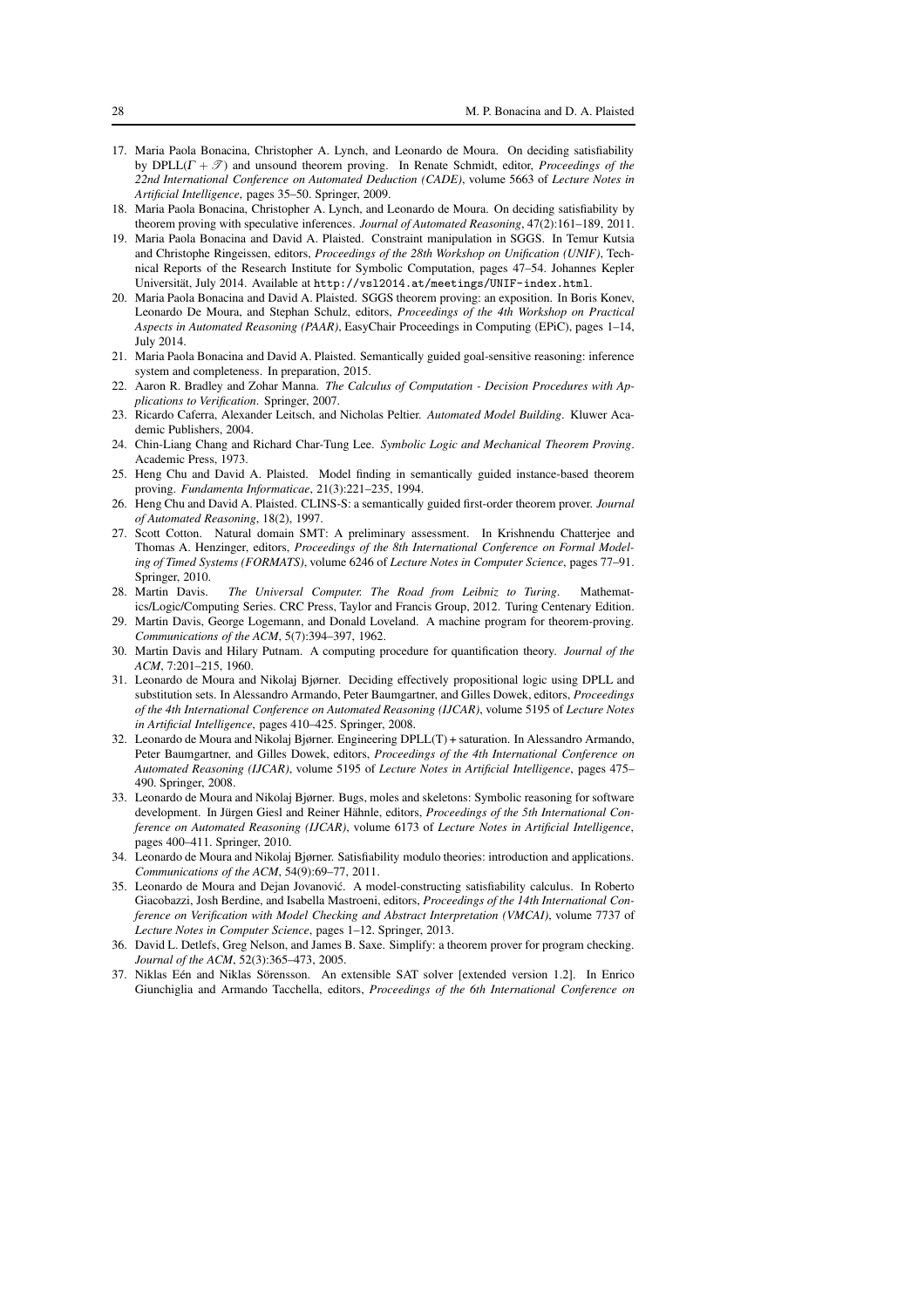*Theory and Applications of Satisfiability Testing (SAT)*, volume 2919 of *Lecture Notes in Computer Science*, pages 502–518. Springer, 2004.

- 38. Moshe Emmer, Zurab Khasidashvili, Konstantin Korovin, Christoph Sticksel, and Andrei Voronkov. EPR-based bounded model checking at word level. In Bernhard Gramlich, Dale Miller, and Ulrike Sattler, editors, *Proceedings of the 6th International Conference on Automated Reasoning (IJCAR)*, volume 7364 of *Lecture Notes in Artificial Intelligence*, pages 210–224. Springer, 2012.
- 39. Christian Fermüller, Alexander Leitsch, Ulrich Hustadt, and Tanel Tammet. Resolution decision procedures. In Alan Robinson and Andrei Voronkov, editors, *Handbook of Automated Reasoning*, volume 2, chapter 25, pages 1793–1849. Elsevier, 2001.
- 40. Arnaud Fietzke. *Labelled superposition*. PhD thesis, Max Planck Institut für Informatik, Saabrücken, October 2013.
- 41. Arnaud Fietzke and Christoph Weidenbach. Labelled splitting. In Alessandro Armando, Peter Baumgartner, and Gilles Dowek, editors, *Proceedings of the 4th International Conference on Automated Reasoning (IJCAR)*, volume 5195 of *Lecture Notes in Artificial Intelligence*, pages 459–474. Springer, 2008.
- 42. Harald Ganzinger and Konstantin Korovin. New directions in instantiation-based theorem proving. In *Proceedings of the 18th IEEE Symposium on Logic in Computer Science (LICS)*, pages 55–64. IEEE Computer Society Press, 2003.
- 43. Harald Ganzinger and Konstantin Korovin. Theory instantiation. In Miki Hermann and Andrei Voronkov, editors, *Proceedings of the 13th Conference on Logic, Programming and Automated Reasoning (LPAR)*, volume 4246 of *Lecture Notes in Artificial Intelligence*, pages 497–511. Springer, 2006.
- 44. Leopold Haller, Alberto Griggio, Martin Brain, and Daniel Kroening. Deciding floating-point logic with systematic abstraction. In Gianpiero Cabodi and Satnam Singh, editors, *Proceedings of the 12th Conference on Formal Methods for Computer-Aided Design (FMCAD)*. ACM and IEEE, 2012.
- 45. Krystof Hoder and Andrei Voronkov. The 481 ways to split a clause and deal with propositional variables. In Maria Paola Bonacina, editor, *Proceedings of the 24th International Conference on Automated Deduction (CADE)*, volume 7898 of *Lecture Notes in Artificial Intelligence*, pages 450– 464. Springer, 2013.
- 46. Jieh Hsiang and Michaël Rusinowitch. Proving refutational completeness of theorem proving strategies: the transfinite semantic tree method. *Journal of the ACM*, 38(3):559–587, 1991.
- 47. Swen Jacobs and Uwe Waldmann. Comparing instance generation methods for automated reasoning. *Journal of Automated Reasoning*, 38:57–78, 2007.
- 48. Himanshu Jain. *Verification using satisfiability checking, predicate abstraction and Craig interpolation*. PhD thesis, School of Computer Science, Carnegie Mellon University, 2008.
- 49. Jo˜ao P. Marques-Silva and Karem A. Sakallah. GRASP: A new search algorithm for satisfiability. In *Proceedings of the International Conference on Computer-Aided Design (ICCAD)*, pages 220–227, 1997.
- 50. Dejan Jovanović, Clark Barrett, and Leonardo de Moura. The design and implementation of the model-constructing satisfiability calculus. In Barbara Jobstman and Sandip Ray, editors, *Proceedings of the 13th Conference on Formal Methods in Computer Aided Design (FMCAD)*. FMCAD Inc., 2013.
- 51. Dejan Jovanović and Leonardo de Moura. Cutting to the chase: Solving linear integer arithmetic. In Nikolaj Bjørner and Viorica Sofronie-Stokkermans, editors, *Proceedings of the 23rd International Conference on Automated Deduction (CADE)*, volume 6803 of *Lecture Notes in Artificial Intelligence*, pages 338–353. Springer, 2011.
- 52. Dejan Jovanović and Leonardo de Moura. Solving non-linear arithmetic. In Bernhard Gramlich, Dale Miller, and Ulrike Sattler, editors, *Proceedings of the 6th International Conference on Automated Reasoning (IJCAR)*, volume 7364 of *Lecture Notes in Artificial Intelligence*, pages 339–354. Springer, 2012.
- 53. Konstantin Korovin. An invitation to instantiation-based reasoning: from theory to practice. In Renate Schmidt, editor, *Proceedings of the 22nd International Conference on Automated Deduction (CADE)*, volume 5663 of *Lecture Notes in Artificial Intelligence*, pages 163–166. Springer, 2009.
- 54. Konstantin Korovin. Inst-Gen: a modular approach to instantiation-based automated reasoning. In Andrei Voronkov and Christoph Weidenbach, editors, *Programming Logics: Essays in Memory of Harald Ganzinger*, volume 7797 of *Lecture Notes in Artificial Intelligence*, pages 239–270. Springer, 2013.
- 55. Konstantin Korovin and Christoph Sticksel. iProver-Eq: An instantiation-based theorem prover with equality. In Jürgen Giesl and Reiner Hähnle, editors, Proceedings of the 5th International Conference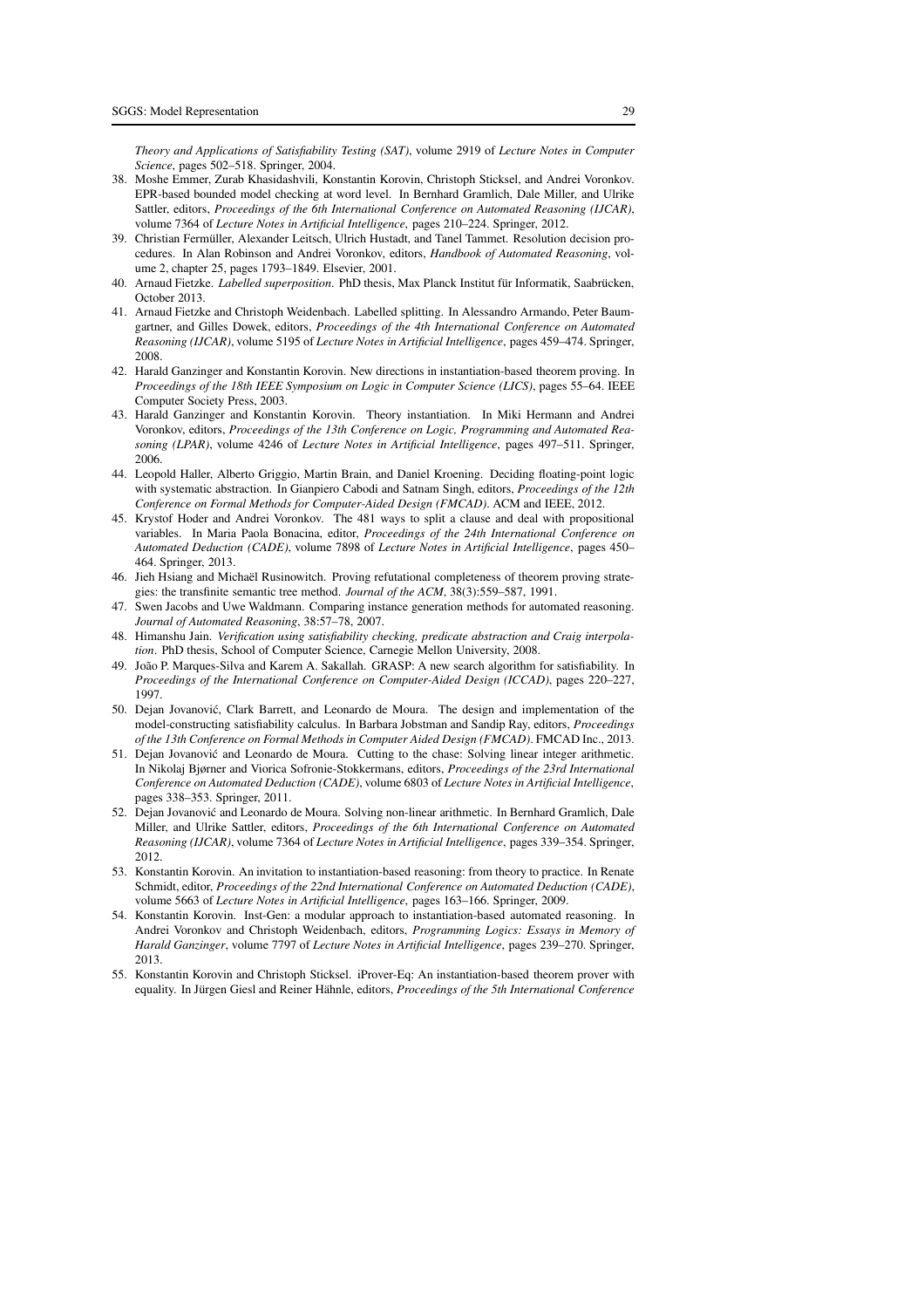*on Automated Reasoning (IJCAR)*, volume 6173 of *Lecture Notes in Artificial Intelligence*, pages 196–202. Springer, 2010.

- 56. Konstantin Korovin, Nestan Tsiskaridze, and Andrei Voronkov. Conflict resolution. In Ian P. Gent, editor, *Proceedings of the 15th International Conference on Constraint Programming (CP)*, volume 5732 of *Lecture Notes in Computer Science*, pages 509–523. Springer, 2009.
- 57. Laura Kovàcs and Andrei Voronkov. First order theorem proving and Vampire. In Natasha Sharygina and Helmut Veith, editors, *Proceedings of the 25th International Conference on Computer-Aided Verification (CAV)*, volume 8044 of *Lecture Notes in Computer Science*, pages 1–35. Springer, 2013.
- 58. Daniel Kroening and Ofer Strichman. *Decision Procedures An Algorithmic Point of View*. Springer, 2008.
- 59. Shie-Jue Lee and David A. Plaisted. Theorem proving using hyper-matching strategy. In Z. Ras, editor, *Methodologies for Intelligent Systems*, pages 467–476. North-Holland, 1989. Presented at the International Symposium on Methodologies for Intelligent Systems, October 1989.
- 60. Shie-Jue Lee and David A. Plaisted. Inference by clause matching. In Z. Ras and M. Zemankova, editors, *Intelligent Systems*, pages 200–235. Ellis Horwood, 1990.
- 61. Shie-Jue Lee and David A. Plaisted. Eliminating duplication with the hyperlinking strategy. *Journal of Automated Reasoning*, 9:25–42, 1992.
- 62. K. Rustan M. Leino and Aleksandar Milicevic. Program extrapolation with Jennisys. In *Proceedings of the 27th Conference on Object-Oriented Programming, Systems, Languages, and Applications (OOPSLA)*, pages 411–430. ACM, 2012.
- 63. Reinhold Letz. Clausal tableaux. In Wolfgang Bibel and Peter H. Schmitt, editors, *Automated Deduction - A Basis for Applications*, volume I: Foundations - Calculi and Methods, chapter 2, pages 43–72. Kluwer Academic Publishers, 1998.
- 64. Reinhold Letz and Gernot Stenz. DCTP a disconnection calculus theorem prover. In Rajeev P. Goré, Alexander Leitsch, and Tobias Nipkow, editors, *Proceedings of the 1st International Conference on Automated Reasoning (IJCAR)*, volume 2083 of *Lecture Notes in Artificial Intelligence*, pages 381– 385. Springer, 2001.
- 65. Reinhold Letz and Gernot Stenz. Model elimination and connection tableau procedures. In Alan Robinson and Andrei Voronkov, editors, *Handbook of Automated Reasoning*, chapter 28, pages 2015– 2114. Elsevier, 2001.
- 66. Reinhold Letz and Gernot Stenz. Proof and model generation with disconnection tableaux. In Robert Nieuwenhuis and Andrei Voronkov, editors, *Proceedings of the 8th International Conference on Logic, Programming and Automated Reasoning (LPAR)*, volume 2250 of *Lecture Notes in Artificial Intelligence*, pages 142–156. Springer, 2001.
- 67. Reinhold Letz and Gernot Stenz. Integration of equality reasoning into the disconnection calculus. In Uwe Egly and Christian G. Fermüller, editors, *Proceedings of the 15th International Conference on Analytic Tableaux and Related Methods (TABLEAUX)*, volume 2381 of *Lecture Notes in Artificial Intelligence*, pages 176–190. Springer, 2002.
- 68. D. W. Loveland. A simplified format for the model elimination procedure. *Journal of the ACM*, 16(3):349–363, 1969.
- 69. Sharad Malik and Lintao Zhang. Boolean satisfiability: from theoretical hardness to practical success. *Communications of the ACM*, 52(8):76–82, 2009.
- 70. William W. McCune. Semantic guidance with carefully chosen interpretations. In Myla Archer, Thierry Boy de la Tour, and Cesar Muñoz, editors, Pre-Proceedings of the 6th Workshop on Strategies *in Automated Deduction (STRATEGIES)*, pages 76–83, 2006.
- 71. Kenneth L. McMillan, A. Kuehlmann, and Mooly Sagiv. Generalizing DPLL to richer logics. In Ahmed Bouajjani and Oded Maler, editors, *Proceedings of the 21st Conference on Computer Aided Verification (CAV)*, volume 5643 of *Lecture Notes in Computer Science*, pages 462–476. Springer, 2009.
- 72. Matthew W. Moskewicz, Conor F. Madigan, Ying Zhao, Lintao Zhang, and Sharad Malik. Chaff: Engineering an efficient SAT solver. In David Blaauw and Luciano Lavagno, editors, *Proceedings of the 39th Design Automation Conference (DAC)*, pages 530–535, 2001.
- 73. Juan Antonio Navarro and Andrei Voronkov. Proof systems for effectively propositional logic. In Alessandro Armando, Peter Baumgartner, and Gilles Dowek, editors, *Proceedings of the 4th International Conference on Automated Reasoning (IJCAR)*, volume 5195 of *Lecture Notes in Artificial Intelligence*, pages 426–440. Springer, 2008.
- 74. Robert Nieuwenhuis, Albert Oliveras, and Cesare Tinelli. Solving SAT and SAT modulo theories: from an abstract Davis-Putnam-Logemann-Loveland procedure to DPLL(T). *Journal of the ACM*, 53(6):937–977, 2006.